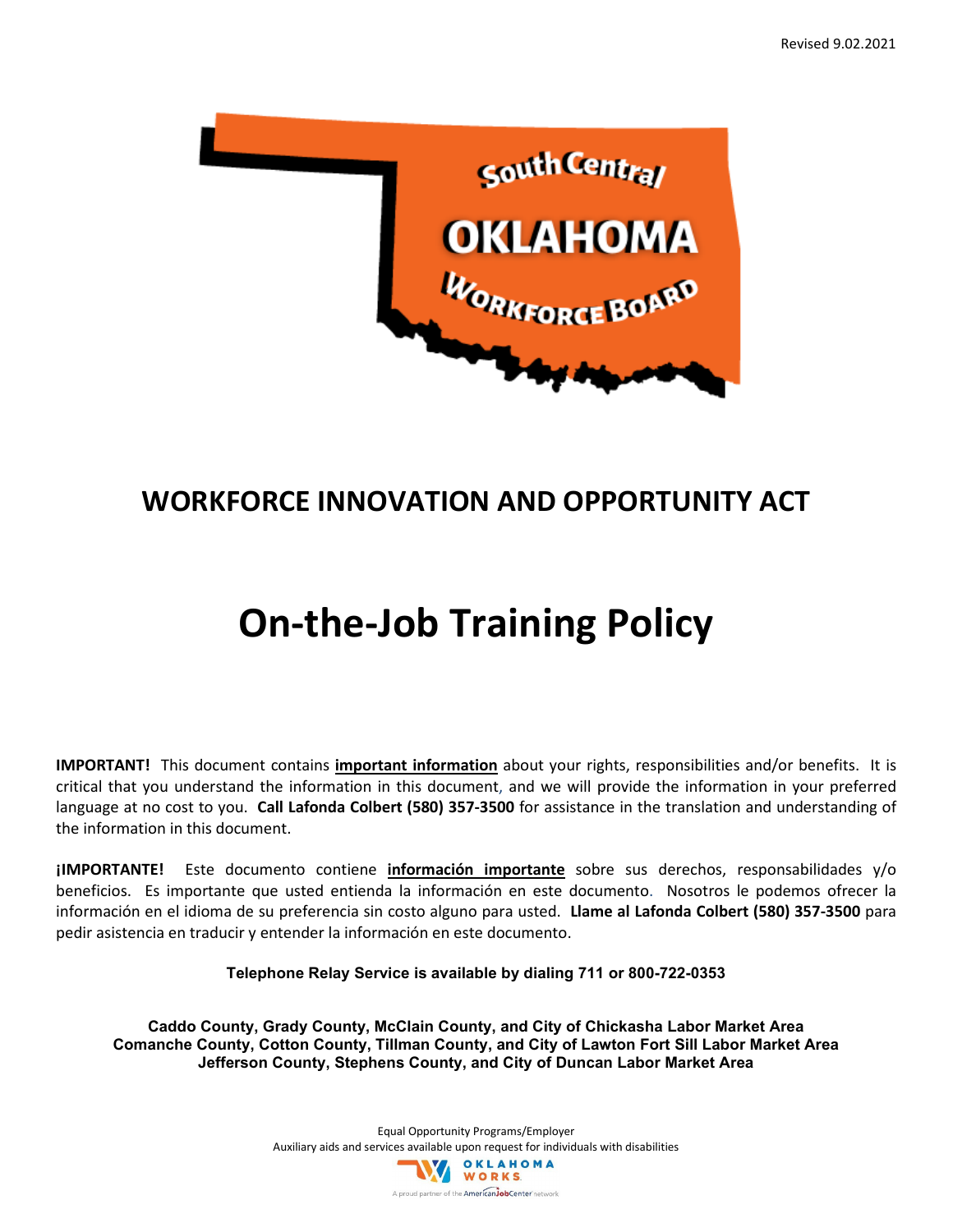#### **ON-THE-JOB TRAINING POLICY**

#### **PURPOSE:**

The purpose of this policy is to provide guidance to the South Central Oklahoma Workforce Development Area (SCOWDA) system partners and to establish South Central Oklahoma Workforce Board (SCOWB) standards for the development and implementation of On-the-Job Training (OJT) opportunities. This policy is established in accordance with applicable State and Federal laws and regulations.

#### **BACKGROUND:**

OJT activity shall be conducted in accordance with Workforce Innovation and Opportunity Act and the South Central Oklahoma Workforce Board, Inc. Two-Year Strategic Plan. In Oklahoma's rapidly changing economy, new and growing companies face both uncertainties and possibilities. On-the-Job Training (OJT) provides the opportunity for employers to hire employees and provide them with the new and additional skills needed to successfully perform on the job. OJT provides Workforce Innovation and Opportunity Act (WIOA) participants the opportunity to receive training while employed, and to be paid wages comparable to other employees in similar positions. For employers, OJT agreements with the Local Workforce Investment Board provide an opportunity to be reimbursed a percentage of the wages they pay to WIOA OJT participants while they acquire additional job skills. OJT gives employers the opportunity to tap into a pool of workers who are good candidates for a job but need additional training to be able to perform successfully on a specific job.

OJT is an important training services activity whereby employers provide necessary equipment and training for jobs by means of a "hire first - earn while you learn" strategy. WIOA participants who successfully complete the OJT period are subsequently retained in permanent employment. OJT is intended for occupations in the higher skills categories. It is not subsidized employment of low-skill occupations, which require very little training time. OJT is only appropriate for the length of time necessary to be trained in the specific occupation not to exceed 1040 hours. OJT may be sequenced with or accompanied by other types of services such as occupational, pre-vocational or literacy training. OJT contracts may be written for either full-time or part-time employment.

#### **DESCRIPTION:**

OJT contracts will be written for "Job Openings" and not demand occupations. Employers may use OJT in these instances by training and then hiring eligible clients. Reimbursement is provided to those employers to pay for the extraordinary costs of such training because they exceed the expenses normally incurred in training individuals normally hired for the position. Employers will be targeted, and OJT contracts will be promoted by ALL staff including Service Provider Staff, Board Staff, and Integrated Center Staff.

The term "on-the-job training" means training provided by an employer to a paid participant while engaged in productive work in a job that:

Equal Opportunity Programs/Employer

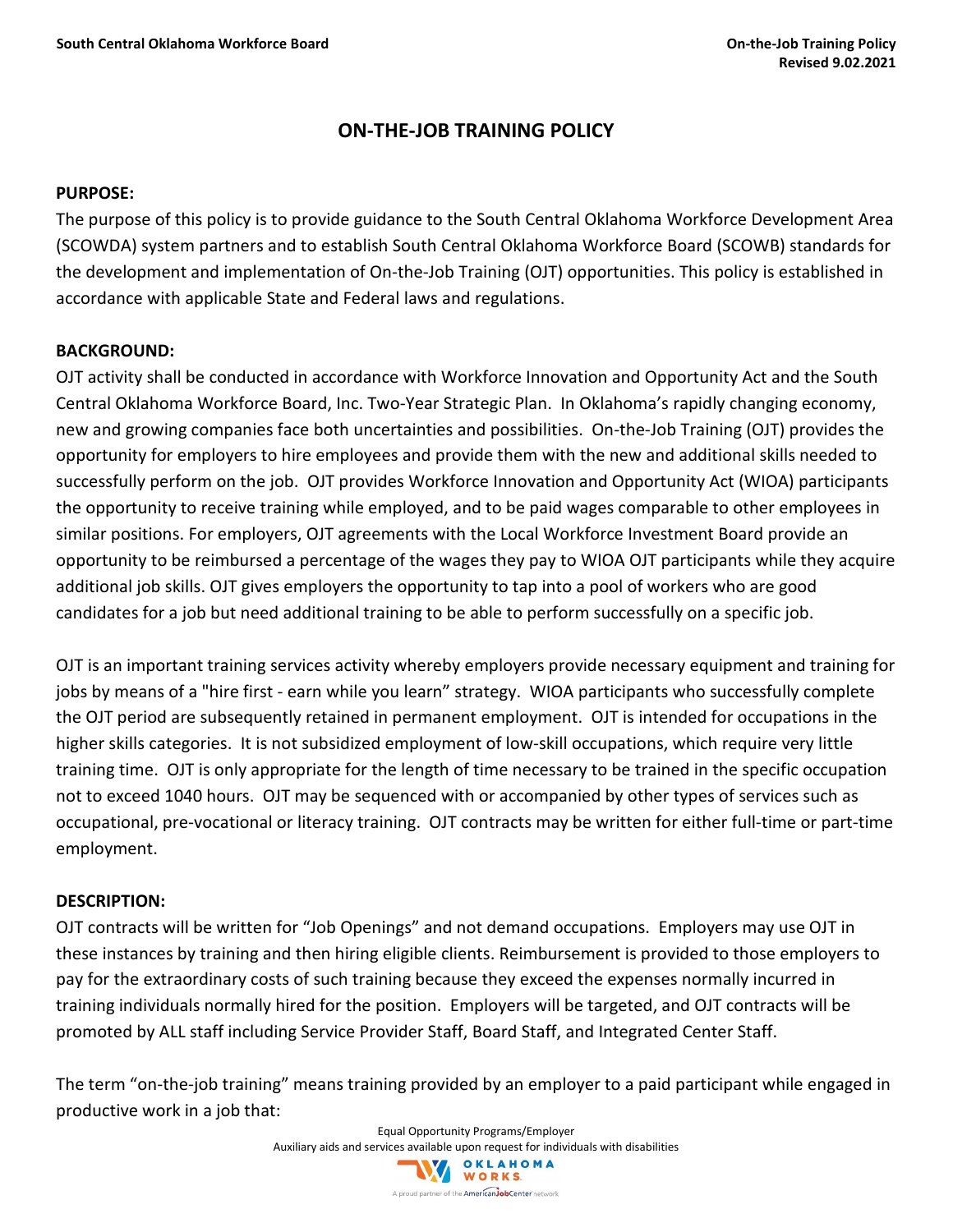- Provides knowledge or skills essential to the full and adequate performance of the job;
- Provides reimbursement to the employer of up to 50% of the wage rate of the OJT participant, for the extraordinary costs of providing the training and additional supervision related to the training; and
- Is limited in duration as appropriate to the occupation for which the OJT participant is being trained, taking into account the content of the training, the prior work experience of the participant, and the service strategy of the participant, as appropriate.

OJT is training conducted by a private, public, or private non-profit sector employer that occurs while an individual is engaged in productive work, learning the skills and information necessary for full and adequate performance on the job. On-the-job training occurs while the participant is engaged in productive work that provides knowledge and skills essential to the full and adequate performance of the job. If administered correctly and operated properly, OJT provides the most direct opportunity for unsubsidized employment for WIOA participants and provides compensation for the employer's extraordinary costs associated with training participants and compensation for the costs associated with the lower productivity of such participants.

**Legal Use of Federal Funds:** WIOA funds may not be used to help employers to fill positions that promote or support the use, possession, or distribution of marijuana.

#### **REFERENCES:**

- The Workforce Innovation and Opportunity Act (WIOA) Section 134(d)(5)
- WIOA Section 3 (44)
- WIOA Section  $134$  (c)(3)(H)
- OWDI #19-2017 CHANGE 1 Adult and Dislocated Worker

#### **POLICY:**

The South Central Oklahoma Workforce Board, Inc. defines On-the-Job Training (OJT) as paid training that is provided by an employer to a participant while engaged in productive work in a job that allows the participant to acquire knowledge or skills essential to the full and adequate performance of the job. An OJT Contract **must** be limited to the period of time required for the OJT participant to become proficient in the occupation for which the training is being provided. In determining the appropriate length of the Contract, consideration should be given to the skill requirements of the occupation, the academic and occupational skill level of the participant, prior work experience, and the participant's individual employment plan; however, no OJT Contract shall exceed 1040 hours. The training is limited in duration as appropriate to the occupation for which the participant is being trained. The employer is reimbursed up to fifty percent (50%) of the participant's (regular hourly-worked) wage, for the costs of providing the training and additional supervision related to the training.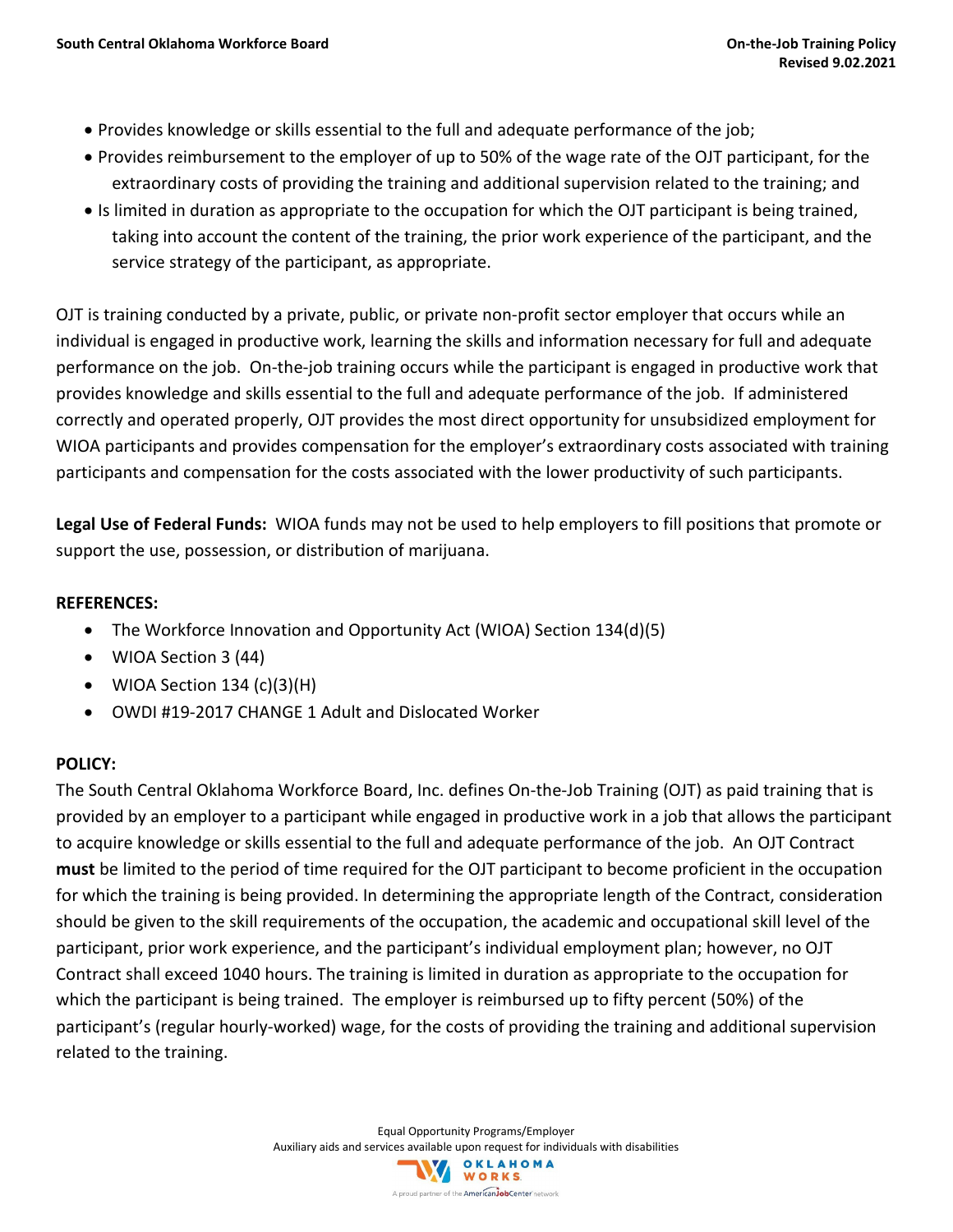#### **OJT Job Development and Outreach**

OJT development will begin through an outreach process in which potential qualified employers are identified and OJT contracts are written.

Employer outreach will be a joint responsibility of:

- (1) The One-Stop Operator and/ or Business Service Coordinator(s)
- (2) Other WIOA Title I Service Providers in the South Central Oklahoma area

The One-Stop Operator and/or Business Service Coordinator(s) will assure that properly trained staff members are assigned to the task of engaging qualified employers. The One-Stop Operator and/or Business Service Coordinator(s) will develop effective outreach tools and protocols that are appropriate to the needs of SCOWB businesses. To the extent possible, all outreach methods and materials will be designed from a business perspective. Outreach activities should be delivered in a manner that highlights the benefits of properly designed structured OJT activities. The SCOWB Executive Director will have the ultimate authority to approve all outreach methods, materials, and tools.

In every instance in which WIOA Title 1 Service Providers, or the One-Stop Operator and/or Business Service Coordinator(s) engages an employer, care shall be taken to assure that no funds received under Title 1 of WIOA will be used to assist, promote, or deter union organizing.

The SCOWB and its Service Providers will actively recruit the participation of eligible employers which meet the following profile:

- (1) The employer is in compliance with federal, state and local laws, etc.;
- (2) The employer maintains a safe working environment for its employees;
- (3) The employer offers wages and benefits that are competitive in the labor market;
- (4) The employer has adequate staff and equipment to carry out the on-the-job training component; and
- (5) There is a reasonable expectation that successful OJT trainees will be retained in employment with opportunities for career advancement and wage progression.

#### **A. Individual Training Account (ITA) is not Required**

The WIOA emphasizes a shift to more individual decision-making on the part of the program participant. Under WIOA in Oklahoma, adults and older youth who have been determined eligible are allowed to obtain and select training through an Individual Training Account (ITA). There are situations however, in which the best job preparation for some individuals is not through an ITA but by utilizing an OJT.

Contracts for OJT services are available through the Oklahoma Works Centers as established by the South Central Oklahoma Workforce Board. The contract must be completed and signed before the OJT participant starts working. The Board's designated staff and employer must sign an OJT contract for each OJT participant. OJT systems operated by the WIOA Adult, Dislocated Worker and Youth Service Providers must include the

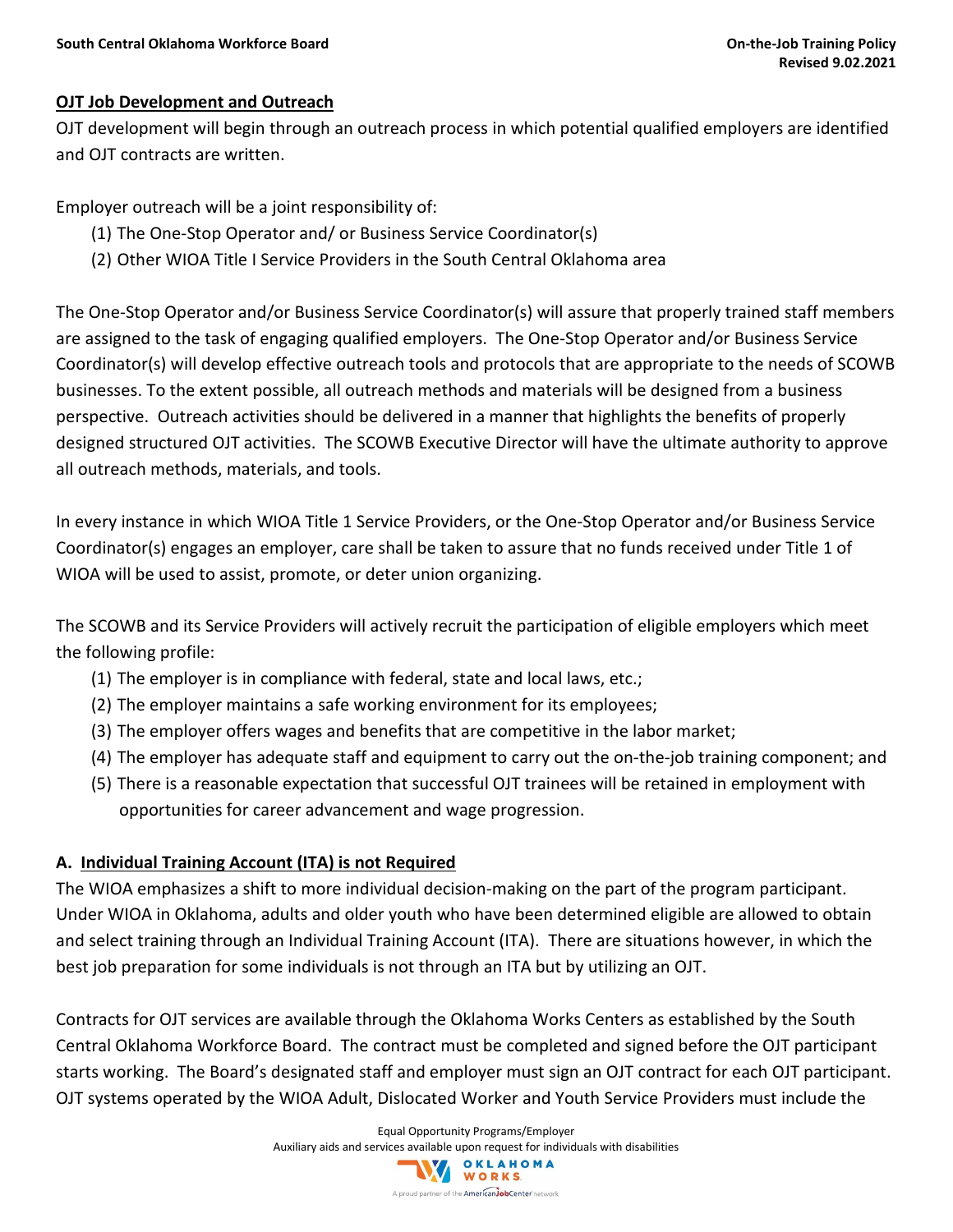method for collecting and reporting required information. This data collection and reporting system should be tied to the State's reporting requirements. The WIOA Adult, Dislocated Worker and Youth Service Providers must keep information that leads to a description, rating, or an assessment of the success of the OJT employer – that is as far as their ability to be successful in training and employing the participant/worker. The collected information should include the identification of the employer, number of participants in the employer's OJT, and number of participants successfully completing the training and being subsequently hired into the occupation for which they trained. This record keeping by the Service Provider will also contain information as relates to the employer's ability to provide accurate time sheets within the required time frame and other activities as related to the contract. This information will be supplied by the Service Provider to the South Central Oklahoma Workforce Board, Inc. at the end of the program year in a cumulative report and utilized in the future to establish an OJT Eligible Provider List for the South Central Oklahoma Workforce Development Area.

#### **B. Groups with Special Needs**

- (1) *Employed Participants:* Employed individuals are allowed to participate in an OJT activity under the Workforce Innovation and Opportunity Act. However, special attention must be given by the OJT Service Provider to ensure that the OJT contract is for a position that requires "skills" considerably different compared to the current position that the participant is holding as employment. Where a person has related training or experience, more attention must be given to the necessity and rationale for the training provided.
	- a) The employee is not earning a self-sufficient wage as determined by the South Central Oklahoma Workforce Board, Inc. Local Policy;
	- b) The requirements in 680.700
		- On-the-job training (OJT) is provided under a contract with an employer in the public, private non-profit, or private sector. Through the OJT contract, occupational training is provided for the WIOA participant in exchange for the reimbursement of up to 50 % (not to exceed 1040 hours) of the wage rate (not to exceed the State's average wage cap) to compensate for the employer's extraordinary costs.
		- The local program must not contract with employers who have previously exhibited a pattern of failing to provide OJT participants with continued long-term employment with wages, benefits and working conditions that are equal to those provided to regular employees who have worked a similar length of time and are doing the same type of work.
		- An OJT Contract must be limited to the period of time required for a participant to become proficient in the occupation for which the training is being provided. In determining the appropriate length of the contract, consideration should be given to the skill requirements of the occupation, the academic and occupational skill level of the participant, prior work experience, and the participant's individual employment plan.

Equal Opportunity Programs/Employer Auxiliary aids and services available upon request for individuals with disabilities<br>
WORKS A proud partner of the American JobCenter network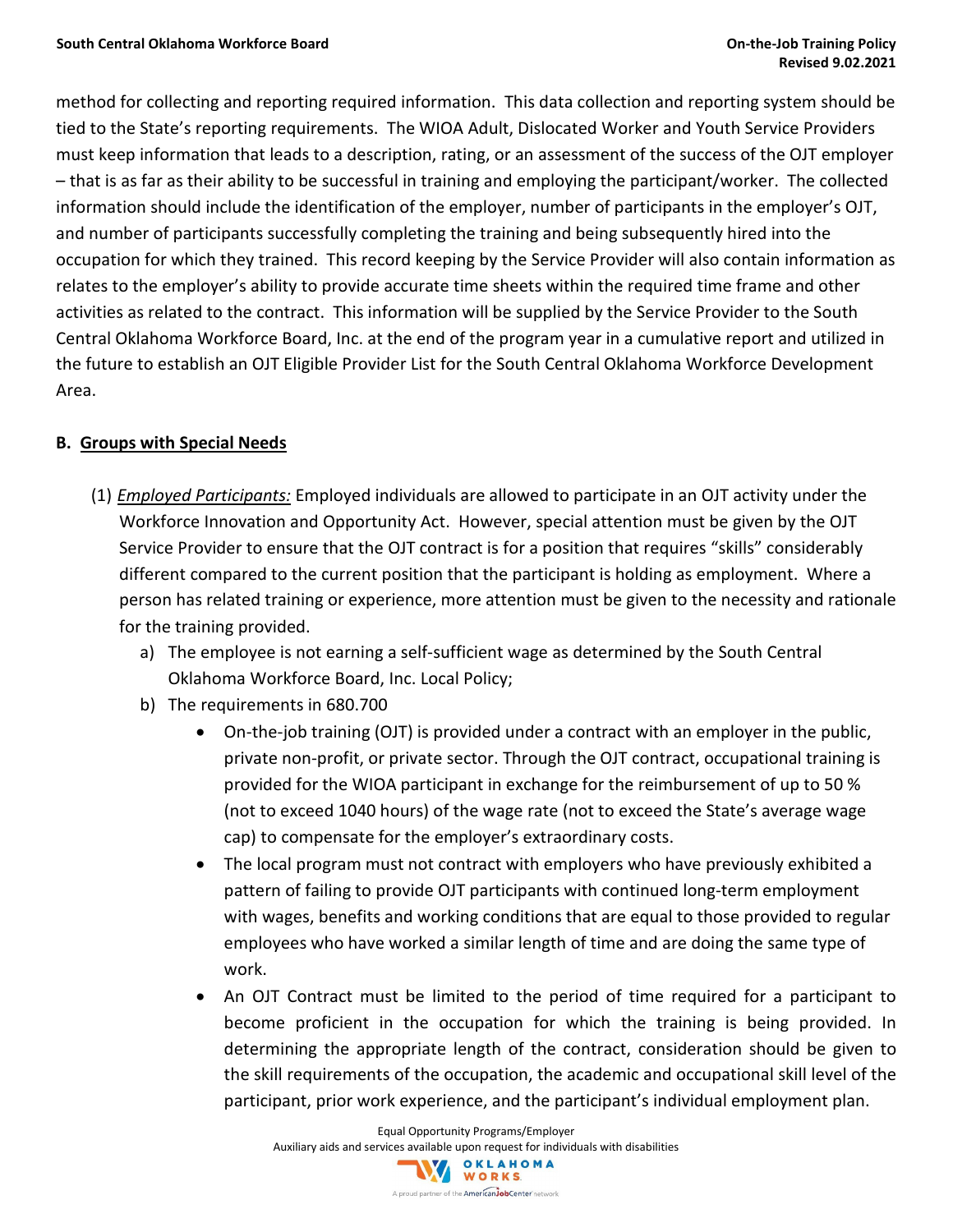- c) The OJT relates to the introduction of new technologies, introduction to new production or service procedures, upgrading to new jobs that require additional skills, workplace literacy, or other appropriate purposes identified by the Local Board.
- (2) *Dislocated Workers:* Under WIOA there is no provision for the receipt of unemployment compensation benefits for dislocated workers participating in training. OJT services are authorized for dislocated workers. However, the OJT Service Providers must advise the participant who is receiving unemployment compensation benefits, that immediately upon beginning an OJT assignment, s/he are to report his/her wages when earned to the unemployment compensation authorities as required by Oklahoma and federal law.
- (3) *Veterans:* Priority of service must be given to informing military veterans of job training opportunities including OJT training and other services of interest to veterans.
- (4) *Individuals with Disabilities:* OJT Service Providers must provide equal opportunity for those participants with a disability to participate in an OJT activity. Reasonable accommodations will need to be made with the OJT employer regarding the American with Disabilities Act. WIOA Service Providers are strongly encouraged to involve the Voc-Rehab Partner in the OJT contract development for participants with disabilities.

#### **C. Pre-Award Review**

The OJT training provider employer must be reviewed on-site prior to the execution of the first OJT Contract agreement for each Program Year (July 1 – thru June 30). The pre-award review may be conducted by the WIOA Case Manager or a South Central Oklahoma Workforce Board Representative.

#### **Pre-Award Review - WIOA funds may not be used or proposed to be used for:**

- The encouragement or inducement of a business, or part of a business, to relocate from any location in the United States, if the relocation results in any employee losing his or her job at the original location; and
- Customized training, skill training, or on-the-job training or company specific assessment of job applicants or employees of a business or a part of a business that has relocated from any location in the United States, until the company has operated at that location for 120 days, if the relocation has resulted in any employee losing his or her job at the original location.

To verify that an establishment which is new or expanding is not, in fact, relocating employment from another area, standardized pre-award review criteria must be completed and documented jointly by the South Central Oklahoma Workforce Board, Inc. with the establishment, as a prerequisite to WIOA assistance. The employer wishing to implement training must be reviewed on-site prior to the execution of the first training agreement of each year.

The Pre-Award Review form (Attachment A) will be used to provide documentation of the new or expanding establishment. Although the Pre-Award Review form must be completed before the execution of a contract –

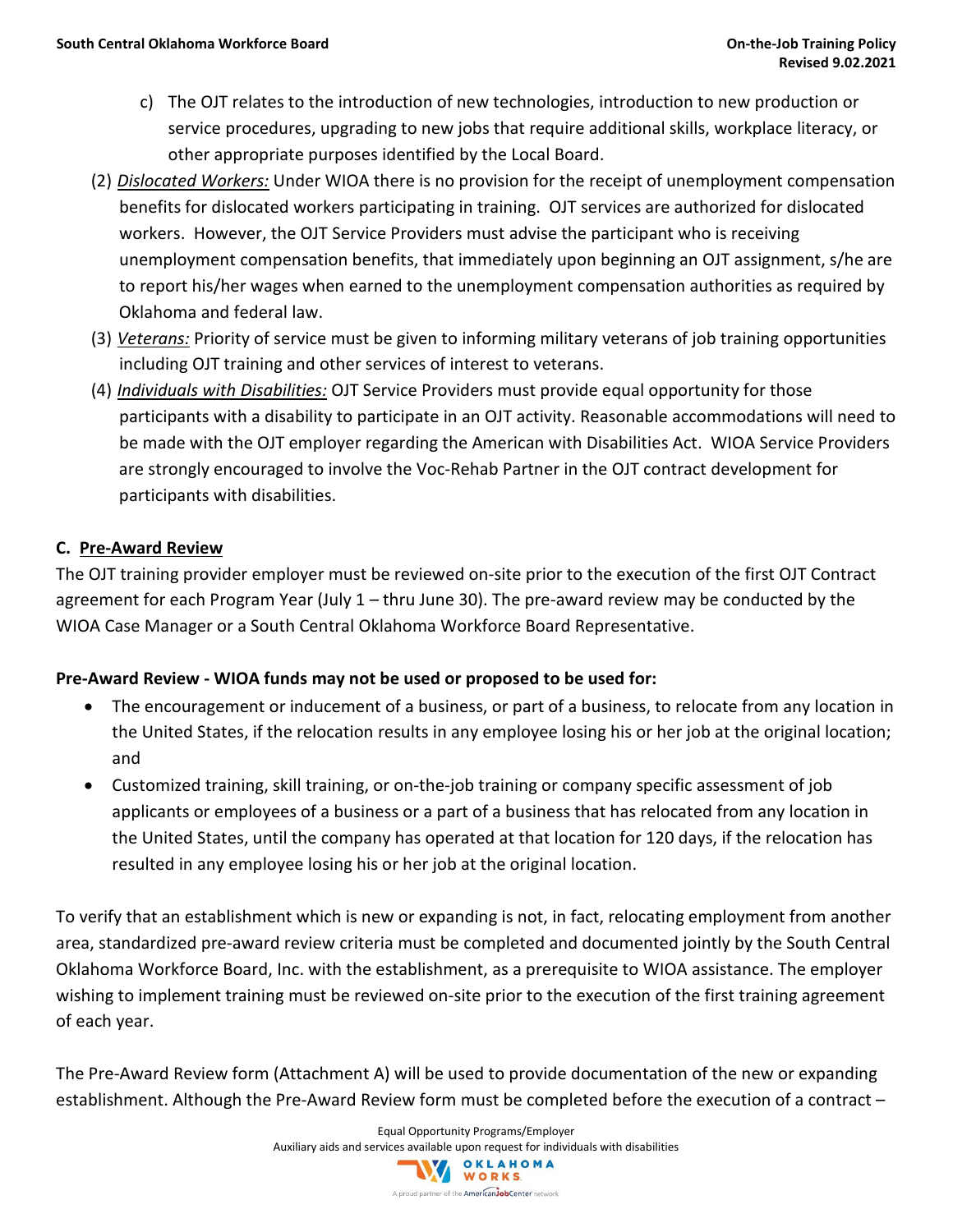State Guidance has determined that the pre-award review and the signing of the contract may occur during the same visit to the establishment. The Pre-Award Review form includes the following:

- The names under which the establishment does business, including predecessors and successors in interest;
- The name, title, and address of the company official certifying the information;
- Whether WIOA assistance is sought in connection with past or impending job losses at other facilities;
- Whether WARN notices relating to the employer have been filed;
- Whether Worker's Compensation coverage is provided to employees;
- The employer has not had any wage and hour or child labor violations during the past 12 months;
- The training activity shall not impair an existing contract for services or collective bargaining agreement, and no such activity that would be inconsistent with the terms of a collective bargaining agreement shall be undertaken without the written concurrence of the labor organization and employer concerned;
- The employer has not exhibited a pattern of failing to provide WIOA enrolled training participants with continued long-term employment with wages, benefits, and working conditions equal to that of regular employees doing similar work for a similar length of time; and
- The number of employees currently employed.

**On-the-Job Training (Minimum Requirements) —** Training is to be provided to a paid OJT participant while engaged in productive work in a job that:

- Provides knowledge or skills essential to the full and adequate performance of the job;
- Provides reimbursement to the employer of up to 50 percent of the wage rate (not to exceed State average Wage Cap) of the participant for the extraordinary costs of providing the training and additional supervision related to the training; and
- Determines the appropriate length of the contract, with consideration given to the skill requirements of the occupation, the academic and occupational skill level of the participant, prior work experience, and the participant's IEP or Goals and Talents. At no time shall the Contract exceed 1040 hours.

#### **Training is to be provided by an employer that:**

- Has not failed to meet the requirements of a previous OJT Contract. The exception to this requirement is if the employer failed to meet the requirements of a previous OJT Contract through no fault of his/her own;
- Has not reduced the workforce with the intention of filling the vacancy with the individual receiving training from the OJT Contract or displaced a currently employed worker as a result of the OJT Contract; and
- Has not violated the terms of any collective bargaining agreement.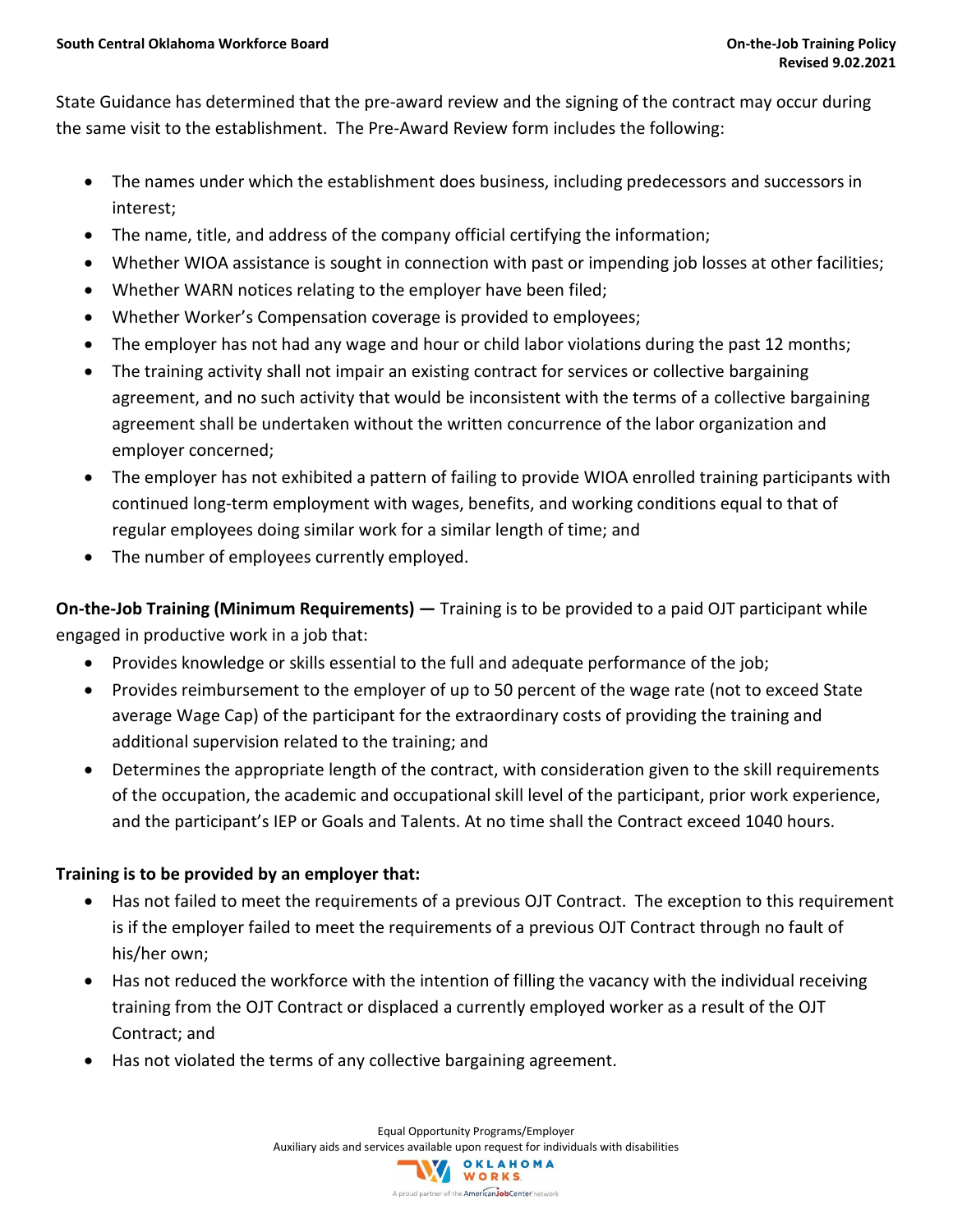#### **D. Training Contracts/ Agreements**

State Guidance requires a written Contract that provides a "structured" occupational training opportunity. Under this policy, structured is defined as a Contract that specifically describes the occupation, wages, training duration, and a detailed job description. The employer provides this training on-the-job in exchange for a reimbursement to compensate for the employer's extraordinary costs associated with the training and the lower productivity of the OJT participant. The extra costs are presumed and need not be documented. OJT contracts may be written by the WIOA Title I Case Manager and approved by the WIOA Title I Project Director.

An OJT Contract must be limited to the period of time required for the OJT participant to become proficient in the occupation for which the training is being provided. In determining the appropriate length of the Contract, consideration should be given to the skill requirements of the occupation, the academic and occupational skill level of the participant, prior work experience, and the participant's individual employment plan. **An OJT Contract is not to exceed 1040 hours.** 

OJT Contracts must not be entered into with employers who have displayed poor patterns of retaining OJT participants in the past. Consideration will be given to such factors as the number of contracts written with an employer, and the elapsed time since the last contract with regard to this requirement.

OJT employers must have not violated labor laws, discrimination laws, environmental protection laws, or health and safety laws. This may be accomplished through a written assurance from the employer incorporated into the contract. OJT employers must also ensure that workers compensation is provided to participants in the OJT activity on the same basis as the compensation is provided to other employees in similar work situations.

OJT Contracts using WIOA Title 1 funds may not be executed if the employer has relocated to the region from another location in the United States within 120 days AND if the relocation resulted in jobs lost by employees at the original location. OJT Contracts should not be written for jobs:

- Where an employer would typically be able to train a new employee in the first few days or weeks on the job;
- Where the principal source of income is tips, commissions, or piecework; or
- That is intermittent or seasonal in nature.

In Addition:

- OJT Contracts cannot be used to assist, promote, or deter union organization.
- Wages paid to OJT participants must be at least the prevailing entry wage for any specific entry occupation in this community, however, not to exceed the State's average wage cap.

Equal Opportunity Programs/Employer Auxiliary aids and services available upon request for individuals with disabilities<br>
WORKS A proud partner of the American JobCenter network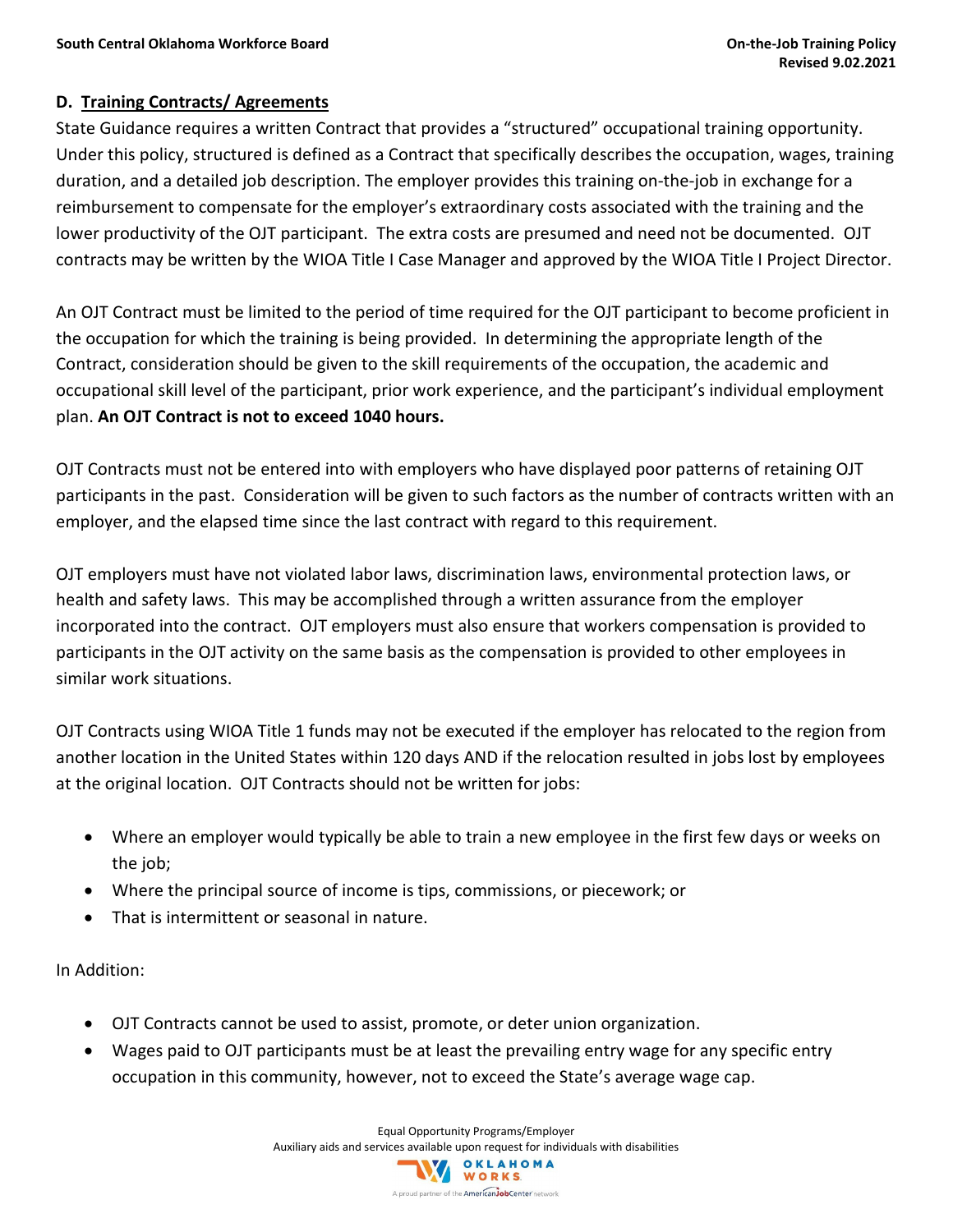- If the employer operates under a collective bargaining agreement, the wage and benefits must be those specified in that union agreement and the job opening must be cleared with the appropriate union.
- The South Central Oklahoma Workforce Board, Inc. uses the Contract (Attachment C) and is subject to all Federal, State and Local Monitoring.

OJT contracts/agreements shall comply with All State Guidance. The minimum elements required in the Contracts/Agreements are as follows:

- 1. Trainee name;
- 2. Trainee wage;
- 3. Name, address and telephone number of the employer and physical location of the employer (if PO Box);
- 4. Employer identification number;
- 5. Training occupation/job title If available attach a copy of the employer's job description;
- 6. Description of occupation involved, skill(s) and competencies to be provided and learned; Designated staff should include the rational for those skills and competencies to be learned i.e. O\*NET, Job Description, etc. **This information is entered into the participant's IEP or Goals and Interest fields of OKJobMatch.**
- 7. Definition of what constitutes successful completion of training such as minimum number of hours to be completed, employer evaluation, and/or minimum mastery of skills;
- 8. Beginning and end dates, and hours of training to be provided;
- 9. Agreement on maximum allowable costs of training;
- 10. The employer intends to retain the OJT participant upon satisfactory completion of training;
- 11. Employer is to be reimbursed of up to 50 percent of the wage rate of the participant for the extraordinary costs of providing the training and additional supervision; and
- 12. Collective Bargaining Unit Concurrence.

#### **In addition to the training conditions listed above, OJT Contracts must contain the following three clauses.**

#### **1. Termination of OJT Participants**

The employer agrees that the OJT participant shall not be terminated from training without giving prior notice to the **Board's Designated Staff that signed the OJT Contract** and reasonable opportunity is given for correction or improvement of performance. The employer and WIOA Case Manager also agree that they will immediately notify the Board's designated entity if the OJT participant has an attendance or disciplinary problem or has demonstrated an inability to perform in accordance with the training outline contained in the Contract. The employer understands that the termination of an OJT participant is subject to the Board's grievance procedures.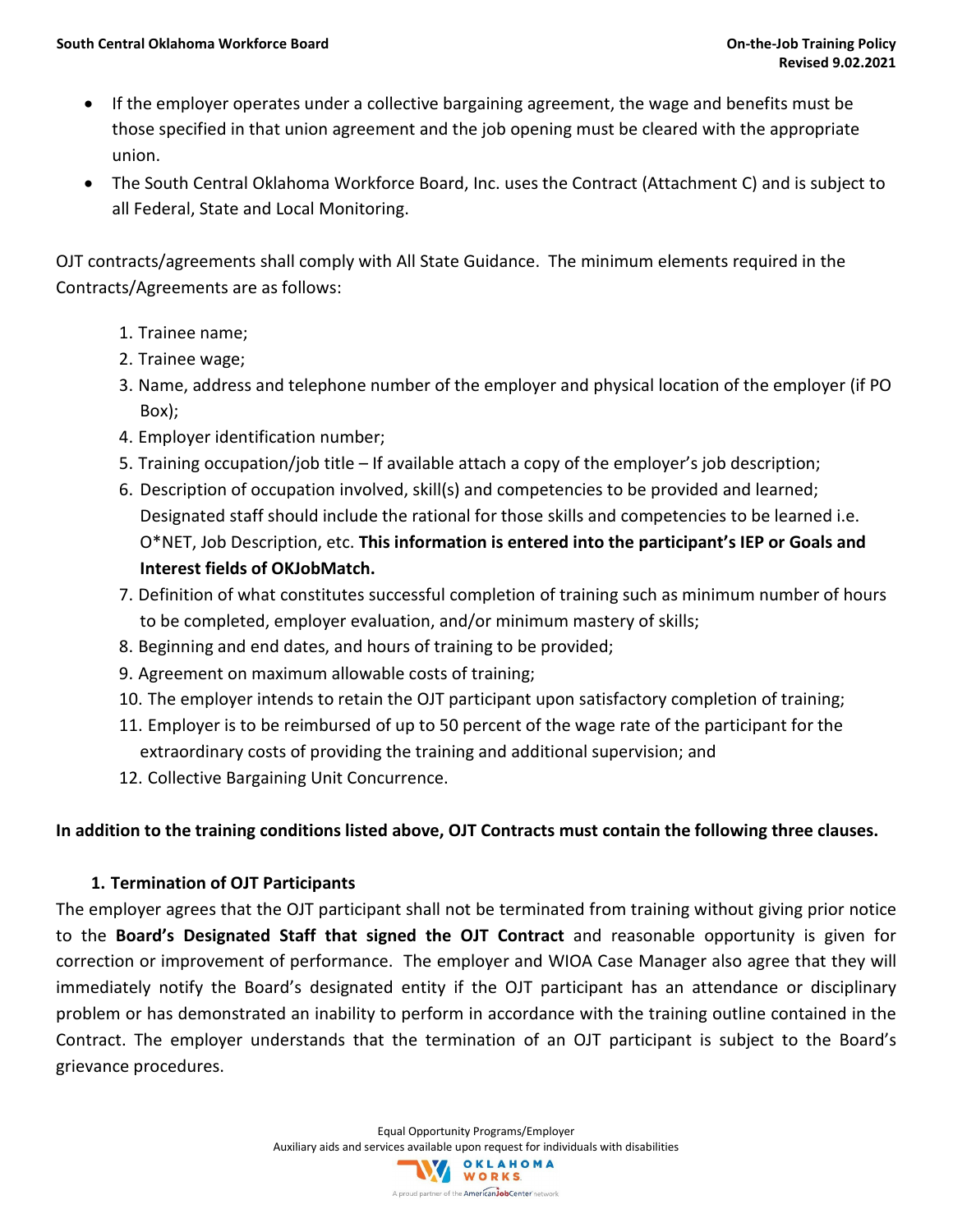#### **2. Displacement of Currently Employed Workers**

The employer agrees that no currently employed worker shall be displaced by the OJT participant including a partial displacement such as a reduction in the hours, wages, or employment benefits. The employer also agrees that no OJT participant shall be placed into a position that is currently vacated by an employee who is on layoff or into a position in which the Employer has terminated the employment of an employee with the intention of filling the position with an OJT participant. The employer further agrees that this Contract does not infringe in any way upon the promotional opportunities of current employees not involved in OJT.

#### **3. Access to Records**

The employer agrees that at any time during normal business hours, and as often as deemed necessary, the South Central Oklahoma Workforce Board, Inc.'s designated staff monitor or Board contracted entity (rather than a Board staff person), State of Oklahoma, U.S. Department of Labor, or other authorized federal agencies or their agents may inspect and monitor any records or activities pertaining to this Contract. Such inspection shall be made to determine if the employer is in compliance with the terms and provisions of this Contract and if the OJT participant is making sufficient progress.

#### **Modifications**

Modifications to the OJT contract may be made as needed through mutual agreement of the employer and the Service Provider. Modifications to this contract may be made by the OJT Service Provider agency and the South Central Oklahoma Workforce Board's staff in order to de-obligate funds in the event of a trainee's termination or situations in which a trainee does not begin OJT training within a reasonable time or extending the training period, to de-obligate or increase funds, correcting errors made in the initial contract, obtaining new or additional authorized signatures. The OJT Contract Modification form (Attachment H) will be used for this purpose.

#### **Recordkeeping System**

The Service Provider/Fiscal Agent is responsible for payment and will be accountable for making sure that fiscal records are maintained properly. The South Central Oklahoma Workforce Board/Fiscal Agent Procurement and Contracting Policy and Records Retention Policy must be adhered to. All contract files will be maintained by the South Central Oklahoma Workforce Board, Inc.'s Service Provider who is responsible for payment and must contain all payment information, as well as the required documentation listed below. The Service Provider will review calculations of hours and wages and track the expenditures. As each invoice and time sheet is submitted, the Service Provider will review the documents for accuracy and process the request for payment. This will allow for the balance to be maintained by the Service Provider and will contain all payment information, as well as the required documentation. All contract files will be uploaded to OKJobMatch by the Service Provider according to the state and local upload guidance.

**Employer Orientation —** The employer will receive an orientation from the WIOA Case Manager to ensure the employer understands the purpose of the OJT program, the terms of any contract, and other topics.

> Equal Opportunity Programs/Employer Auxiliary aids and services available upon request for individuals with disabilities<br>
> WORKS A proud partner of the American JobCenter network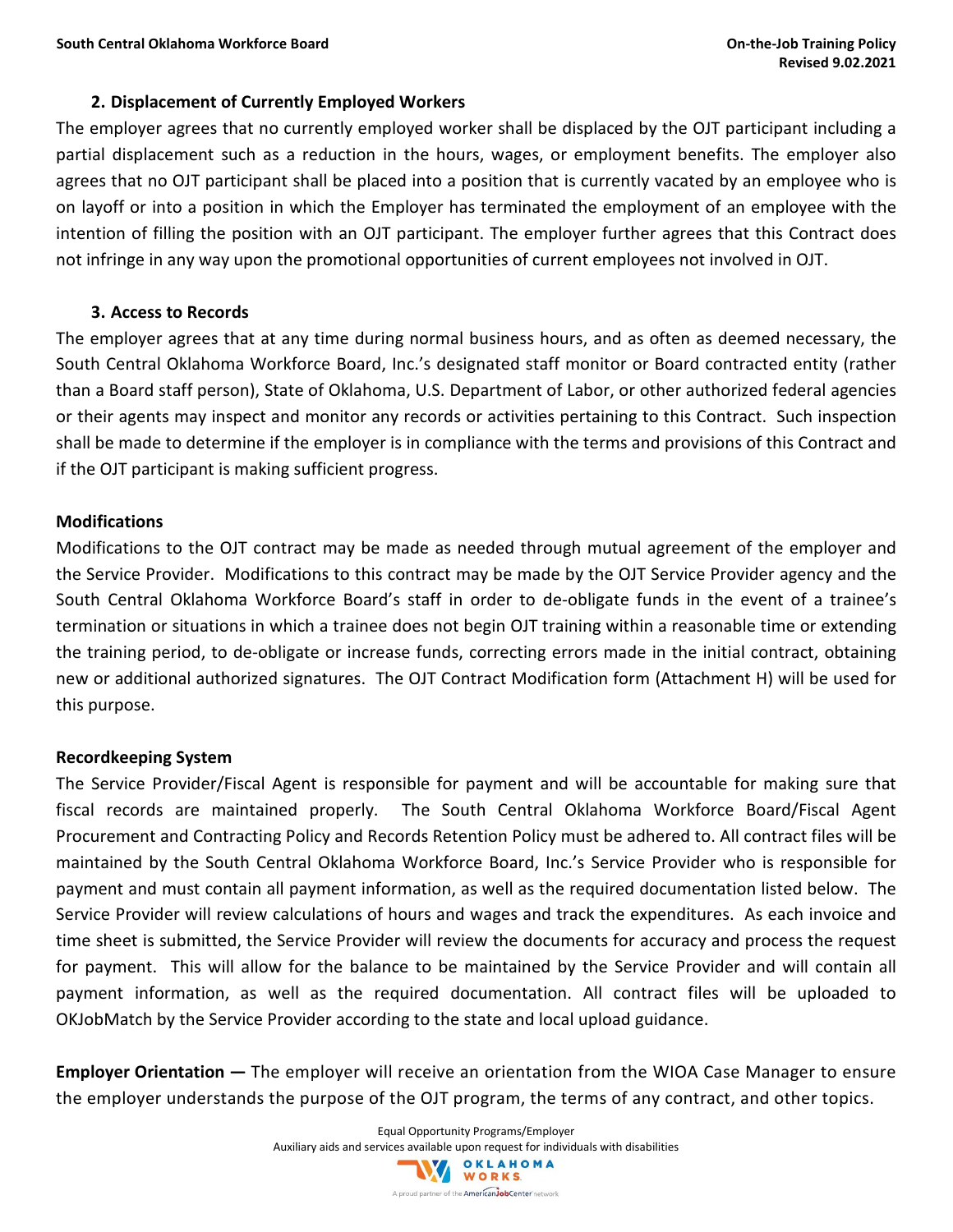- The contract terms;
- The purpose of the OJT (including the training plan);
- The best method of communicating with the service provider;
- The process of preparing and submitting timesheets; and
- That the OJT participant **must** receive an orientation from the employer, which includes the employer's expectations, training, and evaluation methods. It should be made clear to the employer that orientation which is provided to all new employees is not reimbursable; only orientation specific to the training plan may be reimbursed; and
- Termination procedures, in accordance with board policy, and as described in the Contract (#4 under Employer Assurances.)

The orientation may be provided in segments or all at once in a single meeting. The OJT Employer Orientation Form (Attachment E) must be completed and maintained in the OJT contract file.

**OJT Employee Orientation** — the employer will provide an orientation to the OJT employee that covers:

- The employer's rules;
- Expectations;
- Safety information; and
- Benefits.

The Employee Orientation Form (Attachment F) must be completed and maintained in the OJT contract file.

#### **E. Documentation**

The documentation listed below must be maintained in the OJT Contract file in addition to the required elements stated in this guidance:

- Pre-Award Review Form (Attachment A);
- Pre-Award Checklist Form (Attachment B);
- On-the-Job Training Contract (Attachment C);
- Trainee Work Plan (Attachment D)
- Employer Orientation Certification Form (Attachment E)
- Employee Orientation Certification Form (Attachment F);
- Progress Report & Invoice Form (Attachment G);
- Training Plan Modification (Attachment H);
- Training payment invoices;
- Monitoring reports, including problems, corrective action, and follow-up;
- Proof of Workers Compensation Insurance Coverage;
- Staff should include the rational for those skills and competencies to be learned, i.e. O\*NET, Job Description, etc. This information must be entered into the participant's IEP or Goals and Talent

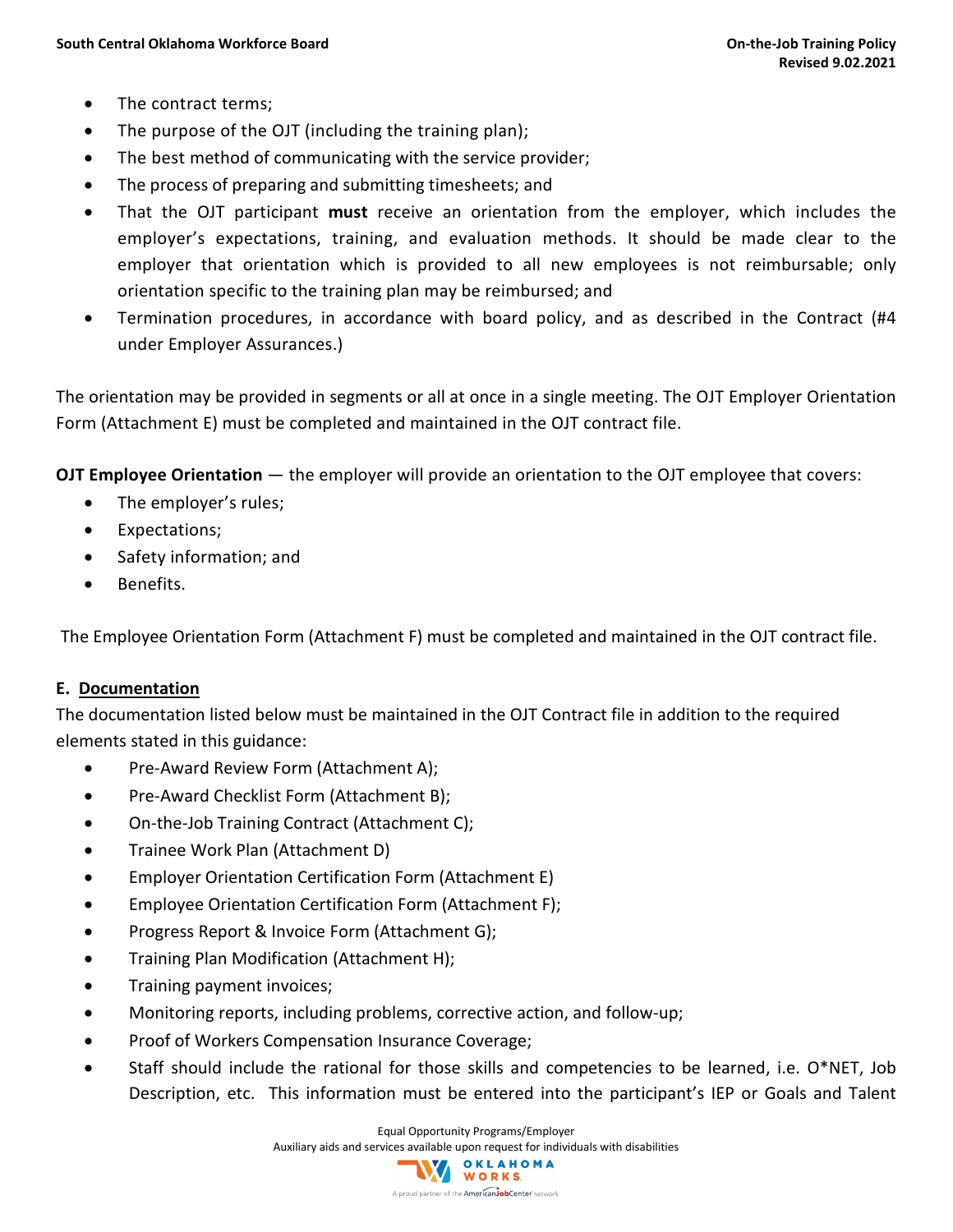fields of OSL;

- If the employer does not retain the OJT participant or the participant fails to satisfactorily complete training – designated staff should document the justification for either situation;
- Rational for the OJT duration must be entered into the Participant's individual Employment Plan/Individual Service Strategy (ISS).

The South Central Oklahoma Workforce Board Monitor will ensure that contract documentation is accurate and complete.

A Training Plan must be developed for each WIOA participant engaged in an OJT activity. The Training Plan does not need to be kept in the Contractor file but must uploaded in OSL & be included in the WIOA participant's file.

#### **F. Hire First Principle**

Employers must agree to hire the participant prior to any training for all OJT Contract/Agreement positions. This does not mean that the employers can "try out" or work the trainee for a period of time prior to contract funding to see if the trainee will work out. The following statements must be shared with the potential Employer Contractor so that there is a clear understanding:

- The employer "hires" the participant as of the entry date into the OJT program;
- The participant is considered to be an employee, not a trainee, of the Contractor;
- The participant is entitled to all the rights and benefits of all regular employees; and
- The employer has made a commitment to provide continued employment after training.

#### **G. On-Site Contractor Review, Monitoring & Oversight**

The South Central Oklahoma Workforce Board Monitor will monitor each OJT Contract on-site at least once during the training period to ensure compliance with contract terms and to help solve any concerns between the Service Provider, Employer(s), and/or OJT participant. The Board Monitor should verify that the participant is receiving the training contracted for in the agreement, and that the participant is not required to engage in activities prohibited by WIOA. The Board Monitor must also review participant's attendance records to ensure that the participant is attending the succeeding in the training, and review employer records to assure that the participant is receiving proper wages and that the employer is withholding taxes and paying workers compensation (or equivalent insurance). Any compliance issues requiring correctives must comply with the local monitoring policies and procedures.

Frequent contact with the employer and/or OJT participant is essential. The WIOA Title I Case Manager must monitor OJT contracts monthly, at a minimum, in order to evaluate the OJT Participant's progress, to document that the training is being provided as outlined in the contract, for compliance with provisions of the contract and to ensure that reimbursements are being made in accordance with procedures.

Methods of contact can include on-site visits, phone, or email and in-person visits at other locations. Methods of

Equal Opportunity Programs/Employer Auxiliary aids and services available upon request for individuals with disabilities<br>
WORKS A proud partner of the American JobCenter network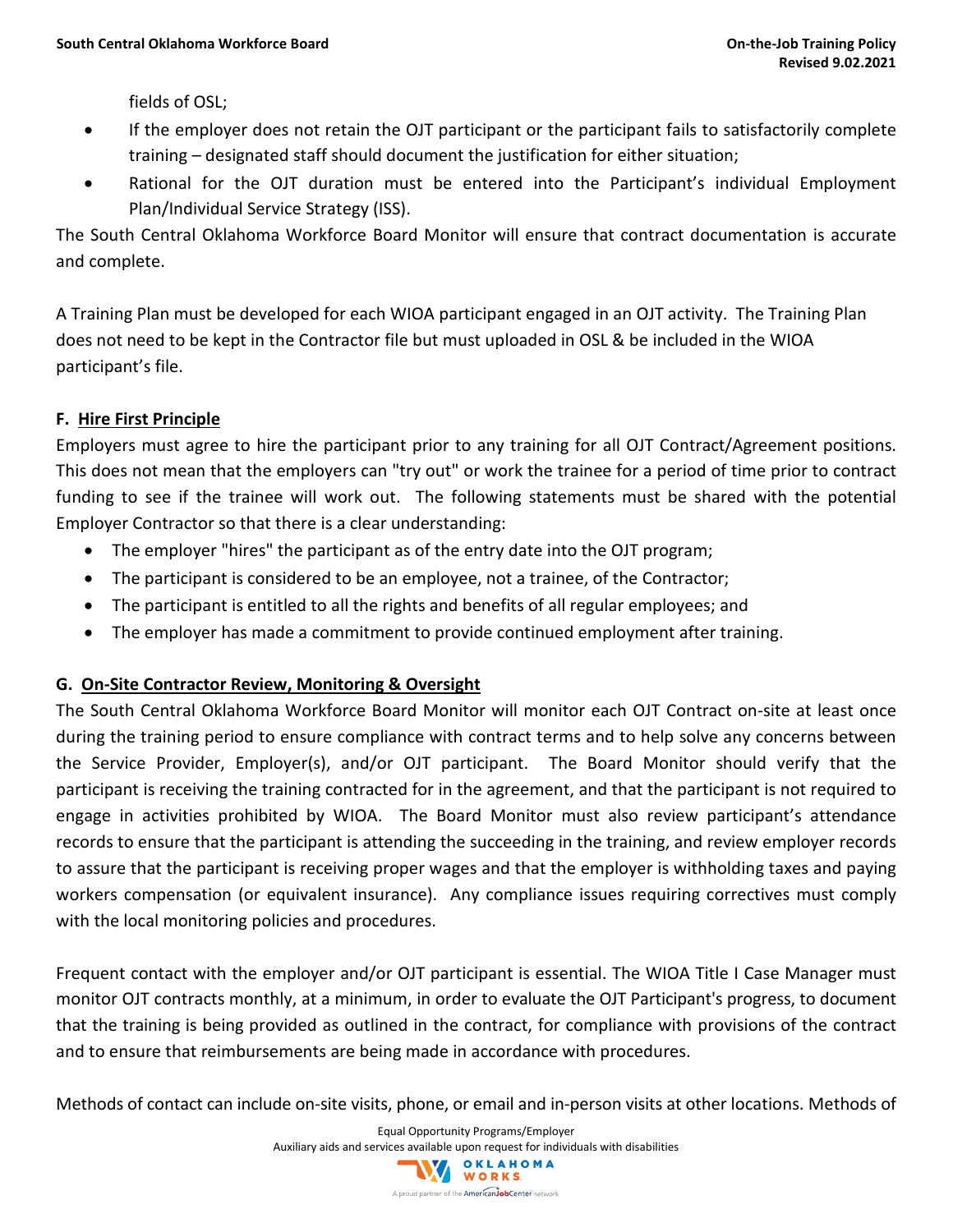contact must be sufficient to assure that training is being provided as specified in the OJT contract. **Contact information will be documented in case notes on a monthly basis.** 

#### **H. Adult Training Funds**

The Workforce Innovation and Opportunity Act, specifies that in the event that funds allocated to a local area for the Adult Program's training activities are limited, priority for career services funded with Title I Adult funds must follow priority of service policy.

#### **I. Eligible Occupations**

In order to develop an OJT contract, the occupation to be trained for must be a qualifying occupation. In general, all occupations that require a period of significant training and instruction to acquire specific skills and knowledge are eligible for on-the-job training.

- 1. The objective of any training is unsubsidized employment. The Workforce Investment Area's history shows that employment is much more likely to occur from an OJT than from classroom training, therefore OJT Contracts should be written for "Job Openings" and not demand occupations.
- 2. The occupation must be one in which specific occupational training is a pre-requisite for employment and be rated on the Specific Vocational Preparation Level (SVP) scale of at least three. Waivers to this requirement are permitted provided sufficient justification is contained in or attached to the OJT participant's "Progress Report & Invoice Form" (Attachment G).
- 3. The occupation must provide a minimum weekly number of hours totaling twenty four (24). Waivers to this requirement are permitted provided sufficient justification is contained in or attached to the OJT participant's "Progress Report & Invoice Form" (Attachment G).
- 4. For youth, the position must:
	- a. Include a written program of structured job training that will provide the OJT youth participant with an orderly combination of instruction in work maturity skills, general employment competencies and occupational specific skills; and
	- b. Be for positions that have career advancement potential.

#### **J. Prohibited Occupations**

OJT contracts shall not be written for the following occupations:

- 1. The occupation must not be seasonal, intermittent, or temporary.
- 2. The occupation must not involve payment in the form of a commission as the primary source of reimbursement to the OJT participant.
- 3. The occupation must not include political or religious activity.
- 4. OJT shall not be conducted at work sites where adequate provisions have not been made for the OJT participant's occupational safety and health.
- 5. Occupations that have an "SVP" training time of more 12 months. *Unless the OJT is a part of a Registered Apprenticeship, in this case the total reimbursement will still not go over 1040 hours.*

Equal Opportunity Programs/Employer

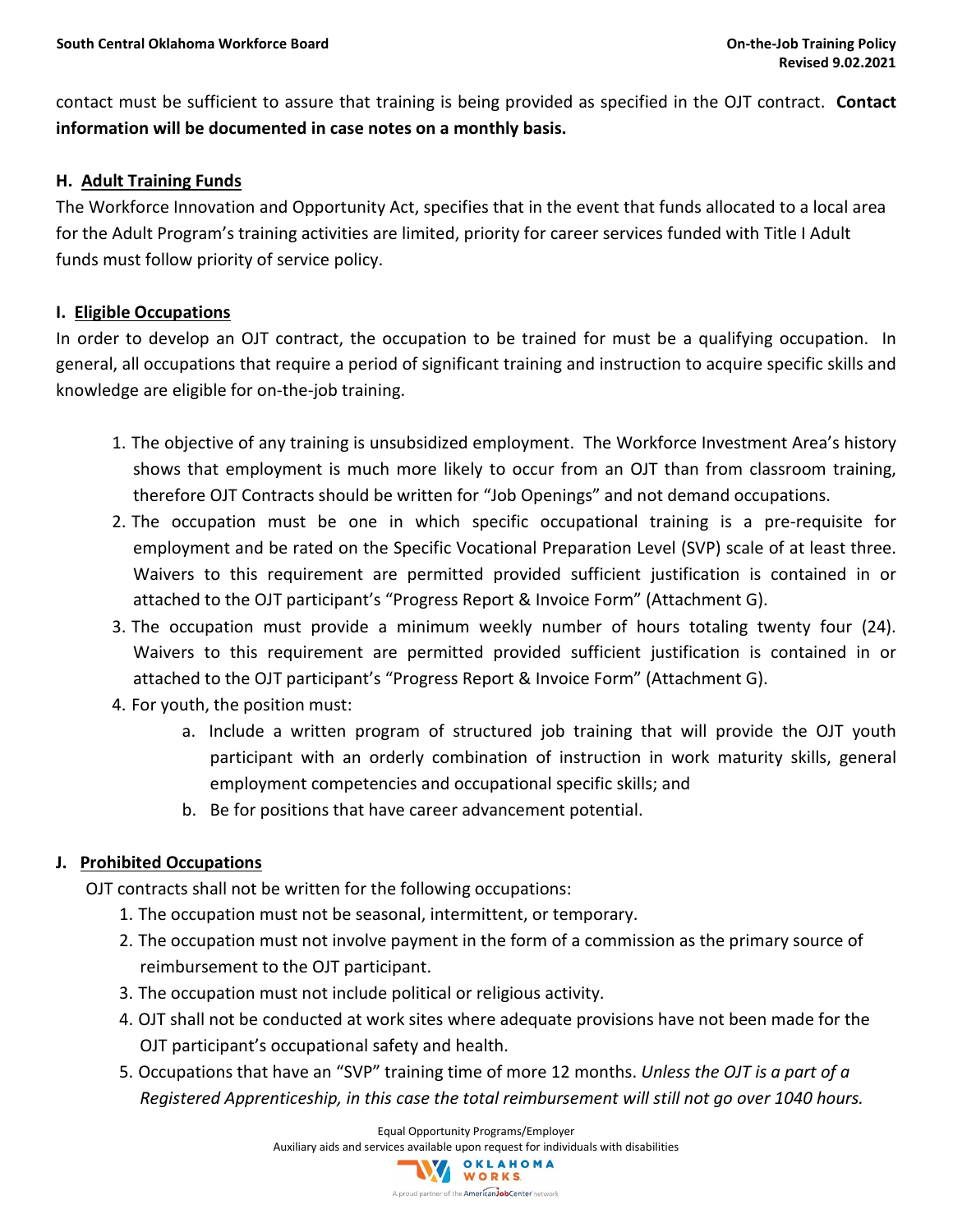#### **K. Employer Eligibility**

The next step in developing an OJT is to identify an eligible OJT employer interested in providing OJT to a WIOA participant. A pre-award survey must be conducted prior to the writing of an OJT contract in order to verify that the employer is eligible for an OJT contract. The review should be completed before any potential trainees are referred to the employer for possible participation in an OJT activity.

- 1. The employer is a legitimate employer, having full-time employees, and conducting their trade or business at an appropriate work site.
- 2. The employer provides Worker's Compensation insurance or equivalent on-site medical and accident insurance for work-related activities.
- 3. The employer is not involved in a current labor dispute and does not have a history of frequent lay-offs.
- 4. The OJT contract is not being used to displace currently employed workers or to reduce the hours of currently employed workers below their normal schedule.
- 5. The OJT contract is not being used to replace a currently laid-off worker or deny a current worker promotional opportunities.
- 6. The employer would not have hired the OJT participant in the absence of the OJT contract.
- 7. The OJT will be conducted at the employer's place of business and will not be subcontracted.
- 8. If the employer is a temporary employment agency, a) the OJT participant must be treated as all other agency employees, b) the employment must not be seasonal, temporary, or intermittent, and c) the employer must have a contractual relationship with the Workforce Investment Area.
- 9. The employer must not have failed to provide long-term employment. Employers who fail to provide long-term employment or similar wages and working conditions and fail to provide satisfactory explanations are not eligible for OJT contracts utilizing South Central Oklahoma Workforce Board's WIOA program funds for a period of one year from the date of determination of ineligibility. An "Eligible OJT Employer Provider" list will be generated as OJT Contracts are used more frequently and presented by the Service Provider on a quarterly basis.
- 10. If the employer has previously been involved in an OJT training program or similar federally funded training activity, performance must be reviewed for the three years prior to the review date. The OJT Service Provider agency must obtain the dates and contract numbers of any training contracts during this period:
	- A. The number of individuals who participated in OJT contracts,
	- B. The number of participants who completed training and continued employment with the employer,
	- C. The length of time that participants were employed following training,
	- D. The average length of employment for other new hires of the employer in similar occupational positions,
	- E. The average hourly wage of participants following training, and
	- F. The average hourly wage of other individuals similarly employed, following a length of time

Equal Opportunity Programs/Employer Auxiliary aids and services available upon request for individuals with disabilities<br>
WORKS A proud partner of the **American Job Center** network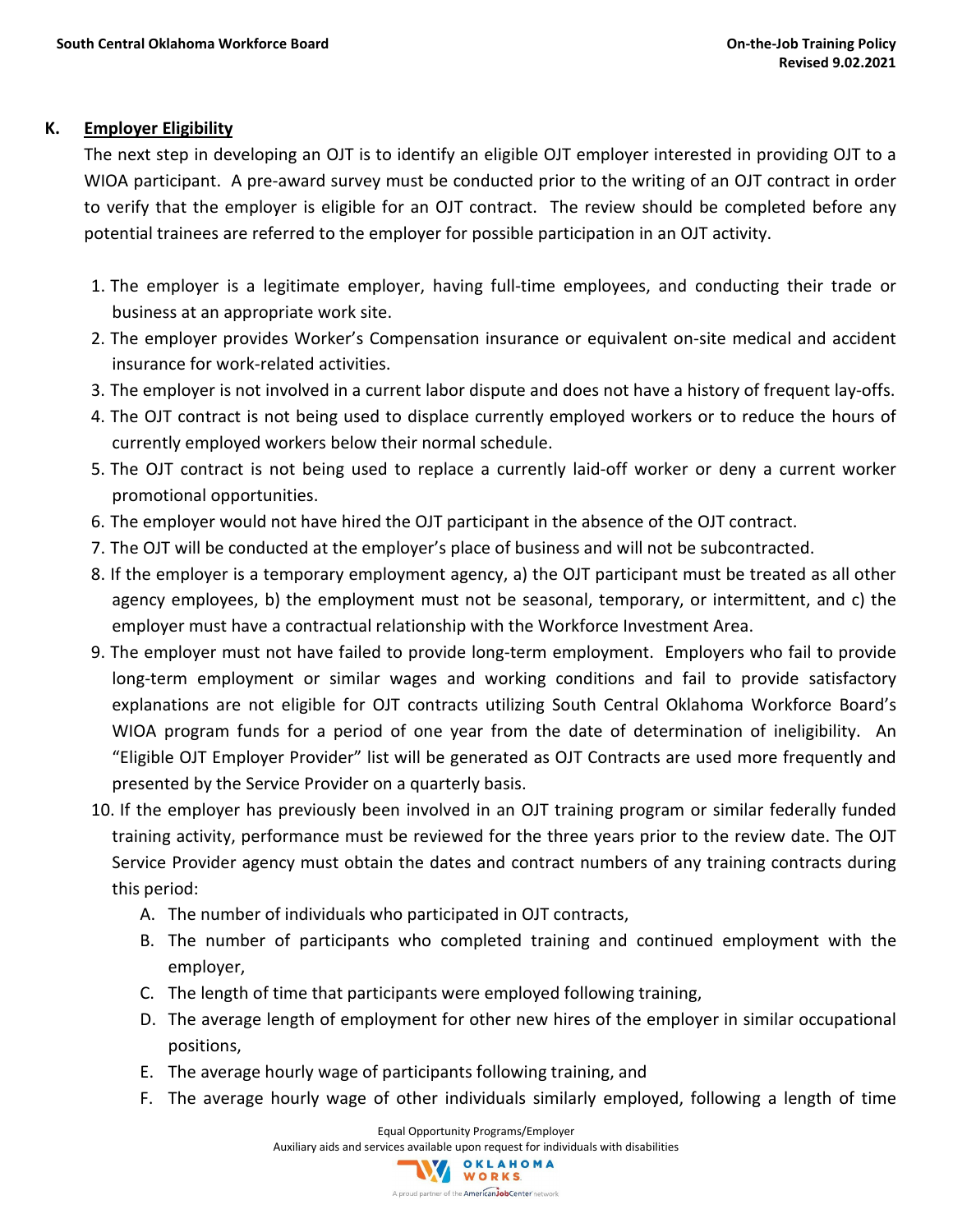equal to the training received by the participants.

- 11. Employers whose record shows a lower retention rate of participants compared to other similarly situated employees are not eligible, unless the employer provides a narrative explanation that justifies such lower rate. Acceptable explanations include participants quitting voluntarily, participants terminated for cause, or unforeseeable changes in business conditions.
- 12. Employers whose record shows a lower wage rate for participants compared to other similarly situated employee's or working conditions at lower levels or to different extents than similarly situated employees are not eligible, unless the employer provides a narrative explanation that justifies such lower rate or conditions.
- 13. An employer may apply for reinstatement of eligibility after one year by documenting the following:
	- A. Employer has had a change in management;
	- B. Employer has had a change in procedure of handling personnel which is more conducive to long term employment for OJT participants; or
	- C. Employer has submitted a corrective action plan that provides specific action taken to prevent another failure to provide OJT participants with long-term employment, and comparable wages and working conditions.
- 14. If an employer has recently relocated (within 120 days) and that relocation has resulted in a loss of employment at the original location, no contract(s) shall be written with that employer.

Service Provider staff will use the OJT Employer Pre-Award forms, (Attachments A & B) to provide documentation of the new or expanding establishment. If the employer is unable or unwilling to sign the State Mandated Pre-Award Review From, then no contract can be executed.

#### **L. Participant Eligibility**

In order to use WIOA funding for an OJT activity, the participant/trainee must be deemed an eligible WIOA Adult, Youth or Dislocated Worker who is suitable for the OJT being offered, as determined by his or her Individual Service Strategy (ISS) or Individual Employment Plan (IEP). The WIOA Case Manger will identify and connect the trainee to the OJT employer.

- 1. The participant must be assessed and the assessment and his or her ISS/IEP must support and reflect that OJT is the appropriate service for the participant.
- 2. The participant must not lack the basic skills needed to perform the job. Instruction may be provided to bring deficient skills up to the needed level before beginning the OJT.
- 3. The participant must not have **significant** prior experience and/or education in the selected occupational area.
- 4. The participant must not be on temporary lay-off and expecting to be recalled by their former employer.
- 5. The participant must not be awaiting other program activity participation (i.e., awaiting the beginning of Occupational or Classroom Training).

Equal Opportunity Programs/Employer Auxiliary aids and services available upon request for individuals with disabilities<br>
WORKS A proud partner of the **American Job Center** network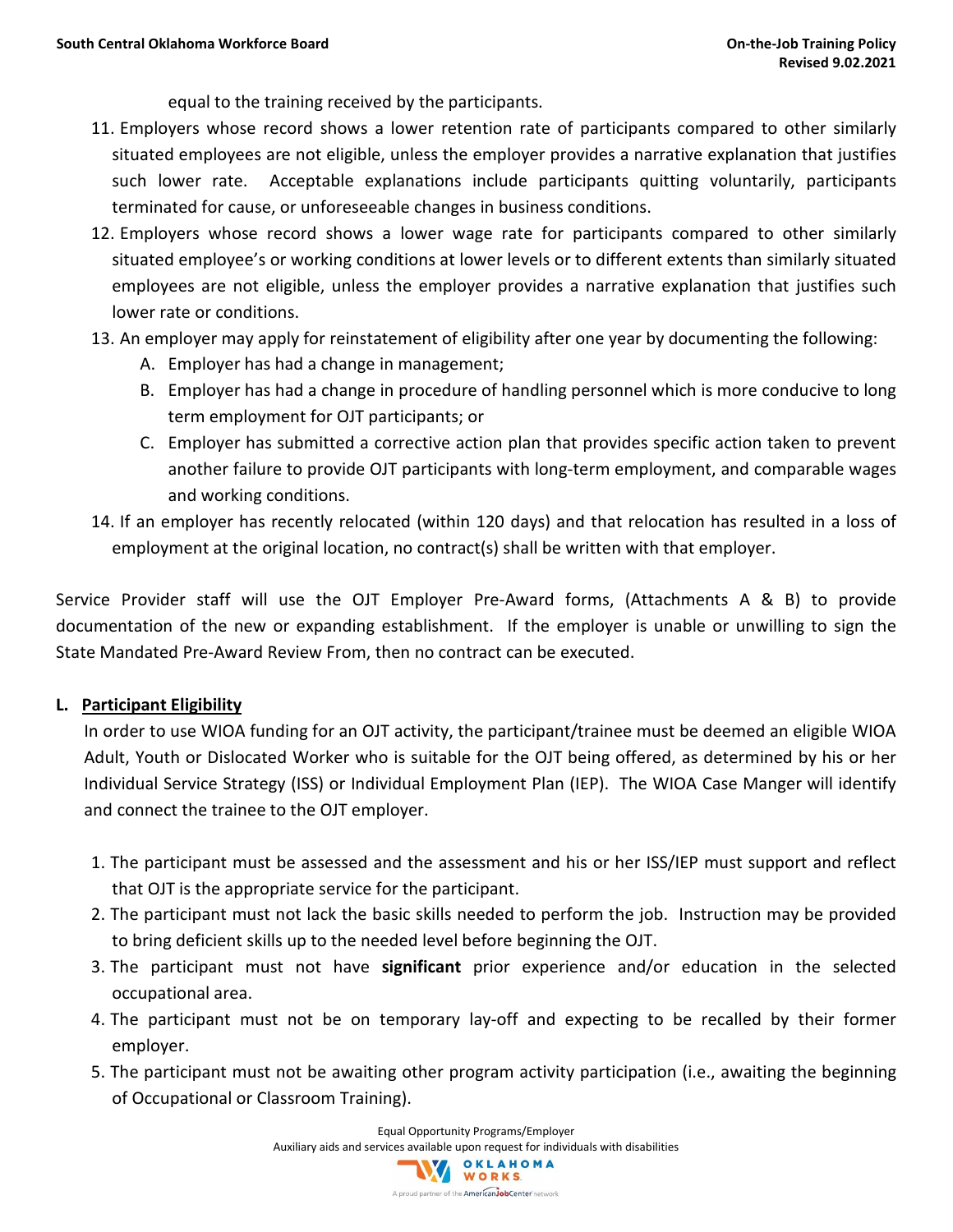- 6. The participant must not have been previously employed by the prospective OJT Contractor/Employer in the same job, or a similar job except in accordance with this policy.
- 7. Under no circumstances will an OJT be allowed in situations where an individual has been hired by the employer prior to the execution of an OJT contract for the specific job the contract is initiated.
- 8. A potential WIOA participant may be referred to the OJT Service Provider agency for WIOA eligibility determination and certification for OJT participation from an employer or other agency. Such referrals are known as "reverse referrals", and are subject to the following additional conditions:
	- a. The participant must progress through the OJT Service Provider's eligibility and assessment process as would any other client;
	- b. The completed ISS or IEP must indicate that OJT is necessary for the participant to perform the work associated with the occupation
- 9. If the proposed OJT participant is a youth and is a high school dropout, the youth participant will be encouraged to participate in the OJT if he/she also enrolls in and attends a school, course, or program that leads to a high school equivalency, or agrees to re-enroll in and attend a traditional school, an alternative school, or an alternative course of study approved by the local education agency.
- 10. OJT contracts may be written for eligible employed workers when the employee is not earning a selfsufficient wage as determined by the South Central Oklahoma Workforce Board and the OJT relates to the introduction of new technologies, new production, or service procedures, upgrading to new jobs that require additional skills or workplace literacy.

#### **M. Training Plan Form Attachment D**

A Training Plan Form (Attachment D) must be constructed for each OJT position as written in an OJT Contract/Agreement. The Training Plan Form is a part of the OJT Training Contract/Agreement and the worksheet will be used as tool to determine the specifics of the Training Outline (Section D of the OJT Contract). The training plan will be developed by the WIOA Title 1 Case Manager in conjunction with the trainee. At a minimum, the Training Plan Form must contain the:

#### **1. Skill and/or Knowledge Area**

This area shall describe a general skill or knowledge to be learned (e.g., operate a lathe). The training outline worksheet must clearly state the specific units of knowledge and skills that will be acquired during the training period. It must list these skills and units of knowledge in the sequence in which they are to be taught and identify the approximate number of hours of training time to be devoted to each.

#### **2. Evaluation Method**

A description of how each skill will be measured shall be included (e.g., observation, product inspection, etc.).

#### **3. Performance Evaluation**

Each skill shall be measured to determine if the performance is at the entry level for the selected job. An overall evaluation must then be established to determine if the participant has acquired the skills at a level necessary to successfully function in the job. Therefore, the participant's starting

> Equal Opportunity Programs/Employer Auxiliary aids and services available upon request for individuals with disabilities<br>
> WORKS

> > A proud partner of the American JobCenter network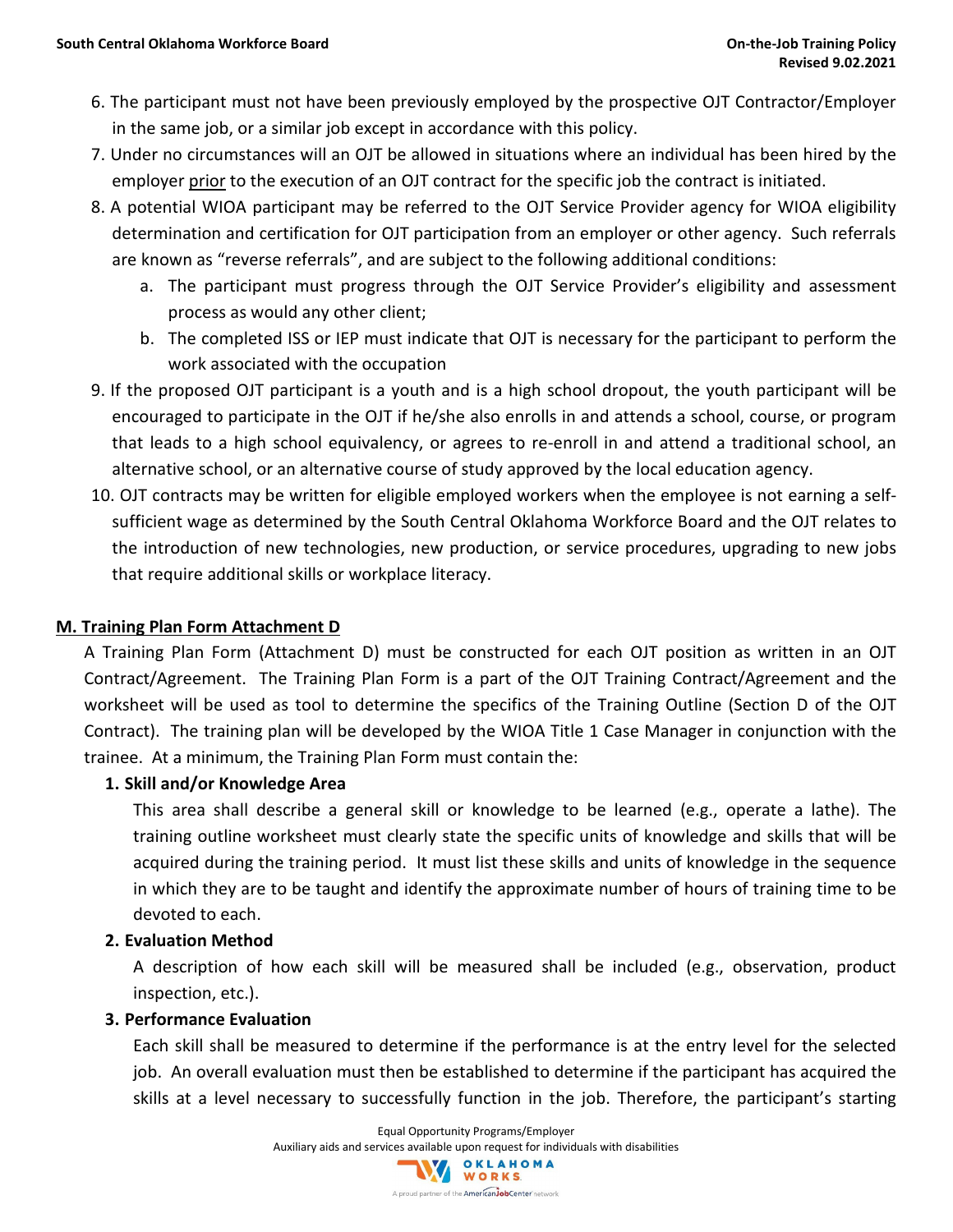capabilities should be carefully measured against the skill requirements of the job.

The employer shall evaluate each standard at the middle and end of the contract period through the use of the Progress Report and Invoice Form (Attachment G) to determine the attainment of the OJT achievement objectives as stated. The employer shall also conduct periodic evaluations using the Progress Report and Invoice Form (Attachment G).

#### **4. Training Hours**

The training outline worksheet (Attachment D) shall list the number of training hours devoted to each skill. This will also be entered in the training outline section of the OJT contract. The employer is expected to complete the training outline utilizing the maximum hours allowable. The Business Services Coordinator(s) should be available to the employer to assist with completing the training outline. The OJT Service Provider agency must coordinate with the employer to shape the training outline to the needs of the OJT Employee/Trainee.

#### **N. Length of Training**

#### **1. Specific Vocational Preparation**

On-the-Job Training shall be limited in duration to a period no longer than that generally required for developing the skills needed for the position being trained but cannot exceed 1040 hours.

The training hours generally required for a specific occupation is determined by a Specific Vocational Preparation (SVP) number assigned to the Dictionary of Occupational Titles (DOT) code number for the occupation. The SVP number shall determine the maximum number of training hours allowed for the occupation. Special cases such as disabilities or other extraordinary barriers may justify exceeding the SVP but must be rationalized in the "Progress Report and Invoice Form" (Attachment G).

Occupational Codes can be found at the O Net Codes website at: [https://www.onetonline.org](https://www.onetonline.org/)

| <b>SVP</b> | <b>MAXIMUM OJT TRAINING TIME</b> |
|------------|----------------------------------|
| 3          | 400 hours                        |
| 4          | 700 hours                        |
| 5          | 1000 hours                       |
| 6          | 1300 hours                       |
|            | 1600 hours                       |

The rating scale to determine maximum training time is reproduced below:

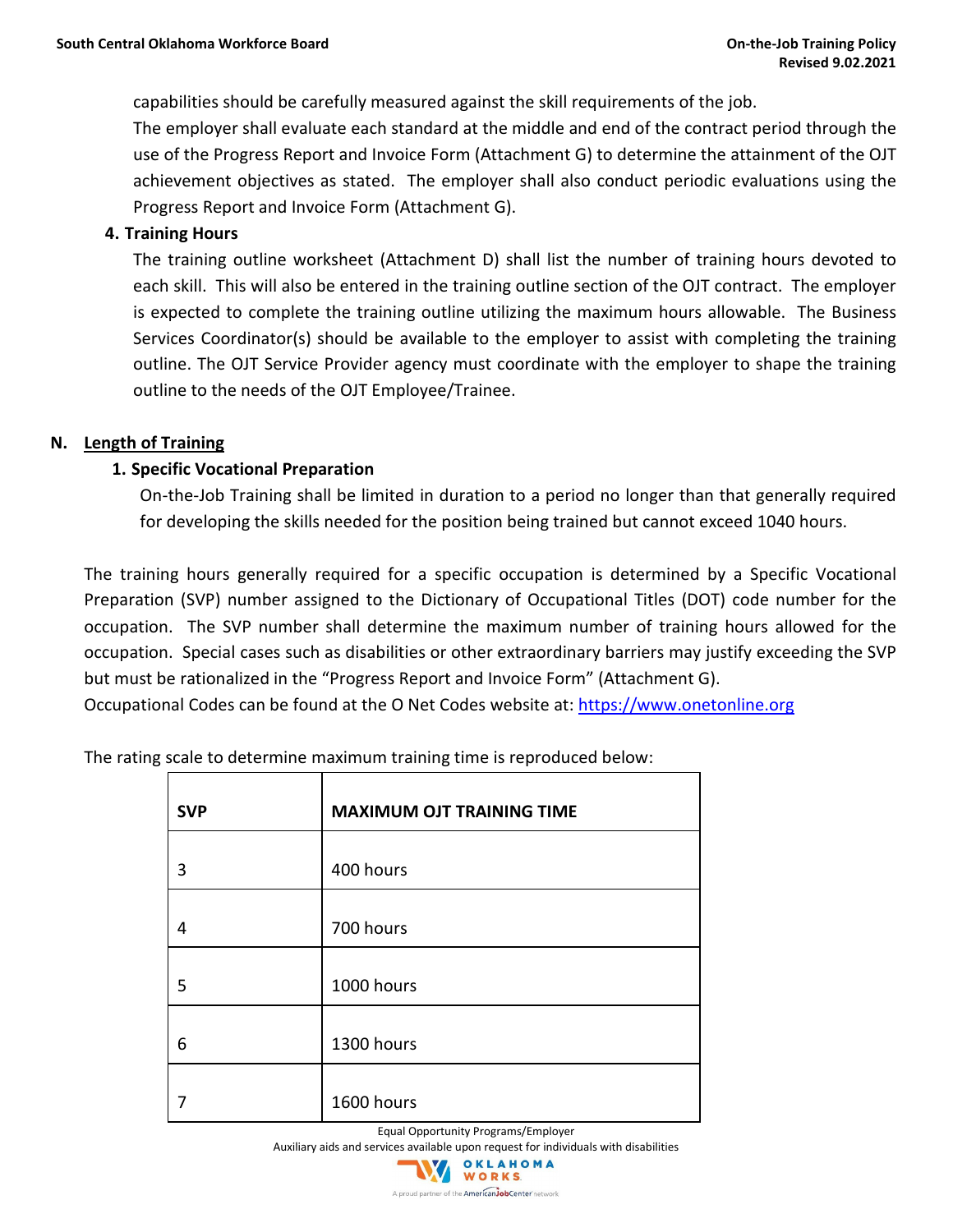| <b>SVP</b> | <b>MAXIMUM OJT TRAINING TIME</b> |
|------------|----------------------------------|
| 8          | 1900 hours                       |
|            | 2080 hours                       |

**Note:** This maximum time is only a starting point for determining reimbursable hours. These hours must be reduced by an amount of hours not less than those reflected in the reduction formula presented in the next section.

#### **2. Reduction of Training Time**

The training time for a specific OJT must be reduced for related prior occupational experience, education, and training. Follow the below policy in determining the amount of the reduction.

Prior Experience - the maximum training length of OJT shall be reduced by:

1. One week (40 hours) for each month of prior employment in the same occupation with a different employer. (Determination of same occupation shall be determined by the case manager upon evaluation of the individual's specific job duties and skills performed in the previous occupation.)

2. Forty (40) hours for each three (3) months prior employment in a directly related job.

Related Education/Training - the maximum length of OJT shall be reduced by:

Eighty (80) hours shall be deducted for any occupational certification or degree in field of the OJT Contract.

#### **O. Training Contract/Agreement**

The OJT Training Contract, also known as the OJT Agreement, finalizes and formalizes the OJT arrangements. It must be preceded by the steps above, and must include the Training Outline, the Terms and Conditions, and the contract pages.

In constructing the OJT Contract/Agreement and in negotiations with prospective OJT employers, the OJT Service Provider agency staff are to keep in mind that the Board will not reimburse any OJT employer for any amount in excess of fifty percent (50%) of the trainees wages actually paid during the training period specified in the OJT Contract/Agreement, except for the costs of special tools which are not ordinarily supplied by the employer, but which are necessary to the trainee's continued employment and are consistent with the South Central Oklahoma Workforce Board's policies.

#### **P. Approval and Certification**

The *OJT Pre-Award Review* must be forwarded to the South Central Oklahoma Workforce Board's staff for approval. The On-the-Job Training Contract/Agreement must be accurately completed, not contain

> Equal Opportunity Programs/Employer Auxiliary aids and services available upon request for individuals with disabilities<br>
> WORKS A proud partner of the AmericanJobCenter network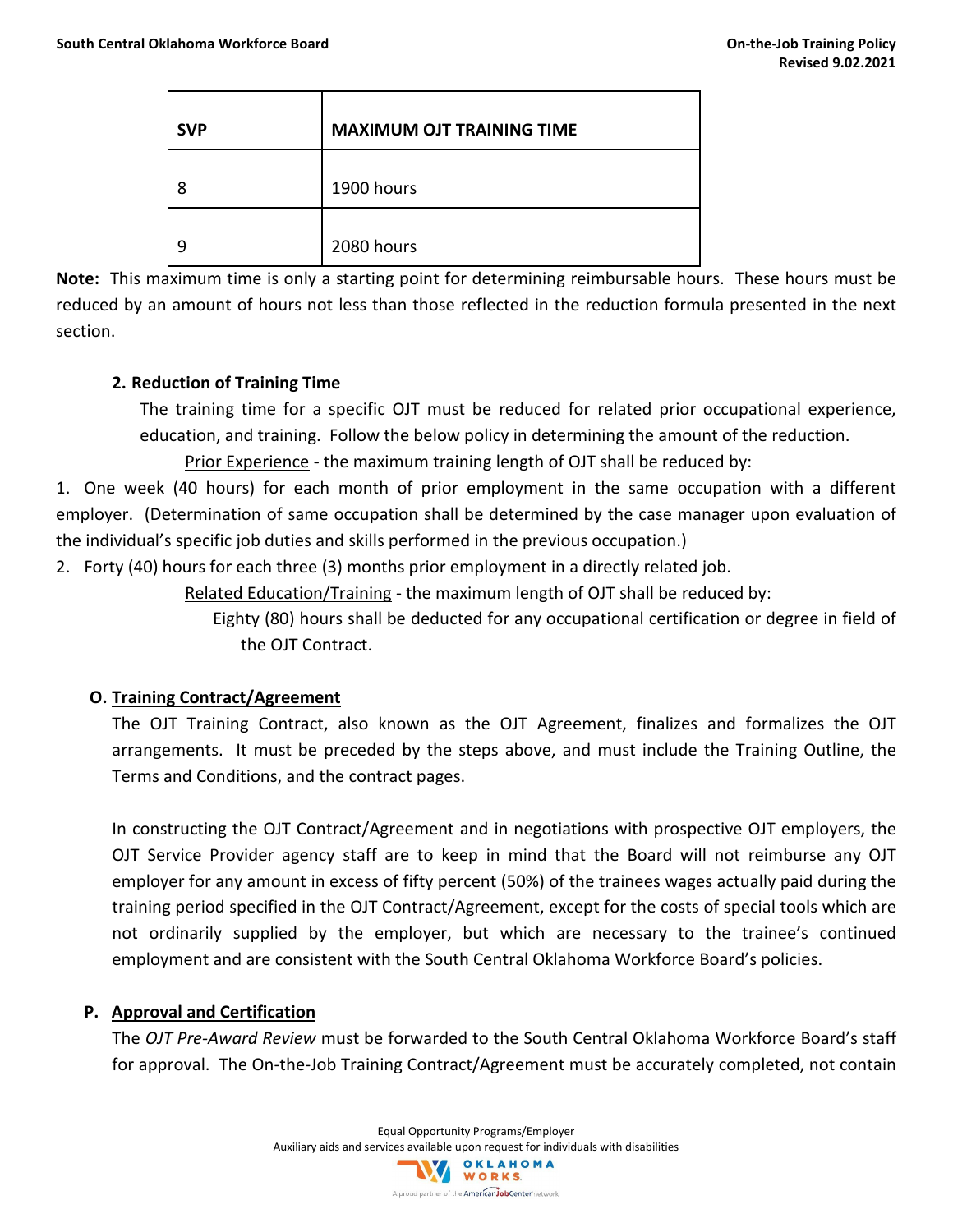any whiteout, signed by the Employer/Contractor, and signed by the OJT Service Provider Contractor agency WIOA Project Director or his/her designee.

#### **Q. Terms and Conditions**

The *OJT Pre-Award Review* must be forwarded to the South Central Oklahoma Workforce Board's staff for approval. The On-the-Job Training Contract/Agreement must be accurately completed, not contain any whiteout, signed by the Employer/Contractor, and signed by the OJT Service Provider WIOA Representative.

#### **TRAINING**

- 1. The OJT Contract must be completed and signed before the OJT employee starts the training.
- 2. The employer shall provide the training prescribed in Section D of the Contract (Attachment C) and complete the Trainee Work Plan Form (Attachment D). The OJT employee shall be the employer's employee, shall be on the employer's payroll, shall be entitled to the same consideration and shall be governed by the same policies as other employees. The employer shall extend to the OJT employee all of the entitled benefits offered all employees of the employer. The OJT employee must be provided with the same terms of employment, working conditions, wages and fringe benefits provided to other employees in the same or similar positions.
- 3. The employer must collaborate with the WIOA Case Manager in the development of a training plan for the OJT employee that includes competencies needed to be satisfactorily skilled in the OJT position. These competencies will be listed on the Trainee Work Plan Form (Attachment D). The employer will complete an evaluation on this form to document competencies gained.
- 4. The employer certifies that this is not a temporary job. The OJT employee shall be retained by the employer in unsubsidized employment upon completion of the OJT period, based upon satisfactory job performance by the OJT employee.
- 5. The employer will provide an orientation to the OJT employee that covers the employer's rules, expectations, safety information and benefits.

#### **FISCAL**

1. South Central Oklahoma Workforce Board's Service Provider shall reimburse the employer on a monthly basis in an amount not to exceed the maximum training reimbursement. Reimbursable wages shall not include undocumented payments to the OJT employee. **No reimbursement shall be made** for work performed outside of the terms of the Contract, or during periods of work stoppages, fringe benefits which include paid holidays, sick leave or vacation leave. Overtime hours in excess of 40 hours per week shall be reimbursed at the regular rate of pay. The employer must pay the overtime rate in excess of the regular rate in full. This does not preclude a participant from working overtime; however, the reimbursement to the employer must be based on the regular wage rate.

> Equal Opportunity Programs/Employer Auxiliary aids and services available upon request for individuals with disabilities<br>
> WORKS A proud partner of the American JobCenter network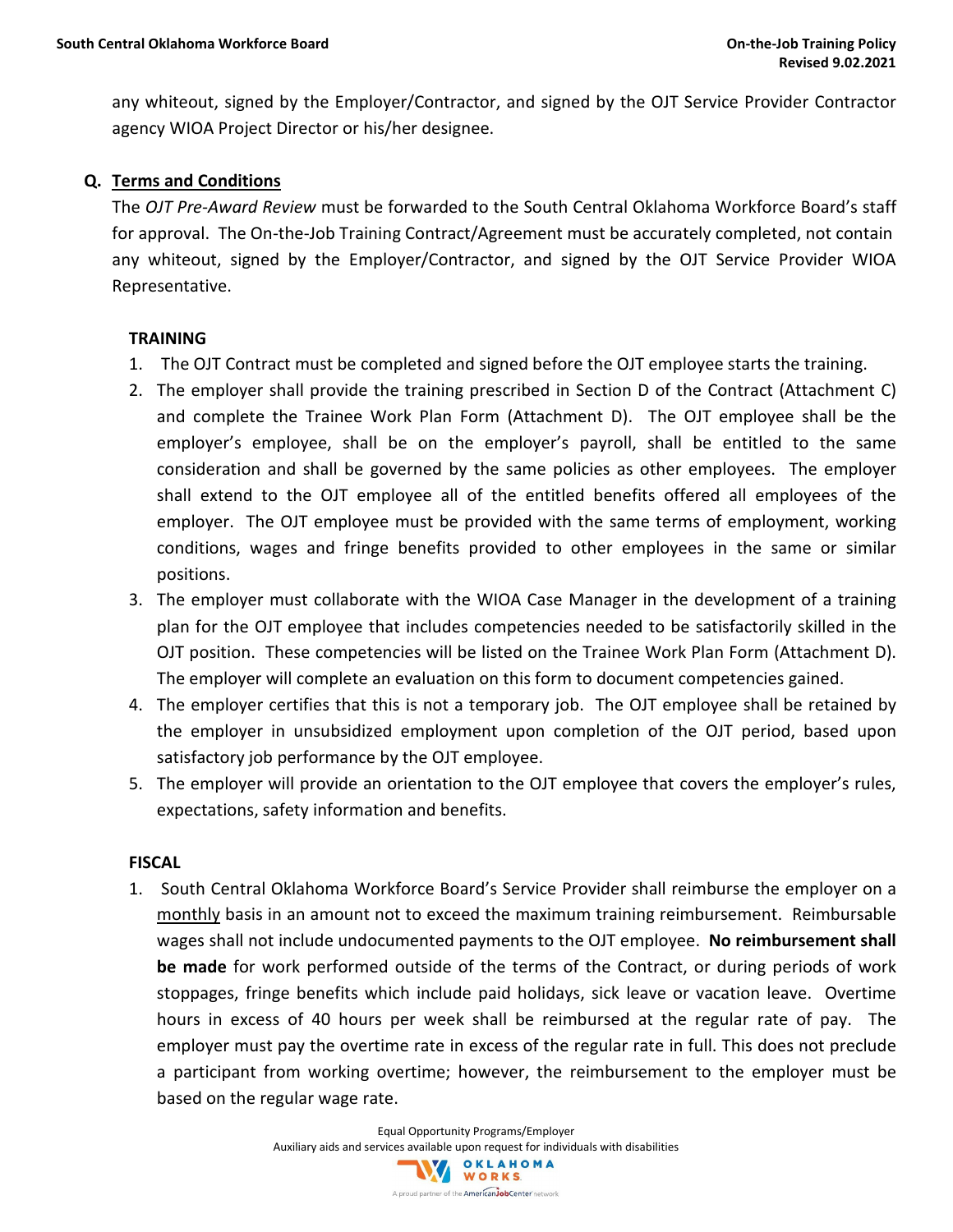- 2. The OJT employer agrees to maintain adequate time and attendance, payroll, and other records to support amounts reimbursed under the OJT Contract. Wages must be paid to the OJT employee by check or direct deposit. Reimbursement time sheets must be signed in ink by both the employer and the OJT employee and must be submitted according to the Contract agreement. Inaccurate or incomplete timesheets or timesheets submitted more than thirty (30) days after the end of the training period may not be honored, at the sole discretion of South Central Oklahoma Workforce Board's Service Provider. Copies of the timesheet(s) are to be maintained by the employer along with a copy of the OJT Contract.
- 3. All reimbursement requests submitted by the employer shall be supported by business receipts, time and payroll records, and other records normally kept by the employer.
- 4. The employer shall preserve all OJT employee payroll records, fringe benefits and personnel records for three (3) years after the end of the training period, or longer if any litigation or audit is begun or any claim is instituted which involves these records. The employer shall retain the records beyond the three (3) year period until the litigation, audit findings or claim has been resolved.
- 5. The South Central Oklahoma Workforce Board, Inc. will issue OJT Contract numbers utilizing the following system: OJT followed by the year followed by the next contract number. Example: OJT 2021-01.
- 6. The employer agrees that at any time during normal business hours, and as often as deemed necessary, South Central Oklahoma Workforce Board, State of Oklahoma, U. S. Department of Labor, or other authorized Federal agencies or their agents may inspect and monitor any records or activities pertaining to this Contract. Such inspection shall be made to determine if the employer is in compliance with the terms and provisions of this Contract and if the OJT employee is making sufficient progress.
- 7. Wages are monies paid by the employer to an OJT participant for work the OJT participant performs. Tips, commissions, and piece work are not considered wages and are not eligible for reimbursement.

#### **EMPLOYER ASSURANCES**

- 1. The employer shall provide workers' compensation coverage for the OJT employee and assures that the training shall be provided in accordance with State Guidance.
- 2. Employer agrees not to discriminate in their hiring or employment practices and to comply with the Civil Rights Act of 1964, as amended, the Age Discrimination Act of 1975, as amended, Section 504

of the Rehabilitation Act of 1973, as amended, and the Americans with Disabilities Act of 1990, as amended.

- 3. Employer agrees to adhere to South Central Oklahoma Workforce Board. Grievance Procedures if a complaint arises in connection with the OJT employee and the training.
- 4. The employer agrees that the OJT employee shall not be terminated from training without giving

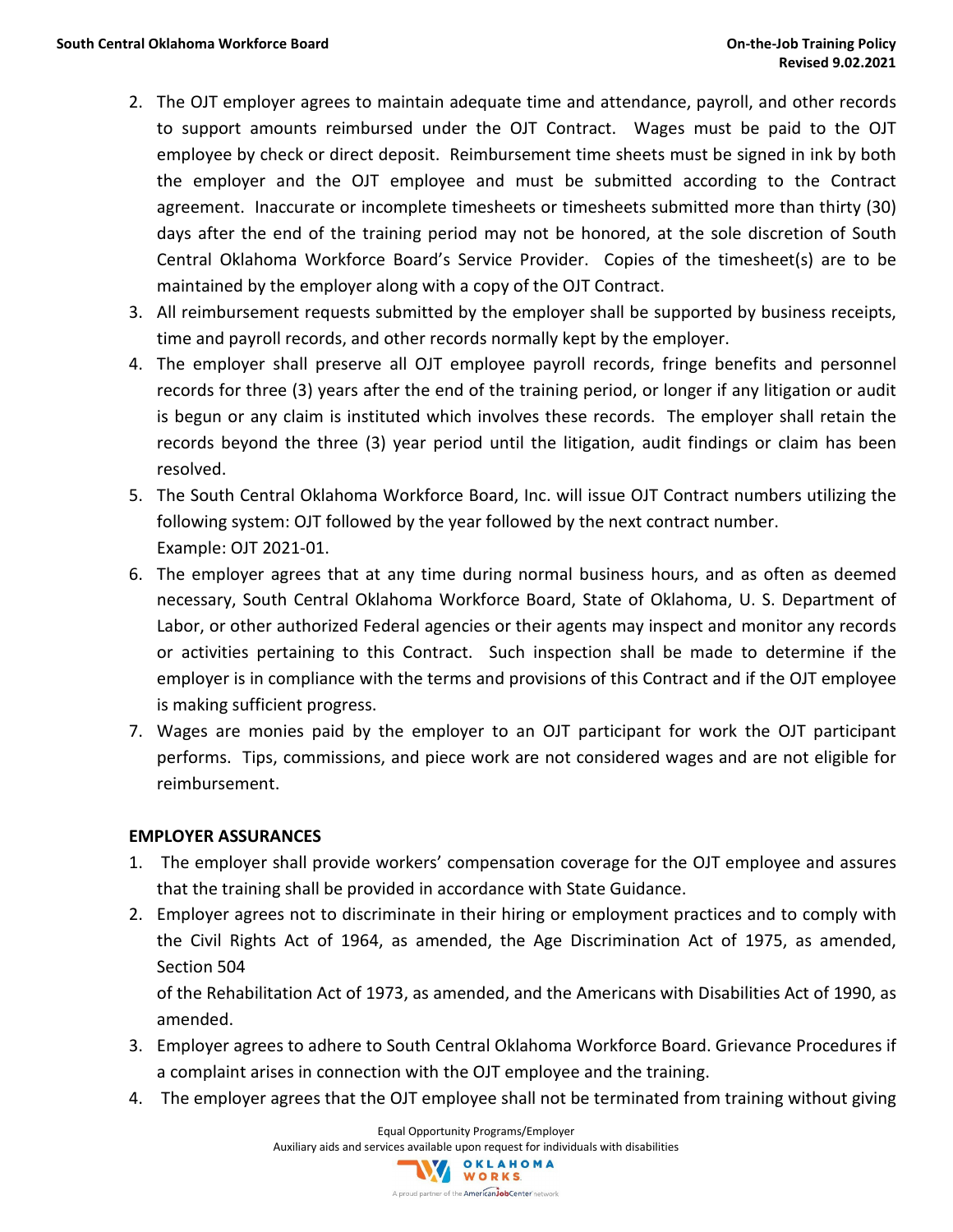prior notice to the OJT employee's WIOA Case Manager and reasonable opportunity is given for correction or improvement of performance. The employer also agrees that it will immediately notify the OJT employee's WIOA Title I Case Manager if the OJT employee has an attendance or disciplinary problem or has demonstrated an inability to perform in accordance with the training outline contained in the Contract. The employer understands that the termination of an OJT employee is subject to South Central Oklahoma Workforce Board, Inc. Grievance Procedures.

- 5. Employer will comply with Federal and State laws governing the OJT program.
- 6. The employer assures that OJT funds will not be used to assist, promote, or deter union organizing.
- 7. The employer assures that the OJT employee will not be employed to carry out the construction, operation, or maintenance of any part of a facility that is used or to be used for sectarian instruction or as a place for religious worship.
- 8. The employer assures that the OJT employee will not be required to participate in political activities.
- 9. No fees shall be charged to any OJT employee or employer for referral or placement services relative to this OJT Contract.
- 10. The employer certifies that no member of the OJT employee's immediate family is engaged in an administrative capacity for the employer or will directly supervise the OJT employee. For the purpose of this Contract, immediate family is defined as spouse, children, parents, grandparents, grandchildren, brothers, sisters or person bearing the same relationship to the OJT employee's spouse.
- 11. Employer has not exerted any undue influence or engaged in conduct which would constitute a conflict of interest or the appearance of a conflict of interest in order to be awarded the funds under this Contract.
- 12. The employer assures they are not involved in a strike, lockout, or other unusual labor condition.
- 13. Employer agrees to comply with all applicable local, state and/or federal laws and ordinances. The employer assures that they have not violated any of the following within the last three years: a) antidiscrimination in its employment practices or delivery of services or other activities on the grounds of race, color, religion, national origin, age, sex, marital status, veteran status, sexual orientation, or the presence of any sensory, mental, or physical disability.

#### **ADDITIONAL TERMS**

- 1. Either party may terminate this Contract at any time by giving ten (10) days advance written, signed notice of intent to terminate to the other party.
- 2. South Central Oklahoma Workforce Board, Inc. may terminate this Contract if:
	- The State or Federal Government terminates or reduces the funding which makes this Contract possible;
	- The employer has violated the terms and conditions of this Contract; or
	- The employer does not retain at least 25% of the OJT participants hired within a 12-

Equal Opportunity Programs/Employer

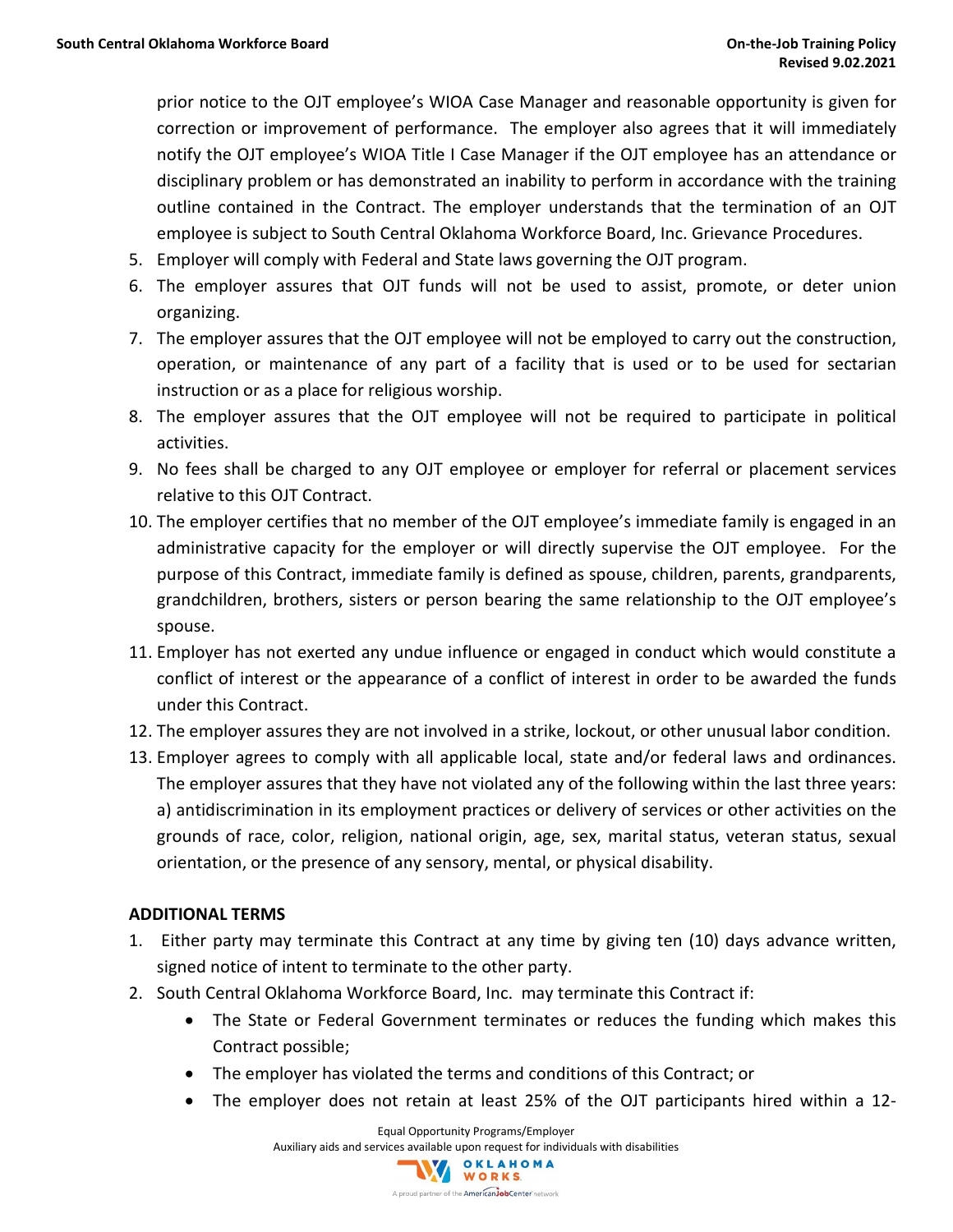month period.

- 3. This Contract may be amended by mutual written agreement of the parties. All amendments shall be signed by both parties prior to the start date of the amendment and must be attached to the Contract.
- 4. South Central Oklahoma Workforce Board. may unilaterally amend this Contract if there are changes in Federal, State or Local Laws, rules, regulations, or policies.
- 5. This Contract has been and shall be construed as having been made and delivered within the State of Oklahoma and it is agreed by each party hereto that the laws of the State of Oklahoma, both as to interpretation and performance, shall govern this Contract. Any action of law, suit in equity, or judicial proceeding for the enforcement of this Contract or any provision thereof shall be instituted and maintained only in any of the courts of competent jurisdiction in the State of Oklahoma.
- 6. The employer agrees that no currently employed worker shall be displaced by the OJT employee including a partial displacement such as a reduction in the hours, wages, or employment benefits. The employer also agrees that no OJT employee shall be placed in a position that is currently vacated by an employee who is on layoff or into a position in which the employer has terminated the employment of an employee with the intention of filling the position with an OJT employee. The employer further agrees that this Contract does not infringe in any way upon the promotional opportunities of current employees not involved in the OJT training.
- 7. All services to be rendered or performed by the employer under this Contract shall be performed or rendered entirely at the employer's own risk. The employer expressly agrees to indemnify and hold harmless South Central Oklahoma Workforce Board, its officers, agents, contractors, employees or otherwise, from any and all liability, loss or damage, including reasonable cost of defense that they may suffer as the result of claims, demands, actions, or damages to any and all persons or property, costs or judgments against South Central Oklahoma Workforce Board. which result from, arise out of, or are in any way connected with the services to be performed by the employer under this Contract.

**APPROVED: 9/9/2021**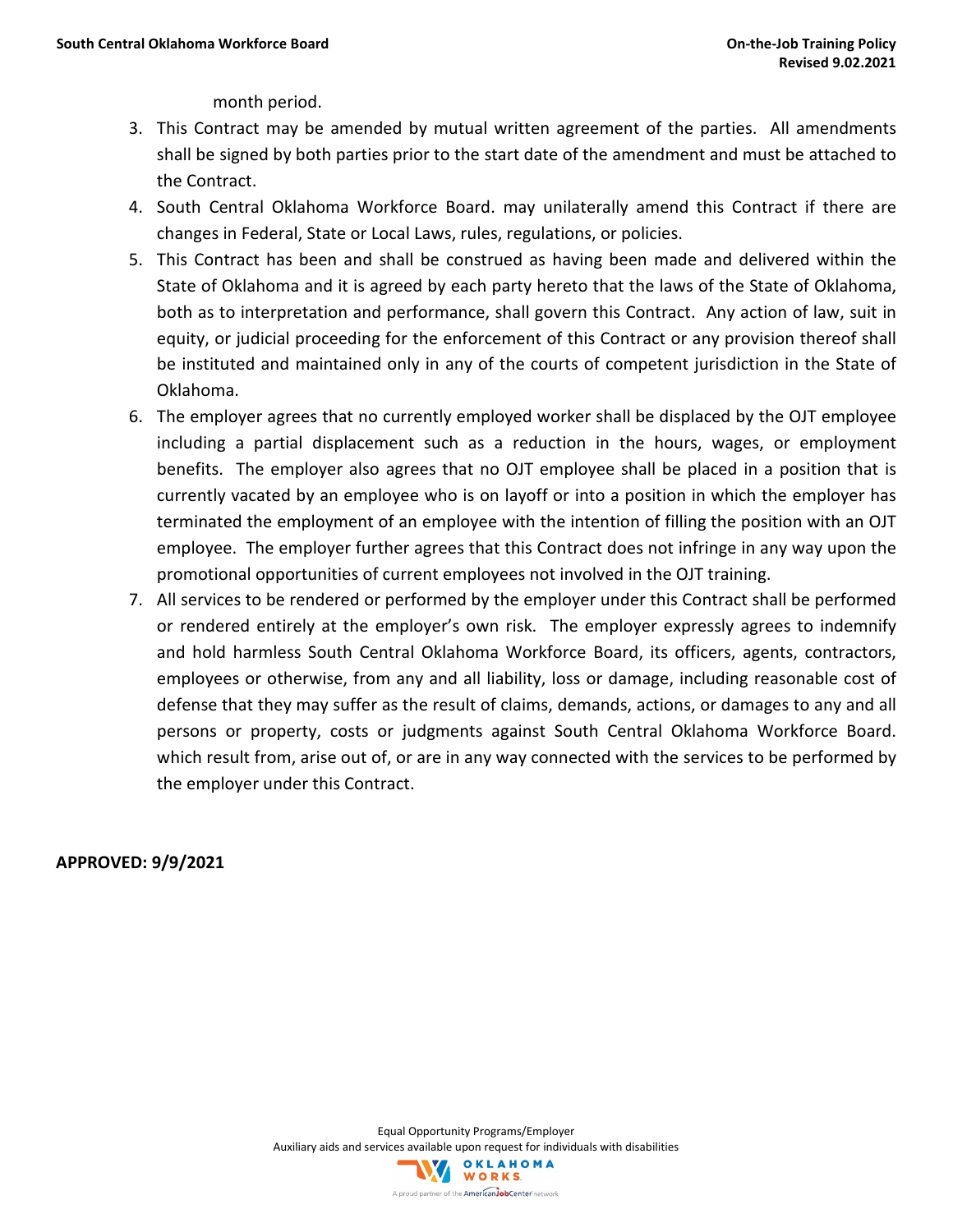

#### **On-the-Job Training Pre-Award Review Form**

No funds provided under the Workforce Innovation and Opportunity Act (WIOA) shall be used, or proposed to be used, for the encouragement or inducement of a business, or a part of business, to relocate from any location in the United States, if the relocation results in any employee losing his or her job at the original location. (20 CFR 667.268)

No funds provided under the Workforce Innovation and Opportunity Act (WIOA) shall be used, or proposed to be used, for training for a business or part of a business that has relocated from any location in the United States, until the company has operated at that location for 120 days, if the relocation has resulted in any employee losing his/her job at the original location. (20 CFR 667.268)

The purpose of this review is to determine whether a business establishment is new or expanding and if there is any relation to a loss of employment in another geographic area. The pre-award review is completed and documented jointly by the Local Workforce Investment Board's designee and the business establishment as a prerequisite to receiving WIOA Title I assistance.

#### **Section 1: Employer Information**

*Complete the following employer information.* 

| <b>EMPLOYER LEGAL NAME:</b>                                                        |                 | <b>FEIN OR U.B.I.#:</b> |  |      |                            |  |
|------------------------------------------------------------------------------------|-----------------|-------------------------|--|------|----------------------------|--|
| <b>EMPLOYER WEBSITE:</b>                                                           |                 |                         |  |      |                            |  |
| FORMER NAME(S) UNDER WHCH THE EMPLOYER CONDUCTED BUSINESS:                         |                 |                         |  |      |                            |  |
|                                                                                    |                 |                         |  |      |                            |  |
| TITLE:<br><b>CONTACT PERSON:</b>                                                   |                 |                         |  |      |                            |  |
| <b>EMPLOYER ADDRESS:</b>                                                           |                 |                         |  |      |                            |  |
| CITY:                                                                              |                 | STATE:                  |  | ZIP: |                            |  |
| TELEPHONE:                                                                         | EMAIL:          |                         |  |      | FAX:                       |  |
| <b>TYPE OF ORGANIZATION:</b>                                                       |                 |                         |  |      |                            |  |
| FOR PROFIT $\Box$<br>INDIVIDUAL PARTNERSHIP<br>LIMITED LIABILITY CORPORATION       |                 |                         |  |      |                            |  |
| <b>COMPANY NAICS CODE:</b>                                                         | OJT O*NET CODE: |                         |  |      | <b>YEARS IN EXISTENCE:</b> |  |
| DOES THE EMPLOYER HAVE AN OKIM ACCOUNT? YES    <br># OF CURRENT EMPLOYEES:<br>NO I |                 |                         |  |      |                            |  |
| IS THE BUSINESS BEING SOLD OR MERGING WITH ANOTHER COMPANY? YES<br>NO L            |                 |                         |  |      |                            |  |

#### **Section 2: Company Review**

*Please check the appropriate response for the following Employer information.* 

- 1) WARN notices have previously been filed.  $YES \cap NO$
- 
- 2) Company has not exhibited a pattern of failing to provide WIOA enrolled training participants with continued long-term employment with wages, benefits, and  $YES \bigsqcup NO$ working conditions equal to that of regular employees doing similar length of time.

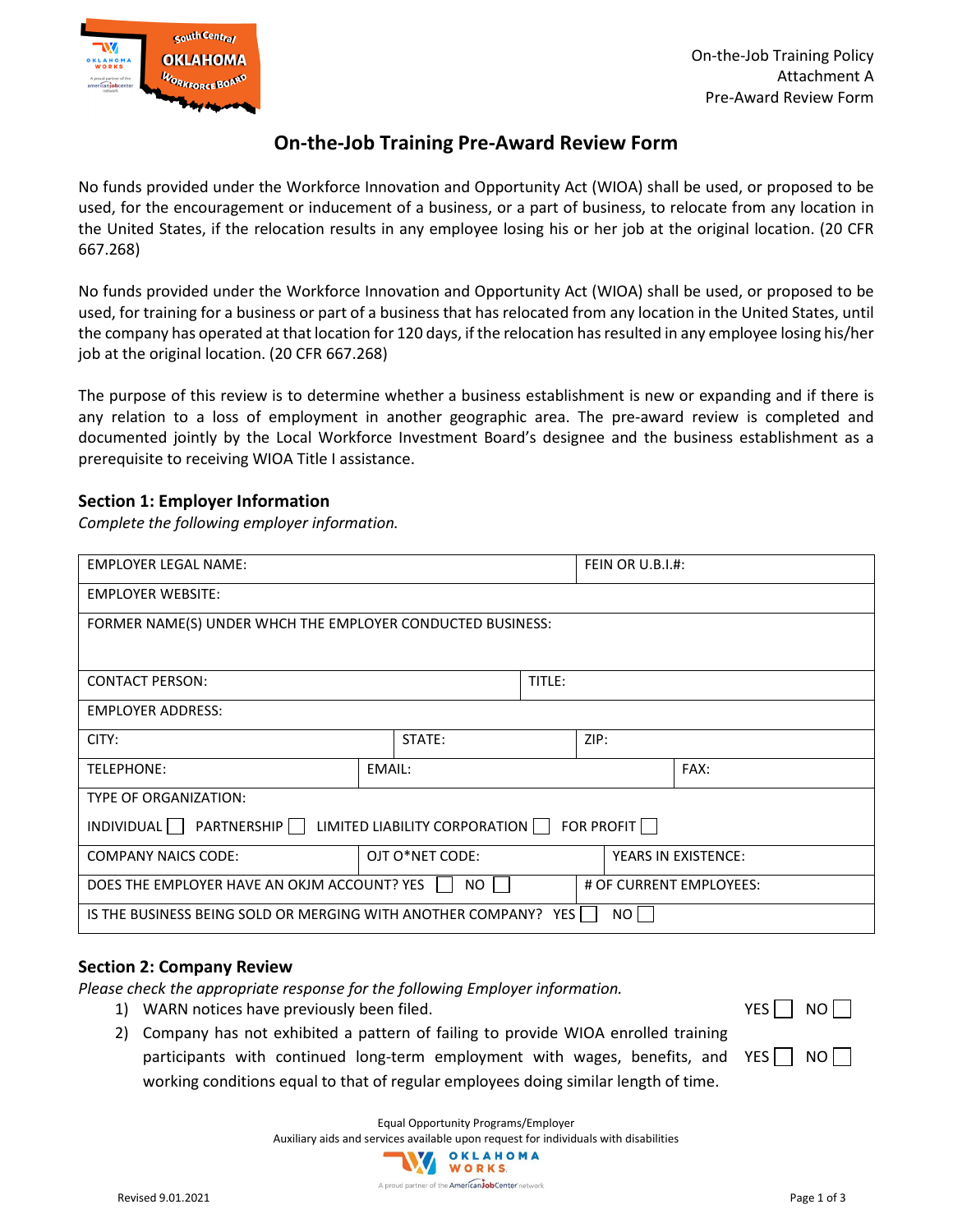

 $YES \Box NO$ 

#### **Section 3: Meeting Federal Criteria**

*Please check the appropriate response for the following Employer information.* 

| 3) Company verifies WIOA funds will not be used to relocate operations in whole or |          |  |
|------------------------------------------------------------------------------------|----------|--|
| in part.                                                                           | $YES$ NO |  |

- 4) Company has operated at current location for at least 120 days.
	- a. If less than 120 days and the business relocated from another area in the U.S., were employees laid off at the previous location as a result of the relocation? YES  $\Box$  NO  $\Box$
- 5) Company commits to providing long-term employment for successful OJT Trainees, both new and incumbent workers.
- 6) OJT funds will not be used to directly or indirectly assist, promote, or deter union organizing. NO<br>
NO

7) The OJT will not result in the displacement of any employed workers.  $YES \cap NO$ 

- 8) Trainee wages to be paid are at least equal to:
	- a. The Federal, state, local minimum wage (Fair Labor Standards Act)
	- b. Other employees in the same occupation with similar experience.
- 9) Trainees will be provided the same workers' compensation (list information  $YES \bigsqcup NO$ below), health insurance, unemployment insurance, retirement benefits, et. As regular, non-OJT employees.
	- a. Worker's Compensation Company:
	- b. Account #:
	- c. Effective Dates:

| 10) The employer has not had any wage and hour or child labor violations during the |          |  |
|-------------------------------------------------------------------------------------|----------|--|
| past 12 months.                                                                     | $YES$ NO |  |

11) Company verifies OJT shall not impair an existing contract for services or collective bargaining agreement, and no such activity that would be inconsistent with the terms of a collective bargaining agreement shall be undertaken without the written concurrence of the labor organization and employer concerned. YES  $\Box$  NO  $\Box$ 

a. Collective bargaining concurrence obtained, if applicable.  $\Box$ 

- 12) WIOA assistance has been sought in connection with past or impending job losses at other facilities.  $\overline{y}$  at other facilities.
- 13) The employer verifies training is unavailable in absence of WIOA funds.  $YES \cap NO$
- 14) The employer will comply with the non-discrimination and equal opportunity provisions of the Workforce Innovation and Opportunity Act and its regulations.  $YES \Box NO \Box$

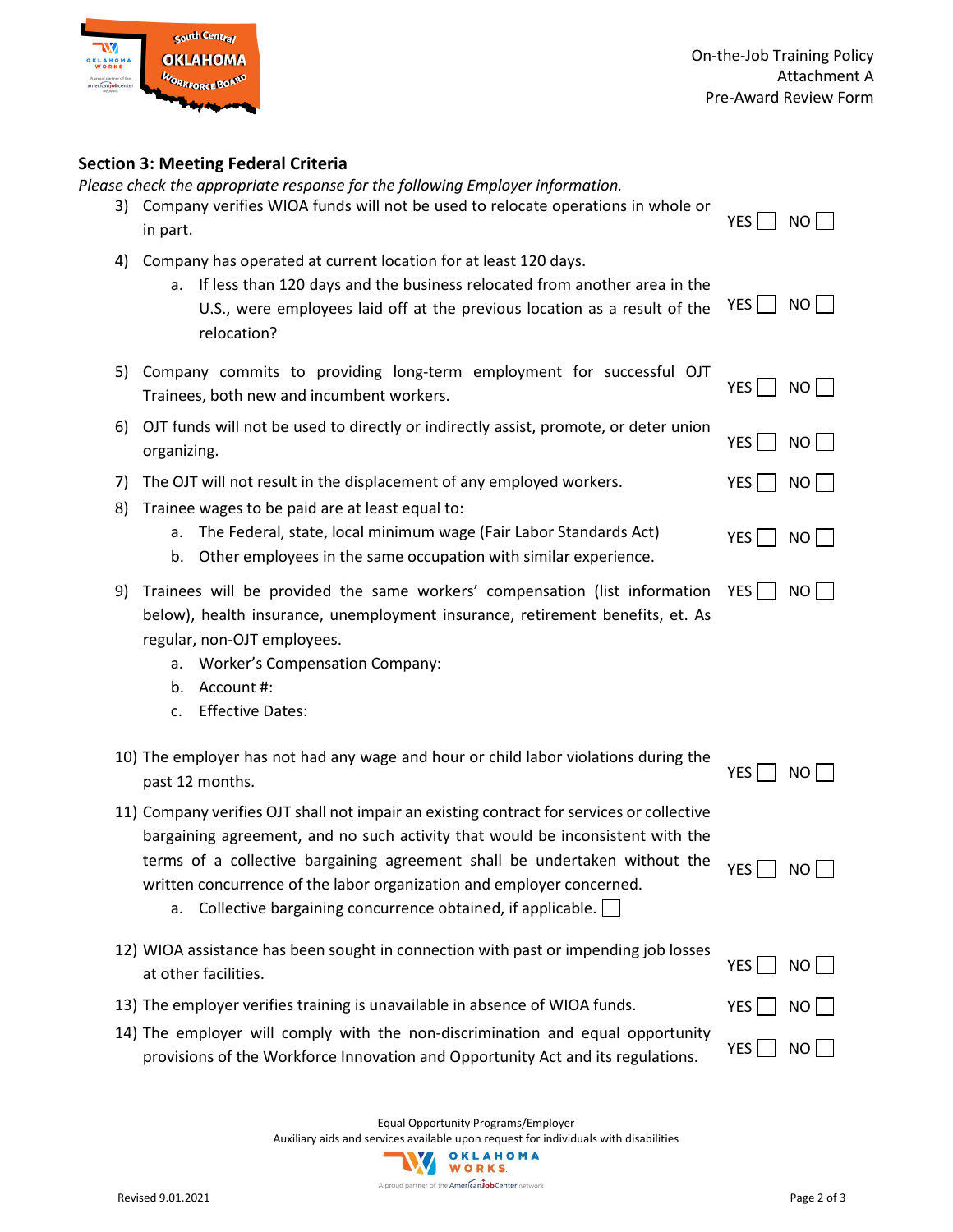

#### **Section 4: Signatures**

As the authorized official of the contracting OJT employer, I certify that the WIOA Pre-Award Review information set forth above is true and accurate.

As the employer and authorized official, I agree to defend, indemnify, and save the state of Oklahoma, the Local Workforce Board, and the reviewing entity harmless from and against any and all liability, loss, damage, cost, and expense, including court costs and attorney fees (whether or not litigation be commenced), of whatever nature or type, including WIOA disallowed costs, that the State or LWIB may suffer, incur or be required to pay, which result from the employer's failure to provide accurate information in response to the WIOA Pre-Award Review.

Authorized Employer's Representative Name Title

Signature Date

Neither the State of Oklahoma, any Local Workforce Development Board, nor service provider as the entity conducting the review, shall be legally liable regarding the responses provided during the conduct of this review. Based upon this review, WIOA Title I assistance to this establishment is:

**(Approved/Disapproved)**

Reviewer's Signature **Reviewer's Title** 

Date

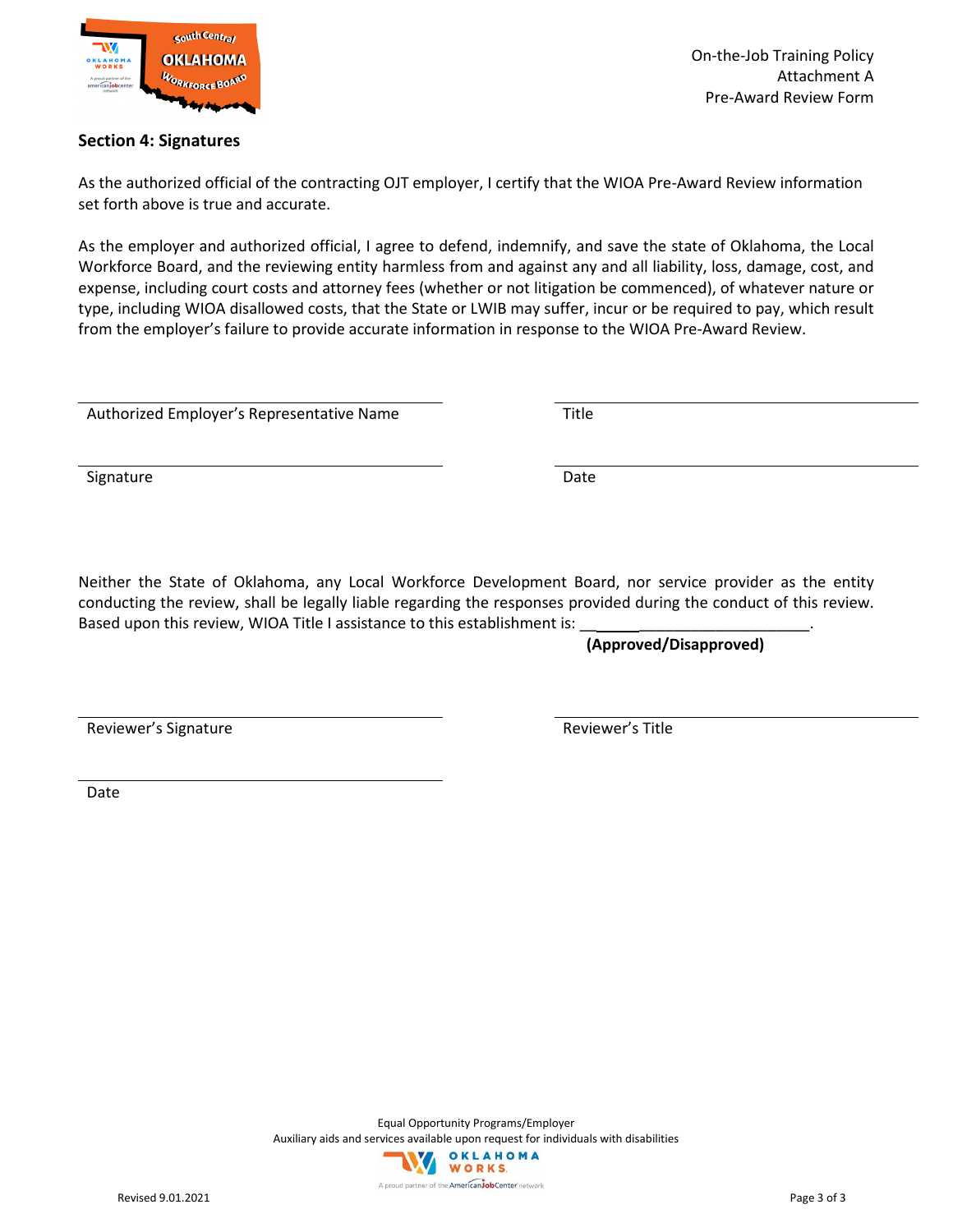

#### **On-the-Job Training Pre-Award Checklist**

*Review this list with the employer to determine if they have the capability to provide on-the-job training.* 

| 1) | The Employer's Training Plan is complete.<br>(Check "Yes" to this statement only if all following three responses are "Yes.")                                                                                                                                              | $\Box$ No<br>Yes                                                  |
|----|----------------------------------------------------------------------------------------------------------------------------------------------------------------------------------------------------------------------------------------------------------------------------|-------------------------------------------------------------------|
|    | a. The plan outlines all the specific skill requirements for the OJT occupation.<br>b. The plan addresses the participant's assessed skills gap(s) for the OJT                                                                                                             | $Yes \mid \mid No$                                                |
|    | occupation.<br>c. Upon successful completion of the plan, the participant will acquire the skills                                                                                                                                                                          | Yes  <br>No                                                       |
|    | necessary to meet all requirements of the job.                                                                                                                                                                                                                             | Yes     No                                                        |
| 2) | The instructor(s) providing instruction and guidance to the participant is<br>capable of delivering instruction consistent with the employer's needs.                                                                                                                      | Yes     No                                                        |
|    | (Check "Yes" to this statement only if all following four responses are "Yes.")                                                                                                                                                                                            |                                                                   |
|    | Each instructor(s) has:<br>a. The desire to teach.<br>b. Knowledge of the subject(s) to be covered and skills required.<br>c. The ability to get along with others.<br>d. The ability to teach the required knowledge, skills, and occupational<br>fundamentals to others. | Yes<br>No<br>Yes<br>No<br>Yes<br>No <sub>1</sub><br>Yes  <br>No l |
|    |                                                                                                                                                                                                                                                                            |                                                                   |
| 3) | The participant will be provided instruction that ensures s/he will understand<br>the underlying theories of the OJT position.                                                                                                                                             | Yes  <br>No                                                       |
|    | (Check "Yes" to this statement only if both the following responses are "Yes.")                                                                                                                                                                                            |                                                                   |
|    | a. The instructor is well versed and understands the underlying theories of<br>operation entailed in the OJT position.                                                                                                                                                     | Yes I I Nol                                                       |
|    | b. The training outline provides for instruction in the underlying theories of<br>operation reflected in the OJT position.                                                                                                                                                 | Yes $\Box$<br>No                                                  |
| 4) | The instructor(s) and other staff providing guidance and example to the OJT<br>participant maintain good working habits that reflect the employer's standards.                                                                                                             | Yes  <br>No                                                       |
| 5) | The instructor(s) or other staff responsible for delivering the training in the OJT<br>training plan will have time (away from production and other duties) to carry<br>out the teaching necessary for the participant to successfully complete the<br>training.           | Yes  <br>No                                                       |
|    |                                                                                                                                                                                                                                                                            |                                                                   |

*(Note: This point is of particular concern in small business where instructors are often responsible for a significant portion of the company's production.)*

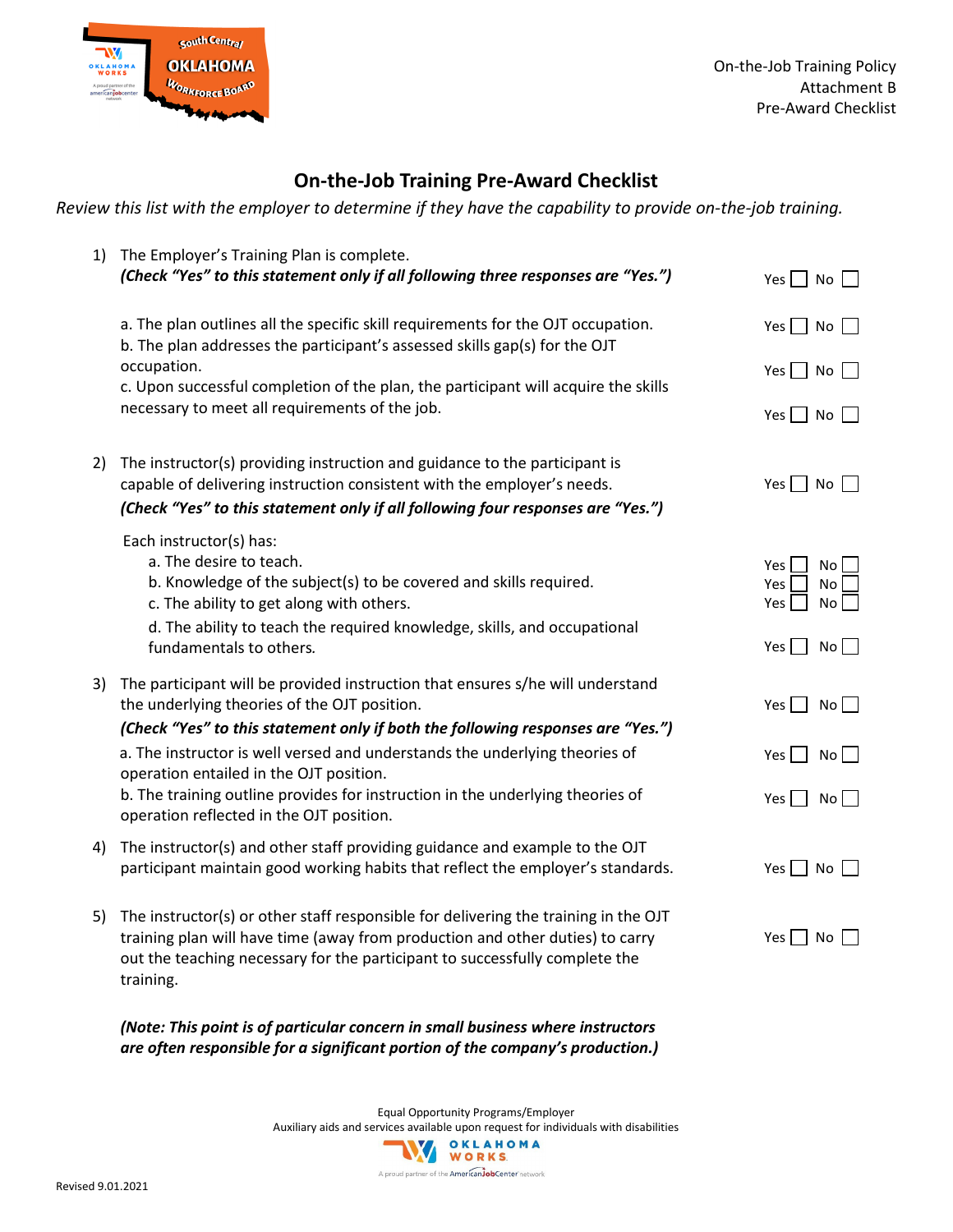

### **On-the-Job Training (OJT) Contract**

| <b>Contract No:</b>                                                                |                            |                                 | <b>Funding Source:</b>                                                                                                |
|------------------------------------------------------------------------------------|----------------------------|---------------------------------|-----------------------------------------------------------------------------------------------------------------------|
| <b>Client Information</b>                                                          |                            | <b>Employer Information</b>     |                                                                                                                       |
|                                                                                    |                            |                                 |                                                                                                                       |
|                                                                                    |                            |                                 |                                                                                                                       |
| City, State, Zip: 2008                                                             |                            |                                 |                                                                                                                       |
|                                                                                    |                            |                                 |                                                                                                                       |
|                                                                                    |                            |                                 |                                                                                                                       |
| Training Job Title:                                                                |                            | NAICS CODE:                     | <u> 1989 - Johann Stein, marwolaethau a bhann an t-Amhainn an t-Amhainn an t-Amhainn an t-Amhainn an t-Amhainn an</u> |
|                                                                                    |                            |                                 |                                                                                                                       |
| A. Training Location and Supervisor                                                |                            |                                 |                                                                                                                       |
|                                                                                    |                            |                                 |                                                                                                                       |
|                                                                                    |                            |                                 |                                                                                                                       |
| OJT Supervisor:<br>Title:<br><u> 1989 - Johann Stoff, fransk politik (d. 1989)</u> |                            |                                 |                                                                                                                       |
| <b>B. Alternate Supervisor</b>                                                     |                            |                                 |                                                                                                                       |
|                                                                                    |                            |                                 |                                                                                                                       |
|                                                                                    |                            |                                 |                                                                                                                       |
|                                                                                    |                            | Phone Number:                   |                                                                                                                       |
| <b>C. Training Schedule and Cost</b><br><b>On-Site Training</b>                    |                            |                                 |                                                                                                                       |
| Number Hours per Day:                                                              |                            | Start Date:                     |                                                                                                                       |
| Number Hours per Week:                                                             |                            | End Date:                       |                                                                                                                       |
| Number of Weeks:                                                                   |                            | <b>Total Hours of Training:</b> |                                                                                                                       |
| <b>Total Number of Hours:</b>                                                      |                            |                                 |                                                                                                                       |
| <b>Starting Hourly Wage:</b>                                                       | <b>Ending Hourly Wage:</b> |                                 | Reimbursement Rate:                                                                                                   |
| <b>On-Site Training Cost:</b>                                                      |                            |                                 |                                                                                                                       |
| <b>Hourly Rate</b><br>On site hours<br>X.                                          | X                          | Reimbursement Rate              | = Total On-Site Training Cost                                                                                         |
| <b>Maximum allowable costs of Training</b>                                         | \$                         |                                 |                                                                                                                       |

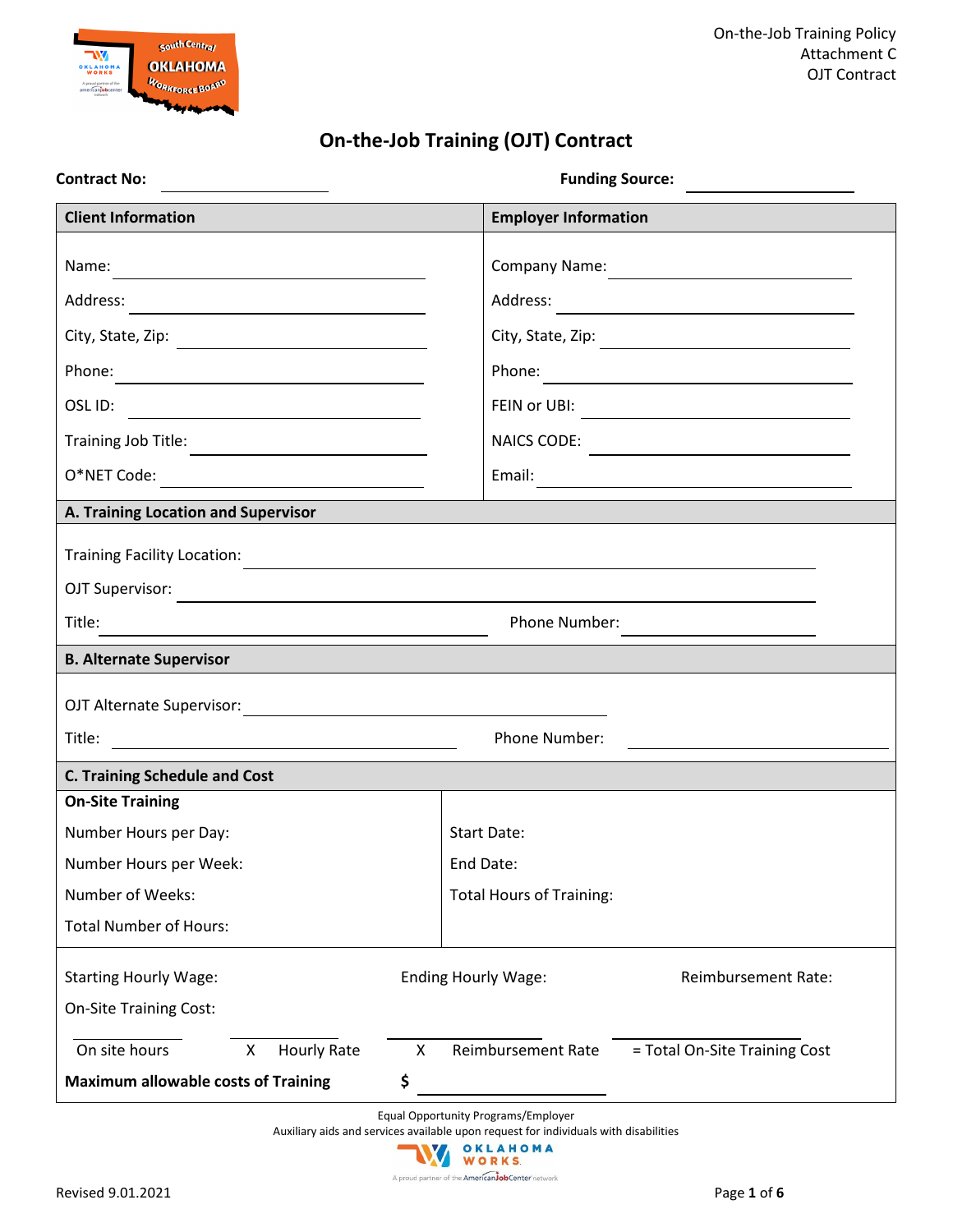

|                                | D. Training Outline                                                                                  |  |  |  |  |
|--------------------------------|------------------------------------------------------------------------------------------------------|--|--|--|--|
| <b>Estimated Hours</b>         | <b>Specific Occupational Skills to be Learned</b>                                                    |  |  |  |  |
|                                |                                                                                                      |  |  |  |  |
|                                |                                                                                                      |  |  |  |  |
|                                |                                                                                                      |  |  |  |  |
|                                |                                                                                                      |  |  |  |  |
|                                |                                                                                                      |  |  |  |  |
|                                |                                                                                                      |  |  |  |  |
|                                |                                                                                                      |  |  |  |  |
|                                |                                                                                                      |  |  |  |  |
|                                |                                                                                                      |  |  |  |  |
|                                |                                                                                                      |  |  |  |  |
| E. Job Description             |                                                                                                      |  |  |  |  |
|                                |                                                                                                      |  |  |  |  |
|                                | F. Concurrence of Collective Bargaining Agent                                                        |  |  |  |  |
|                                | Is this On-the-Job Training occupation subject to a bargaining agreement?<br>No<br>Yes               |  |  |  |  |
|                                | Does the appropriate bargaining representative concur with this On-the-Job Training and rate of pay? |  |  |  |  |
| Yes<br>No                      |                                                                                                      |  |  |  |  |
| Name of Union                  | <b>Phone Number</b>                                                                                  |  |  |  |  |
| Union Representative Signature |                                                                                                      |  |  |  |  |
|                                | <b>G. Concurrence of Apprentice Committee</b>                                                        |  |  |  |  |
|                                |                                                                                                      |  |  |  |  |
| Representative Signature       | WIOA Representative Signature                                                                        |  |  |  |  |
|                                |                                                                                                      |  |  |  |  |

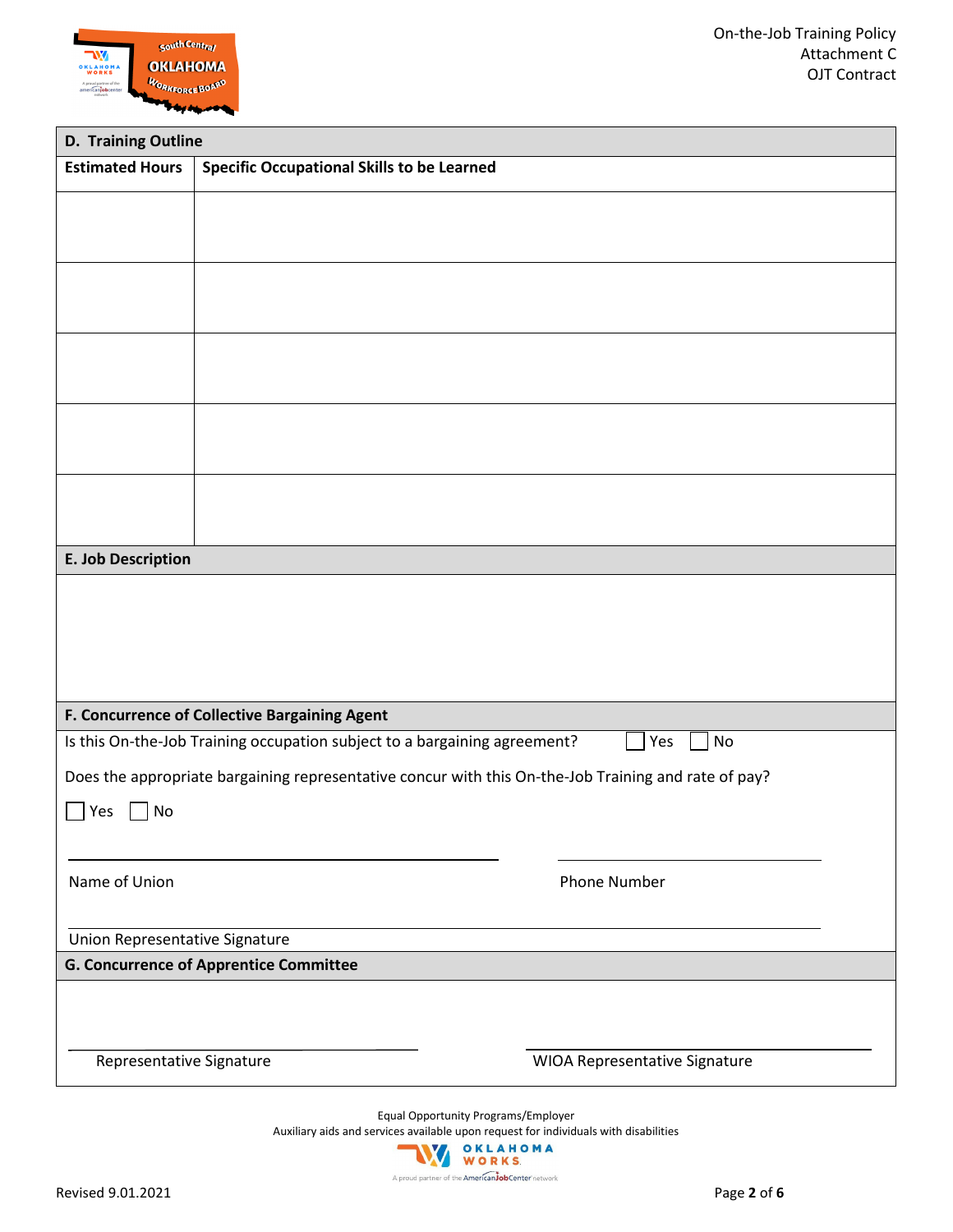

#### **On-the-Job Training Terms and Conditions**

#### **H. Standards**

#### **Training**

- 1. The OJT Contract **must** be completed and signed before the OJT employee starts the OJT.
- 2. The employer shall provide the training prescribed in the On-the-Job Training (OJT) Training Plan and complete the evaluations and/or training progress forms that are provided by the Board. The OJT employee shall be the employer's employee, shall be on the employer's payroll, shall be entitled to the same consideration and shall be governed by the same policies as other employees. The employer shall extend to the OJT employee all of the entitled benefits offered all employees of the employer. The OJT employee **must** be provided with the same terms of employment, working conditions, wages and fringe benefits provided to other employees in the same or similar positions.
- 3. The employer **must** collaborate in the development of a training plan for the OJT employee that includes competencies needed to be satisfactorily skilled in the OJT position. These competencies will be listed in the Trainee Work Plan. The employer will complete an evaluation to document competencies gained.
- 4. The employer certifies that this is not a temporary job. The OJT employee shall be continued by the employer in unsubsidized employment upon completion of the OJT period, based upon satisfactory job performance by the OJT employee.
- 5. The employer will provide an orientation to the OJT employee that covers the employer's rules, expectations, safety information and benefits.
- 6. The OJT must be conducted at the employer's place of business or another site, and may not be subcontracted.

#### **Fisca**l

- 1. The Board's service provider shall reimburse employers 50% of the trainee's wages for the OJT program. This reimbursement will help offset the cost of training of an individual to become a fully productive employee. The employer will submit a monthly invoice for reimbursement. Reimbursable wages shall not include undocumented payments to the OJT employee. **No reimbursement shall be made** for work performed outside of the term of the contract, or during periods of work stoppages, fringe benefits which include paid holidays, sick leave or vacation leave. Overtime hours in excess of 40 hours per week shall be reimbursed at the regular rate of pay. The employer **must** pay the overtime rate in excess of the regular rate in full. Orientation which is provided to all new employees is not reimbursable; only orientation specific to the training plan may be reimbursed.
- 2. The OJT employer agrees to maintain adequate time and attendance, payroll, and other records to support amounts reimbursed under the OJT contract. Wages must be paid by check or direct deposit. Reimbursement time sheets must be signed, in ink, by both the employer and the OJT employee and must be submitted according to the contract agreement. Inaccurate or incomplete timesheets or timesheets submitted more than thirty (30) days after the end of the training period may not be honored, at the sole discretion of the Board's service provider. Copies of the timesheet(s) are to be maintained along with a copy of the OJT contract.

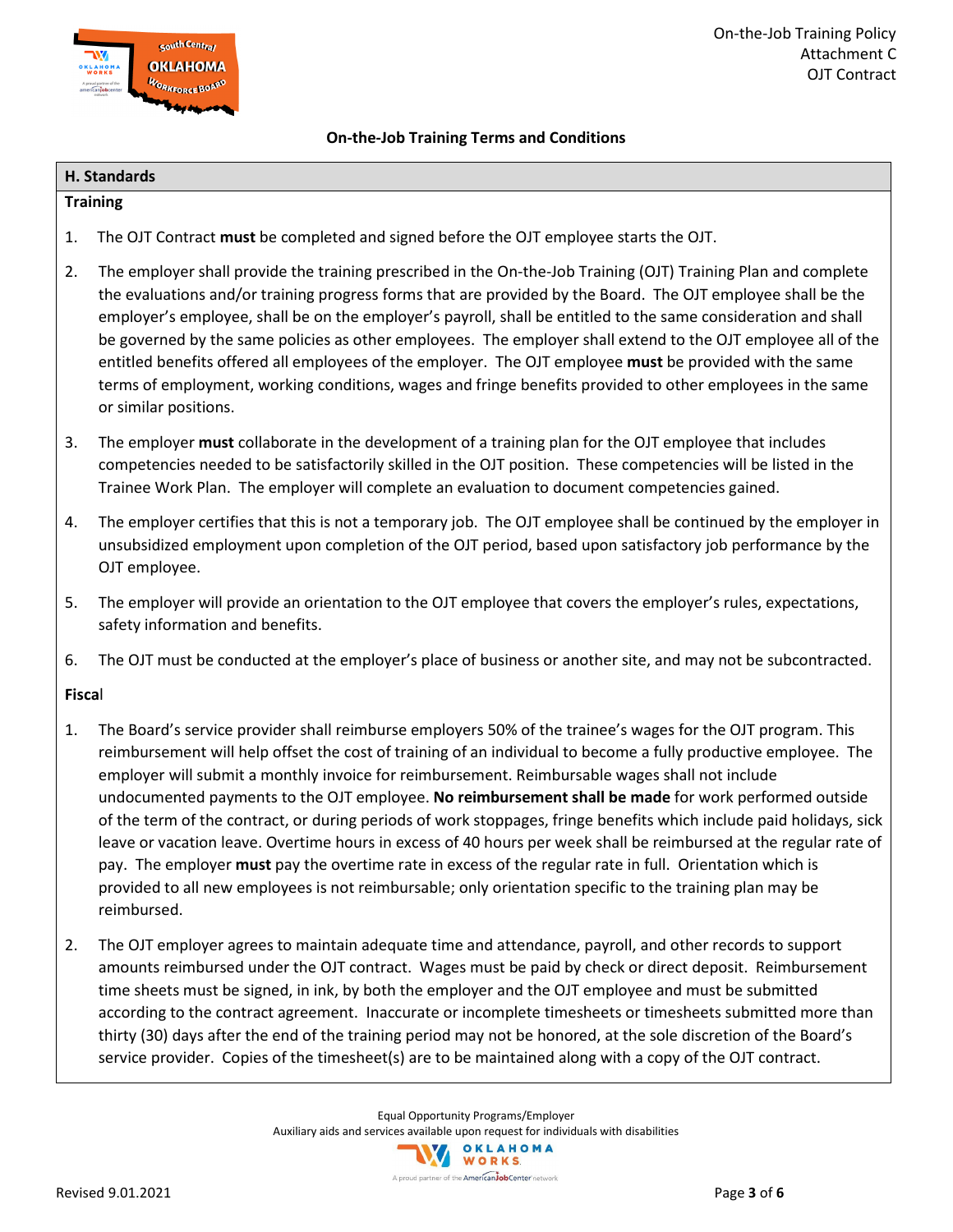

- 3. All reimbursement requests submitted by the employer shall be supported by business receipts, time and payroll records, and other records normally kept by the employer.
- 4. The employer shall preserve all OJT employee payroll records, fringe benefits and personnel records for three (3) years after the end of the training period, or longer if any litigation or audit is begun or any claim is instituted which involves these records. The employer shall retain the records beyond the three (3) year period until the litigation, audit findings or claim has been resolved.
- 5. The employer agrees that at any time during normal business hours, and as often as deemed necessary, the SCOWB staff and/or Board contracted Service Provider entity, State of Oklahoma, U.S. Department of Labor, or other authorized Federal agencies or their agents may inspect and monitor any records or activities pertaining to this contract. Such inspection shall be made to determine if the employer is in compliance with the terms and provisions of this contract and if the OJT employee is making sufficient progress.
- 6. Wages are monies paid by the employer to an OJT client for work the OJT client performs. Tips, commissions, and piece work are not considered wages and are not eligible for reimbursement.

#### **Employer Assurances**

- 1. The employer shall provide worker's compensation coverage for the OJT employee, will withhold, and pay all appropriate payroll taxes, and assures that the training shall be provided in accordance with WIOA wage and labor standards. The employee will be a W-2 employee of the employer during the OJT training period.
- 2. Employer agrees not to discriminate in their hiring or employment practices and to comply with the Civil Rights Act of 1964, as amended, the Age Discrimination Act of 1975, as amended, Section 504 of the Rehabilitation Act of 1973, as amended, and the American with Disabilities Act of 1990, as amended.
- 3. Employer agrees to adhere to the SCOWB's grievance procedures if a complaint arises in connection with the OJT employee and the training.
- 4. The employer agrees that the OJT employee shall not be terminated from training without giving prior notice to the SCOWB contracted service provider and reasonable opportunity is given for correction or improvement of performance. However, for zero tolerance infractions, the employer should contact the Board's contracted service provider immediately after termination. The employer also agrees that it will **immediately** notify the Board's contracted Service Provider if the OJT employee has an attendance or disciplinary problem or has demonstrated an inability to perform in accordance with the training outline contained in the Contract. The employer understands that the termination of an OJT client is subject to the Board's grievance procedures.
- 5. Employer will comply with Federal and State laws governing the OJT Program.
- 6. The OJT employer must certify that neither the employing company nor its principals are presently debarred, suspended, proposed for debarment, declared ineligible, or excluded from participation by any federal department or agency.
- 7. The employer further assures that OJT funds will not be used to assist, promote, or deter union organizing.

A proud partner of the **American Job Center** network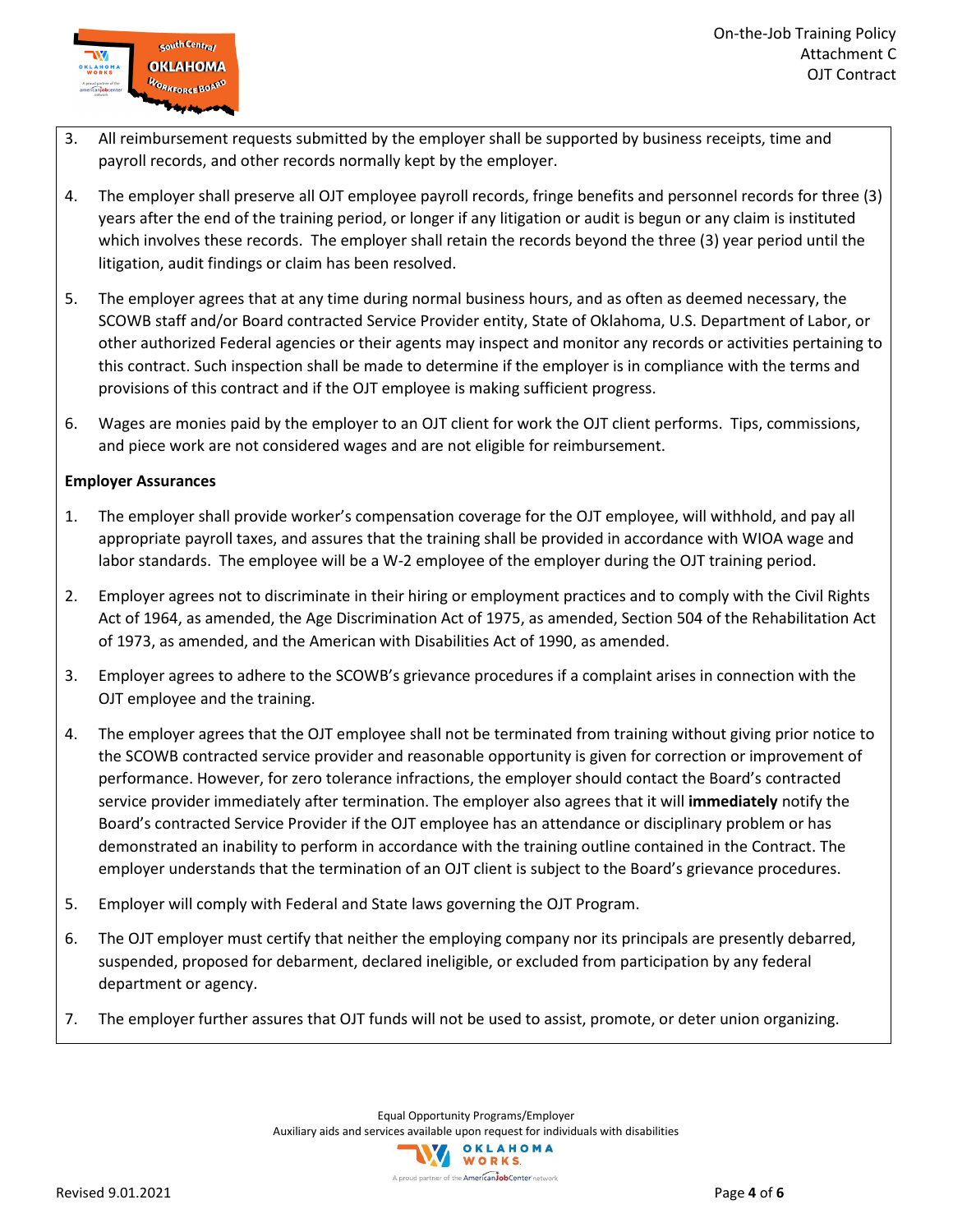

- 8. The employer assures that the OJT employee(s) will not be employed to carry out the construction, operation, or maintenance of any part of a facility that is used or to be used for sectarian instruction or as a place for religious worship.
- 9. The employer assures that the OJT employee will not be required to participate in religious or political activities.
- 10. No fees shall be charged to any OJT employee or employer for referral or placement services relative to this OJT Contract.
- 11. The employer certifies that no member of the OJT employee's immediate family is engaged in an administrative capacity for the employer or will directly supervise the OJT employee. For the purpose of this contract, immediate family is defined as spouse, children, parents, grandparents, grandchildren, brothers, sisters or person bearing the same relationship to the OJT employee's spouse.
- 12. Employer has not exerted any undue influence or engaged in conduct which would constitute a conflict of interest or the appearance of a conflict of interest in order to be awarded the funds under this contract.
- 13. The employer assures they are not involved in a strike, lockout, or other unusual labor condition.
- 14. Employer agrees to comply with all applicable local, state and/or federal laws and ordinances. The employer assures that they have not violated the following EEO regulations within the last three years: antidiscrimination in its employment practices or delivery of services or other activities on the grounds of race, color, religion, national origin, age, sex, marital status, veteran status, sexual orientation, or the presence of any sensory, mental, or physical disability.

#### **Additional Terms**

- 1. Either party may terminate this Contract at any time by giving ten (10) day advance written, signed notice of intent to terminate to the other party. In the event the client is terminated without notice (through no fault of the employer), or client fails to report without giving notice, notice of termination must be provided to the Board immediately.
- 2. The Board's service provider may terminate this contract if:
	- The State or Federal Government terminates or reduces the funding which makes this contract possible.
	- The employer displays poor patterns of retaining OJT clients in the past.
- 3. This contract may be modified by the mutual written agreement of the parties. All amendments shall be signed by both parties prior to the start date of the amendment and must be attached to the contract. Any amendments to the contract require a contract modification form.
- 4. The SCOWB service provider may unilaterally amend this contract if there are changes in Federal, State or Local Laws, rules, regulations, or policies.
- 5. OJT Contracts can be written with employers from the public, private non-profit, or private for-profit business sectors.

A proud partner of the AmericanJobCenter network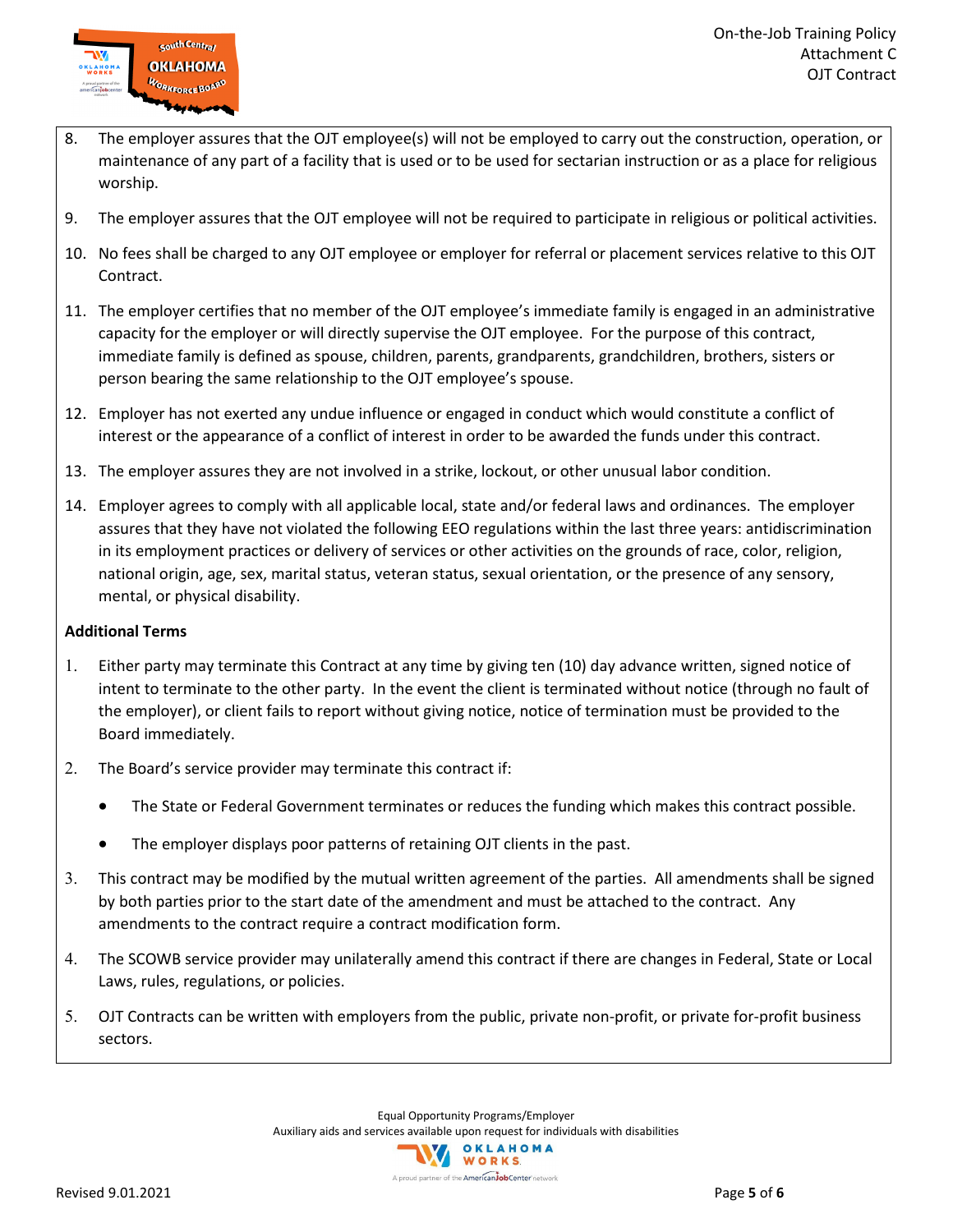| 6. | This contract has been and shall be construed as having been made and delivered within the State of Oklahoma |
|----|--------------------------------------------------------------------------------------------------------------|
|    | and it is agreed by each party hereto that the laws of the State of Oklahoma, both as to interpretation and  |
|    | performance, shall govern this contract. Any action of law, suit in equity, or judicial proceeding for the   |
|    | enforcement of this contract or any provision thereof shall be instituted and maintained only in any of the  |
|    | courts of competent jurisdiction in the State of Oklahoma.                                                   |

7. The employer agrees that no currently employed worker shall be displaced by the OJT employee including a partial displacement such as a reduction in the hours, wages, or employment benefits. The employer also agrees that no OJT employee shall be placed into a position that is currently vacated by an employee who is on layoff or into a position in which the employer has terminated the employment of an employee with the intention of filling the position with an OJT employee. The employer further agrees that this contract does not infringe in any way upon the promotional opportunities of current employees not involved in the OJT training.

8. All services to be rendered or performed by the employer under this contract shall be performed or rendered entirely at the employer's own risk. The employer expressly agrees to indemnify and hold harmless the Workforce Development Board, its officers, agents, contractors, employees or otherwise, from any and all liability, loss or damage, including reasonable cost of defense that they may suffer as the result of claims, demands, actions, or damages to any and all persons or property, costs or judgments against the Workforce Development Board which result from, arise out of, or are in any way connected with the services to be performed by the employer under this contract.

#### **I. Employer Certification**

South Central **OKLAHOMA WORKFORCE BOARD** 

I certify to the best of my knowledge that this information is true and correct and that I intend to comply with the terms of this contract and retain the client at the end of the OJT training period if satisfactory performance is maintained. I am also aware of my responsibilities as stated in this individual OJT contract.

 **Authorized Employer Representative Signature Date**

**Title Phone Number** Phone Number

**J. Agency Certification** A legitimate need for training and reasonable expectation of continued employment for the client indicated on this individual OJT Contract has been established by service provider. Therefore, this OJT Contract is approved.

**Service Provider Representative Community Control Control Cate Control Control Control Control Control Control Control Control Control Control Control Control Control Control Control Control Control Control Control Contro** 



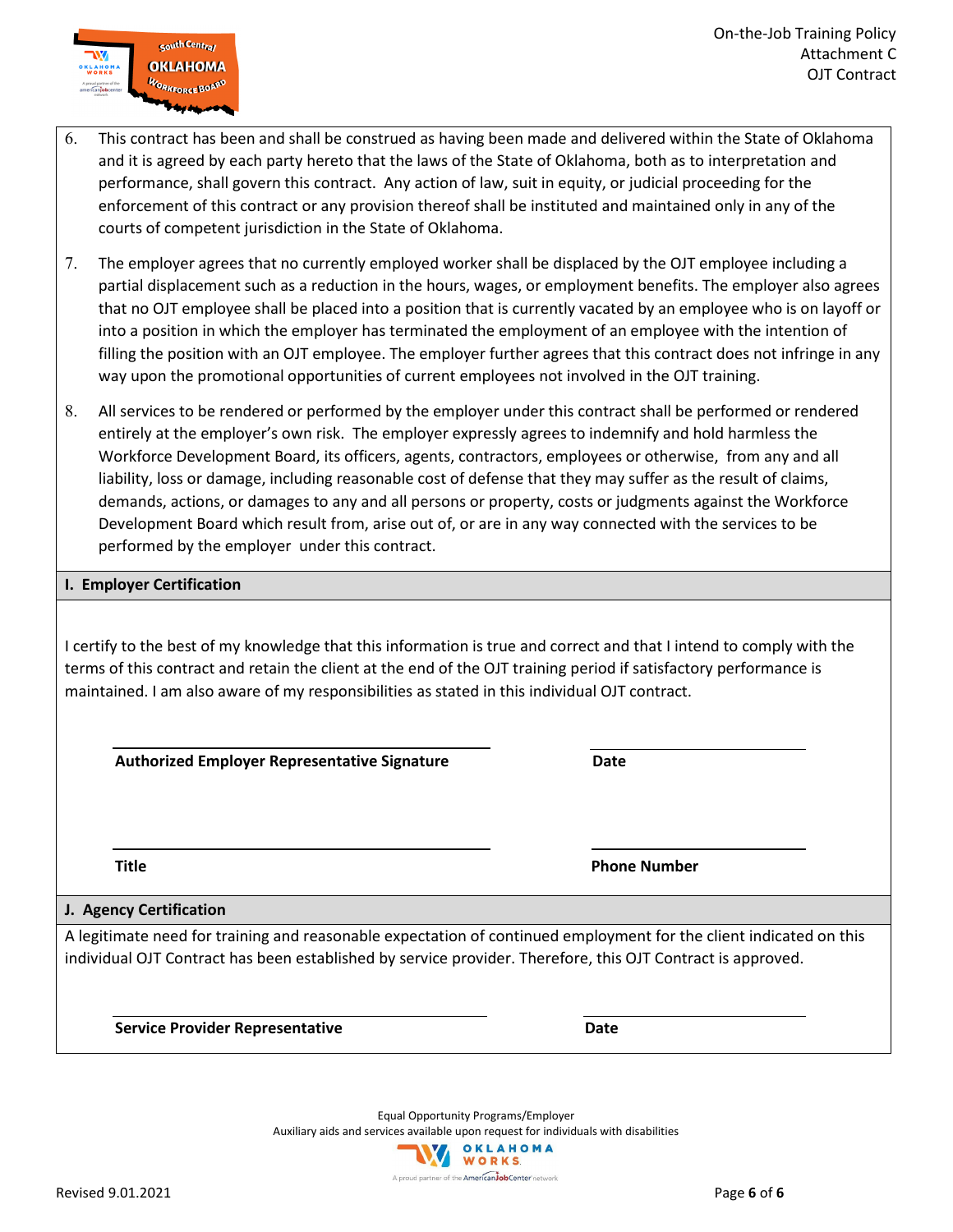

#### **On-the-Job Training (OJT) Trainee Work Plan**

#### **Section 1: Trainee Information**

| <b>TRAINEE NAME:</b> | TELEPHONE:       | OSL CLIENT ID:               |
|----------------------|------------------|------------------------------|
| <b>JOB TITLE:</b>    | $O^*$ NET SOC #: | HOURS/WEEK:                  |
| OJT Start date:      | OJT END DATE:    | <b>TOTAL TRAINING HOURS:</b> |

#### **Section 2: Worksite Information**

| Worksite:                | <b>WORKSITE TELEPHONE:</b> |
|--------------------------|----------------------------|
| <b>Worksite Address:</b> | City, State, Zip:          |
| Worksite:                | Alternate:                 |

#### **Section 3: Training Information**

| <b>SKILLS TO BE LEARNED:</b> | TRAINING<br>HOURS: |
|------------------------------|--------------------|
|                              |                    |
|                              |                    |
|                              |                    |
|                              |                    |
|                              |                    |
|                              |                    |
|                              |                    |
|                              |                    |
|                              |                    |
|                              |                    |
|                              |                    |
|                              |                    |
|                              |                    |
|                              |                    |
|                              |                    |
|                              |                    |
|                              |                    |
|                              |                    |
|                              |                    |
|                              |                    |

Equal Opportunity Programs/Employer

Auxiliary aids and services available upon request for individuals with disabilities<br>
WORKS

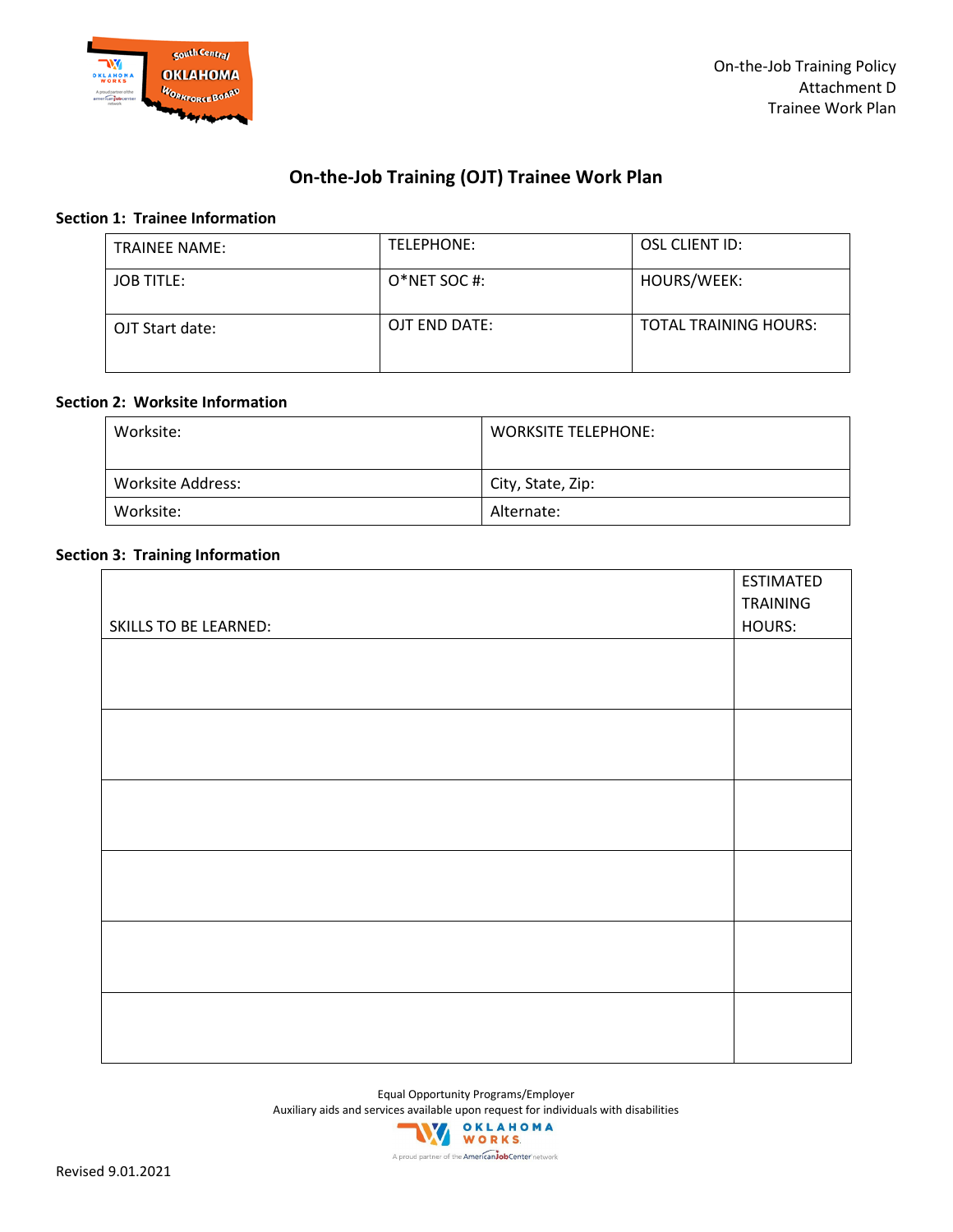

#### **Section 4: Job Description**

# SUMMARY OF POSITION ESSENTIAL FUNCTIONS

#### I understand and agree to the above OJT Trainee Work Plan.

| <b>TRAINEE SIGNATURE</b>             | <b>DATE</b> | <b>SUPERVISOR SIGNATURE</b>          | <b>DATE</b> |
|--------------------------------------|-------------|--------------------------------------|-------------|
|                                      |             |                                      |             |
| <b>WIOA Representative Signature</b> | <b>DATE</b> | Alternate Supervisor (if applicable) | <b>DATE</b> |
|                                      |             |                                      |             |

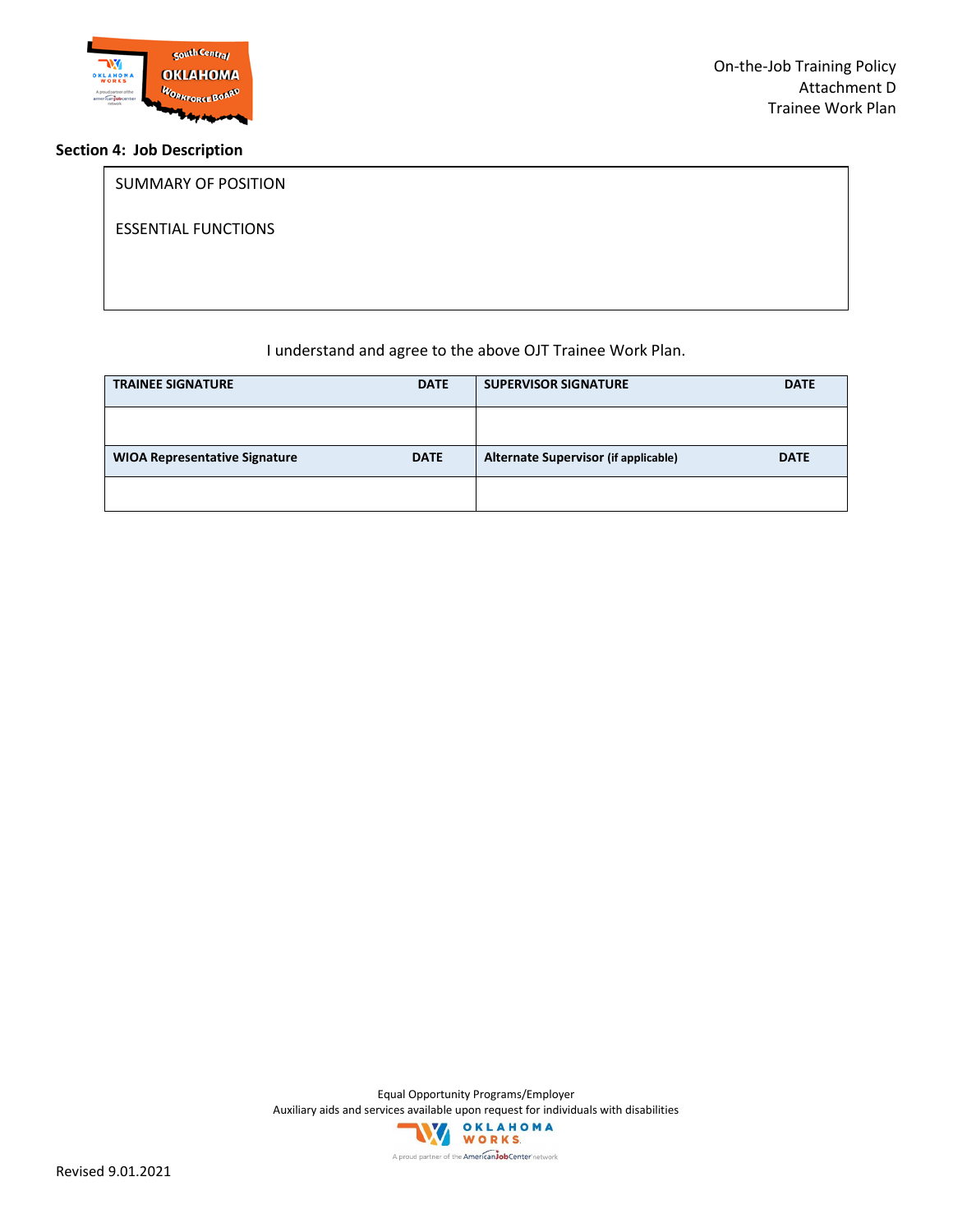

#### **On-the-Job Training (OJT) Employer Orientation Certification Form**

I, verify that I completed the Employer Orientation given by

*(Employer)*

, WIOA Case Manager or South Central Oklahoma Workforce Board

*(Name)*

designated representative, and further certify that I understand the following:

- OJT Contracts Terms;
- The purpose of the OJT (including the training plan);
- The best method of communicating with the WIOA Case Manager;
- The process of preparing and submitting time sheets; and
- That the OJT participant must receive an orientation from the employer, which includes the employers expectations, training, and evaluation methods.
- Termination procedures, in accordance with board policy, and as described in the Contract (#4 under Employer Assurances.)

OJT Employer Representative & Title **Date** Date

WIOA Case Manager or South Central Oklahoma Workforce Board Designated Representative

Date

Equal Opportunity Programs/Employer Auxiliary aids and services available upon request for individuals with disabilities OKLAHOMA WORKS.

A proud partner of the AmericanJobCenter network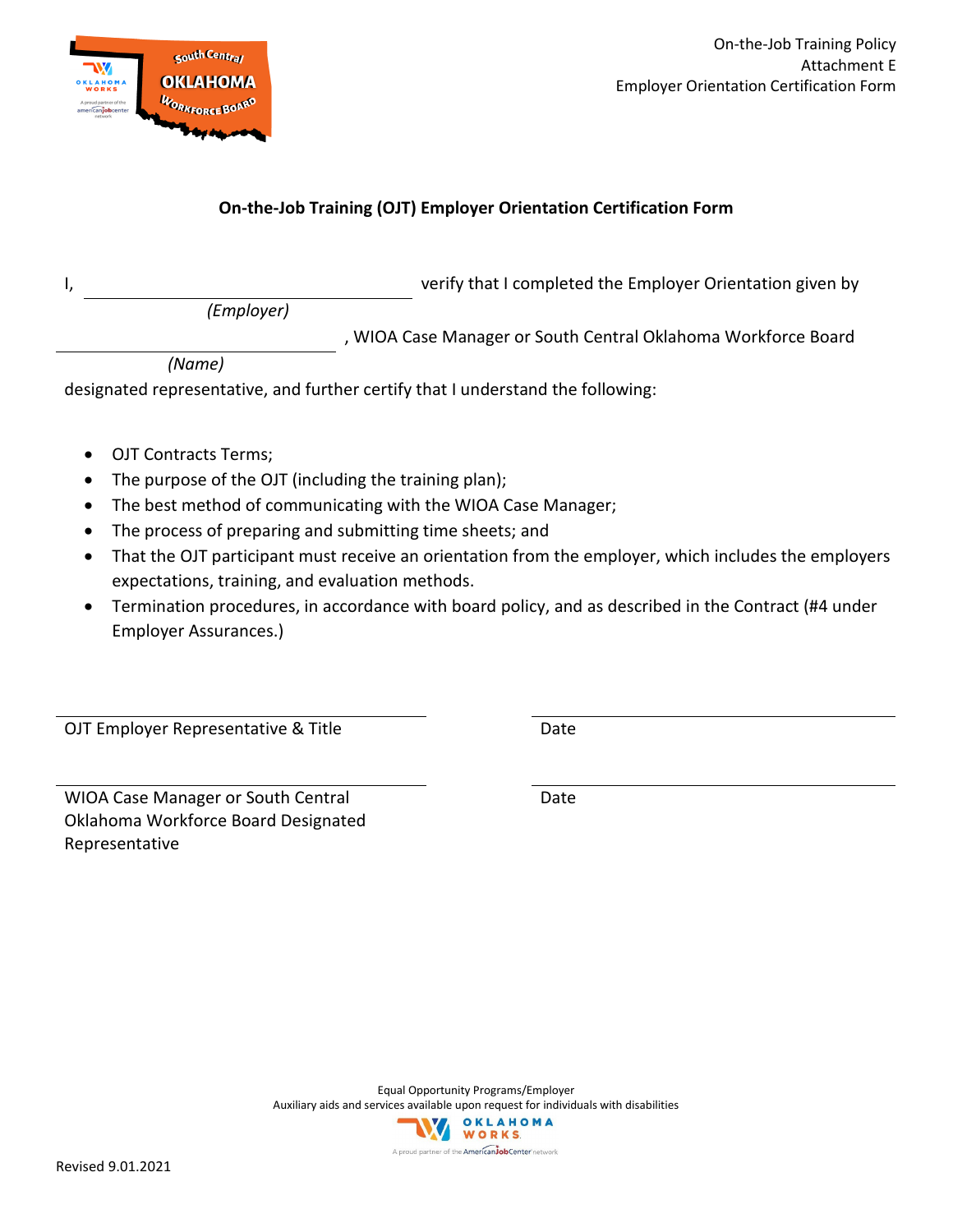

On-the-Job Training Policy Attachment F Employee Orientation Certification Form

#### **On-the-Job Training (OJT) Employee Orientation Certification Form**

| l, |                                                                   | verify that I received employee orientation form my OJT      |
|----|-------------------------------------------------------------------|--------------------------------------------------------------|
|    | (Employee- Print Name)                                            |                                                              |
|    | employer which covered the employer's:                            |                                                              |
|    | Rules;<br>Expectations;<br>Safety Information;<br><b>Benefits</b> |                                                              |
| I, | (Employer Signature)                                              | verify that the OJT employee received orientation as stated. |

OJT Participant Signature Date

WIOA Case Manager or South Central Oklahoma Workforce Board Designated Representative

Date

Equal Opportunity Programs/Employer Auxiliary aids and services available upon request for individuals with disabilities **OKLAHOMA** WORKS

A proud partner of the American JobCenter network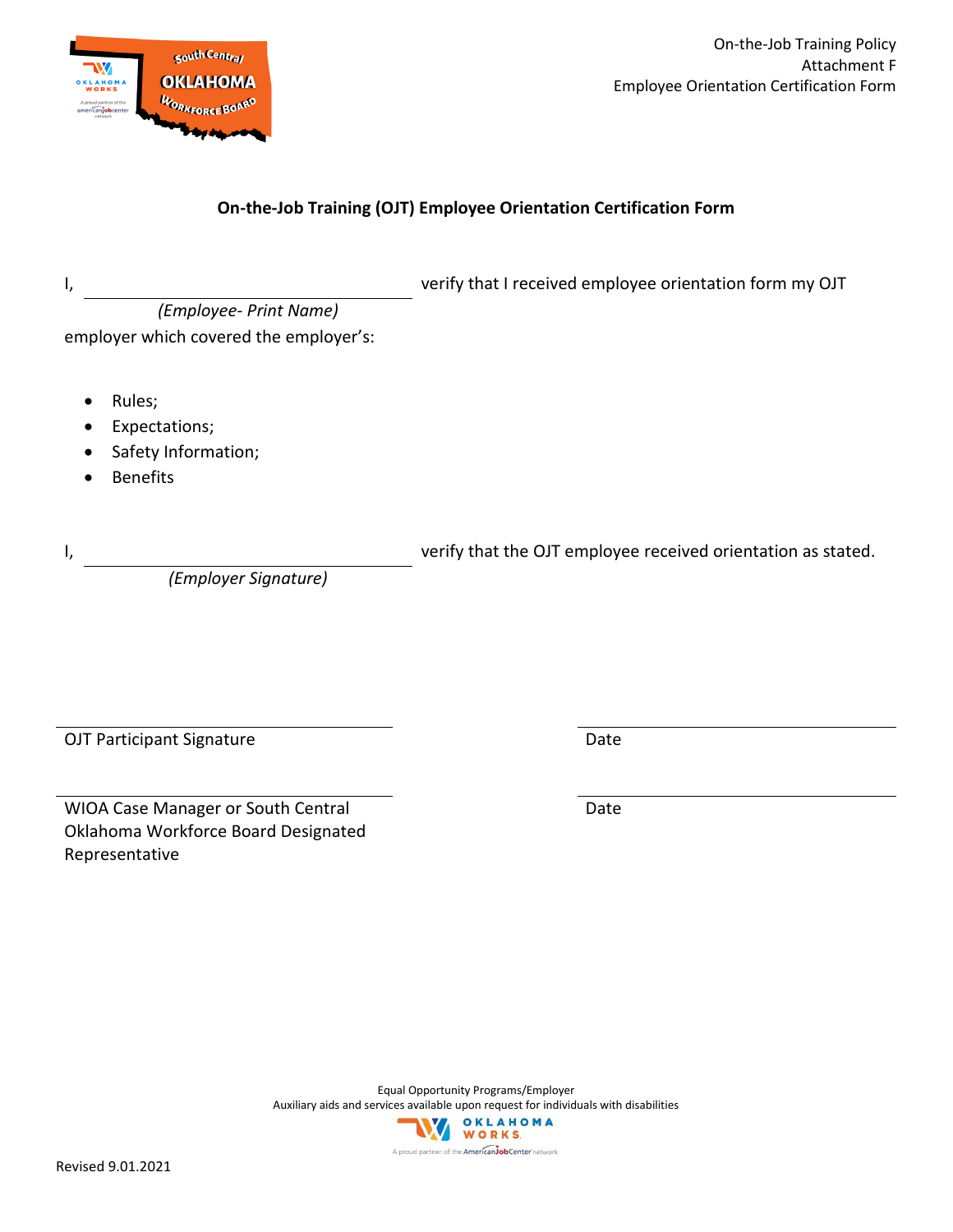

On-the-Job Training Policy Attachment G Progress Report and Invoice Form

#### **On-the-Job Training Progress Report and Invoice Form**

OJT Contract #: Training Plan #: Report for the Period Ending:

This template requires employers to regularly evaluate the participant in order to be reimbursed for the extraordinary costs of training the OJT employee. The template is completed by the employer. In addition to serving as a record of reimbursable hours worked and as the monthly invoice, the form also establishes a report of the participant's progress based on the expectations and timelines set out in the training plan in order to gather appropriate evaluation data and document the progress of the participant.

#### **Section 1: Employer Contact Information**

Complete the contact information for the employer.

| <b>EMPLOYER NAME:</b>    | <b>CONTACT PERSON:</b> | PHONE:             |
|--------------------------|------------------------|--------------------|
| <b>EMPLOYER ADDRESS:</b> | EMAIL:                 | ALTERNATE PHONE #: |

#### **Section 2: Participant Information**

Complete the information for the participant including appropriate occupational information.

| <b>PARTICIPANT NAME:</b> | EMAIL:                   | PHONE #:                     |
|--------------------------|--------------------------|------------------------------|
| <b>JOB TITLE:</b>        | O*NET SOC#:              | HOURS/WEEK:                  |
| OJT BEGINNING DATE:      | OJT END DATE:            | <b>TOTAL TRAINING HOURS:</b> |
| HOURLY WAGE RATE: \$     | %<br>REIMBURSEMENT RATE: | MAX REIMBURSEMENT: \$        |

#### Complete if raises are awarded during training.

| REVISED HOURLY WAGE RATE: | <b>TRAINING HOURS, REVISED RATE:</b> | <b>REVISED MAXIMUM</b>   |
|---------------------------|--------------------------------------|--------------------------|
|                           |                                      | <b>IREIMBURSEMENT: 5</b> |

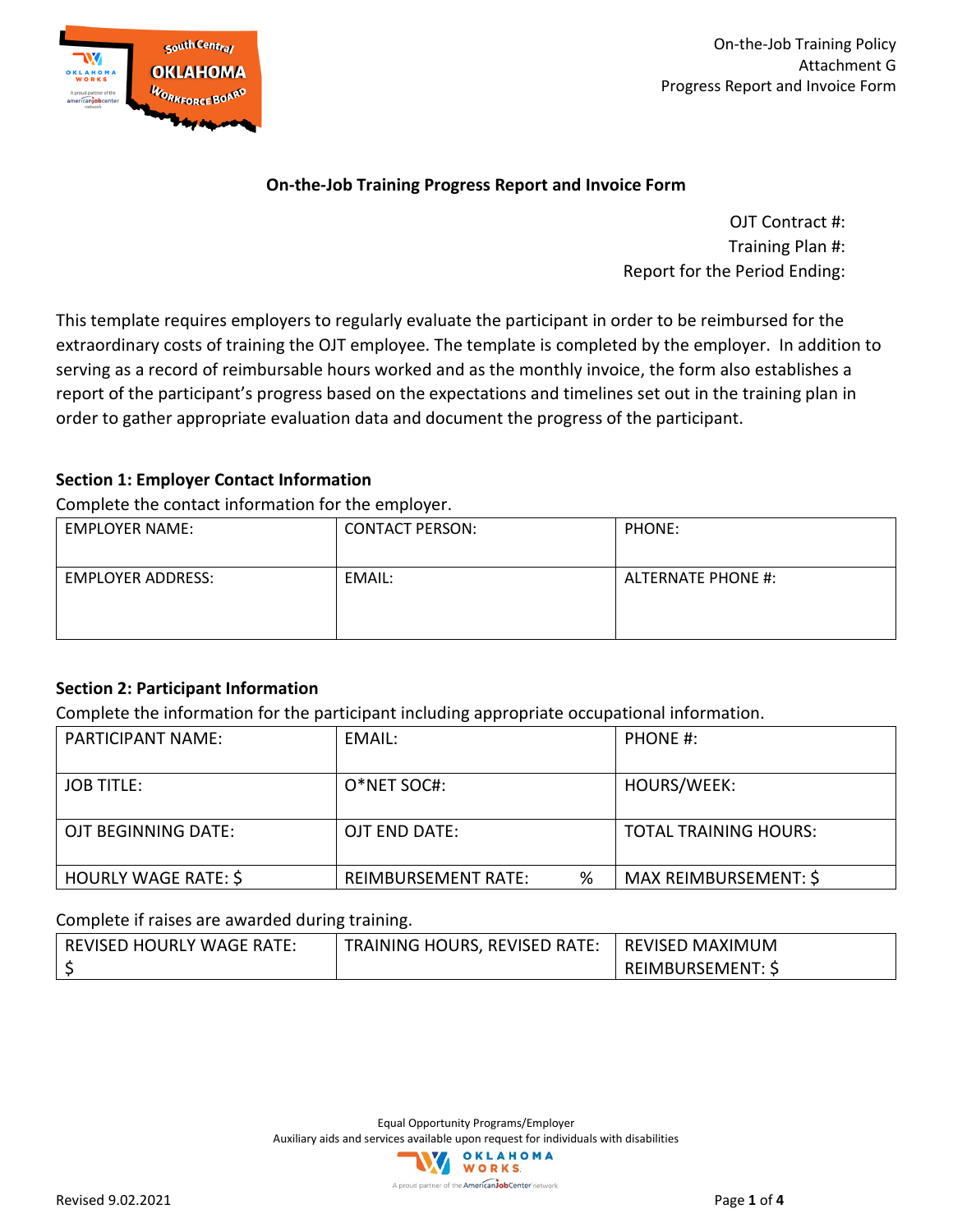

#### **Section 3: OJT Participant Progress Report**

Complete the evaluation of the participant for each invoice period. Be as accurate as possible for how the participant is progressing through his/her OJT training plan. Check the appropriate rating box for each item.

| <b>COMPETENCY</b>                         | <b>RATING</b>        |                 |             |                            |                            |  |  |  |  |
|-------------------------------------------|----------------------|-----------------|-------------|----------------------------|----------------------------|--|--|--|--|
| 1. ABILITY TO LEARN                       | $\Box$ POOR          | $\Box$ MARGINAL | $\Box$ GOOD | $\Box$ VERY GOOD           | $\Box$ EXCELLENT           |  |  |  |  |
| 2. ATTITUDE                               | $\Box$ POOR          | $\Box$ MARGINAL | $\Box$ GOOD | $\Box$ VERY GOOD           | $\Box$ EXCELLENT           |  |  |  |  |
| 3. CONDUCT                                | $\Box$ POOR          | $\Box$ MARGINAL | $\Box$ GOOD | <b>VERY GOOD</b><br>$\Box$ | $\Box$ EXCELLENT           |  |  |  |  |
| 4. MOTIVATION/INITIATIVE                  | POOR<br>$\mathbf{I}$ | $\Box$ MARGINAL | $\Box$ GOOD | <b>VERY GOOD</b>           | <b>EXCELLENT</b><br>$\Box$ |  |  |  |  |
| 5. QUALITY AND ACCURACY OF<br><b>WORK</b> | $\Box$ POOR          | $\Box$ MARGINAL | $\Box$ GOOD | <b>VERY GOOD</b>           | $\Box$ EXCELLENT           |  |  |  |  |
| 6. QUANTITY OF WORK                       | $\Box$ POOR          | $\Box$ MARGINAL | $\Box$ GOOD | <b>VERY GOOD</b><br>$\Box$ | $\Box$ EXCELLENT           |  |  |  |  |
| 7. SAFETY PRACTICES                       | $\Box$ POOR          | $\Box$ MARGINAL | $\Box$ GOOD | <b>VERY GOOD</b><br>$\Box$ | $\Box$ EXCELLENT           |  |  |  |  |
| 8. APPEARANCE/HYGIENE                     | $\Box$ POOR          | $\Box$ MARGINAL | $\Box$ GOOD | <b>VERY GOOD</b>           | <b>EXCELLENT</b><br>П      |  |  |  |  |
| 9. OVERALL RATING                         | $\Box$ POOR          | $\Box$ MARGINAL | $\Box$ GOOD | <b>VERY GOOD</b>           | $\Box$ EXCELLENT           |  |  |  |  |

#### **COMMENT SECTION**

*List or explain other concerns the South Central Oklahoma Workforce Board should be aware of so that the participant can successfully complete the training and retain employment*

- •
- 
- •
- •

*Are there additional supportive services the workforce system can help with? (Please list)*

- •
- •
- •

Equal Opportunity Programs/Employer

Auxiliary aids and services available upon request for individuals with disabilities

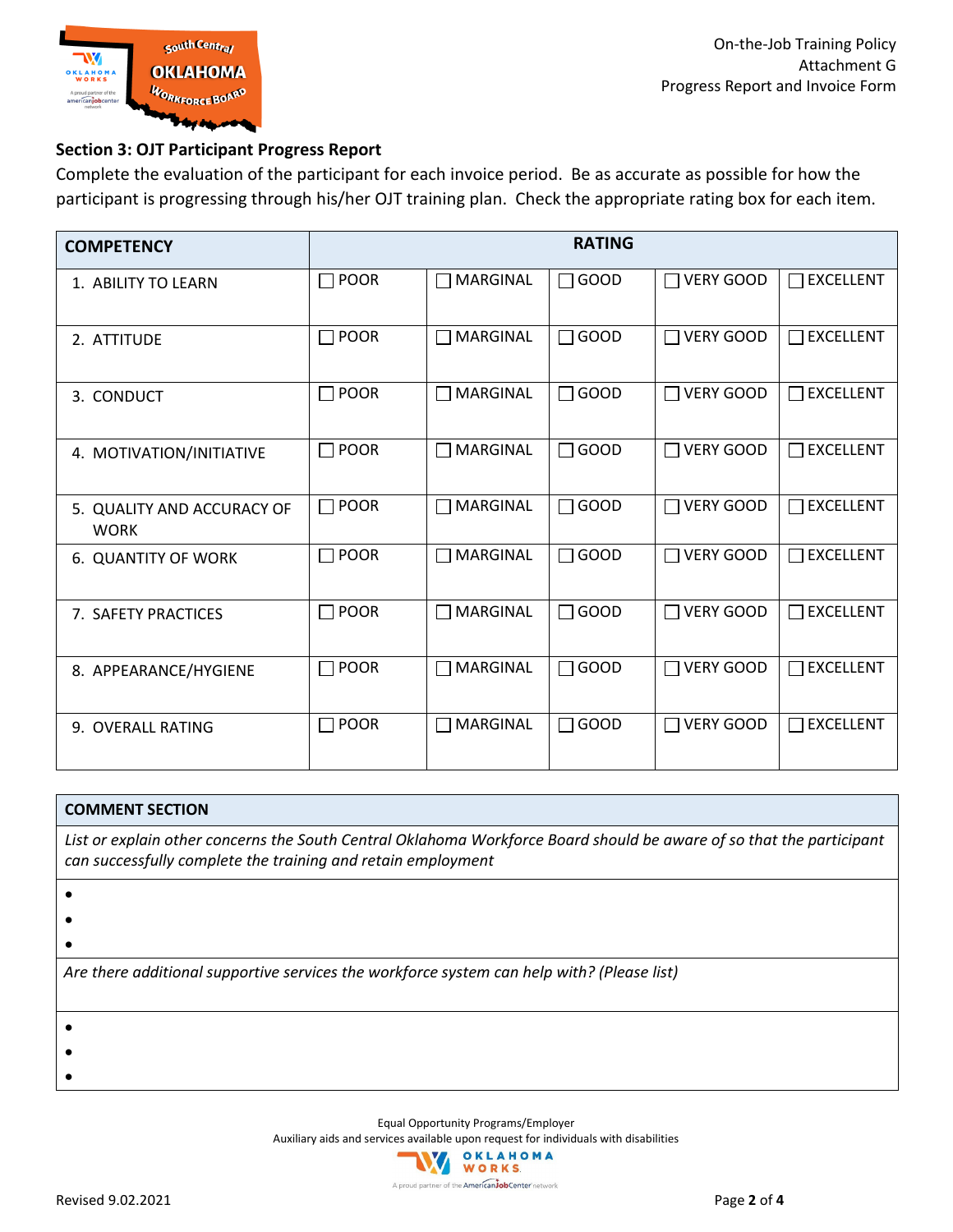

#### **Section 4: Participant Skills Evaluation**

Complete and evaluate what was learned during this report period. The "skills to be learned" can be taken directly from the training plan, if the OJT Toolkit training plan template was used to create the training plan. It is recommended that these skills be measurable and documented in accordance with the five types of Measurable Skill Gains as defined in 20 CFR sec.  $677.155(a)(1)(v)$  and TEGL 10-16, Change  $1<sup>1</sup>$ .

| <b>SKILLS LEARNED:</b> | <b>DOCUMENTED</b><br><b>MEASURABLE</b><br>SKILL GAIN, Y/N | .<br><b>TYPE OF SKILL</b><br>GAIN,<br>1, 2, 3, 4, 5 | # OF TRAINING HOURS<br><b>COMPLETED DURING</b><br><b>THIS PERIOD</b> | <b>CURRENT CAPABILITY</b>                                                          |
|------------------------|-----------------------------------------------------------|-----------------------------------------------------|----------------------------------------------------------------------|------------------------------------------------------------------------------------|
| 1.                     |                                                           |                                                     |                                                                      | BEGINNING:<br>INTERMEDIATE:<br>SKILLED:<br><b>DATE MEASURED:</b>                   |
| 2.                     |                                                           |                                                     |                                                                      | BEGINNING: O<br>$INTERMEDIATE: \Box$<br>SKILLED:<br><b>DATE MEASURED:</b>          |
| 3.                     |                                                           |                                                     |                                                                      | BEGINNING: O<br>INTERMEDIATE:<br>SKILLED:<br><b>DATE MEASURED:</b>                 |
| 4.                     |                                                           |                                                     |                                                                      | BEGINNING:<br>INTERMEDIATE:<br>SKILLED:<br><b>DATE MEASURED:</b>                   |
| 5.                     |                                                           |                                                     |                                                                      | BEGINNING: O<br>$INTERMEDIATE: \BoxSKILLED:DATE MEASURED:$                         |
| 6.                     |                                                           |                                                     |                                                                      | <b>BEGINNING:</b> □<br>$INTERMEDIATE: \Box$<br>SKILLED: 0<br><b>DATE MEASURED:</b> |

#### **<sup>1</sup> The five measurable skill gains types are:**

- 1. Documented achievement of at least one educational functioning level of a participant who is receiving instruction below the postsecondary education level;
- 2. Documented attainment of a secondary school diploma or its recognized equivalent;
- 3. Secondary or postsecondary transcript or report card for a sufficient number of credit hours that shows a participant is meeting the State unit's academic standards;
- 4. Satisfactory or better progress report, towards established milestones, such as completion of OJT or completion of one year of an apprenticeship program or similar milestones, from an employer or training provider who is providing training; or
- 5. Successful passage of an exam that is required for a particular occupation or progress in attaining technical or occupational skills as evidenced by trade-related benchmarks, such as knowledge-based exams.

Equal Opportunity Programs/Employer

Auxiliary aids and services available upon request for individuals with disabilities

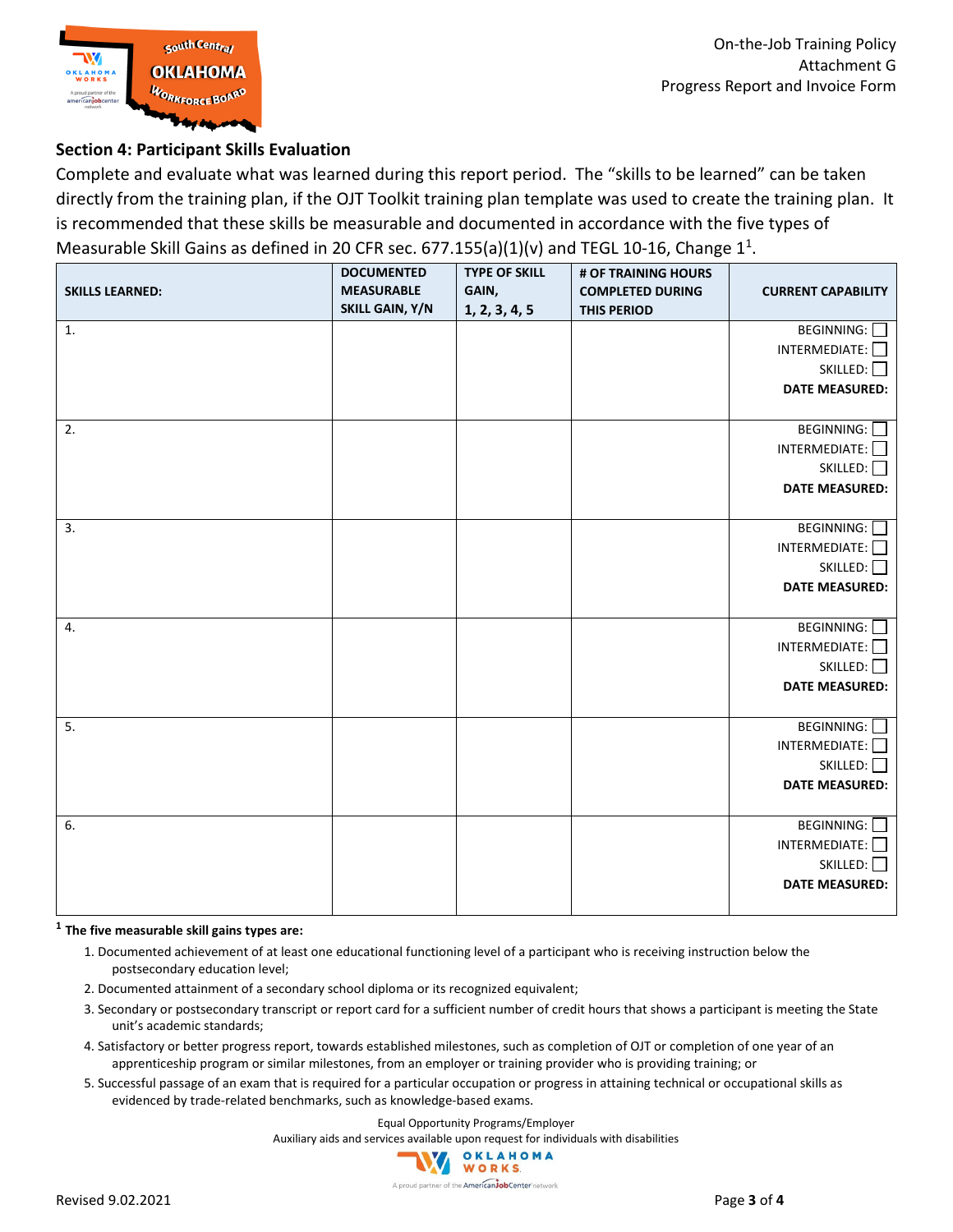

#### **Section 5: Reimbursable Hours Worked**

Complete the calendar with the participant's reimbursable hours worked for the invoice time period. Fill in the date and reimbursable hours worked for each applicable day for the invoice time period. Information recorded here should only include reimbursable hours. Reimbursement for the extraordinary costs of training will be based on a % of the standard wage as outlined in the OJT contract.

Note: As outlined in the OJT contract, holidays, sick time, vacations, overtime, weekend pay, etc. will not be reimbursed. Use this calendar to only record reimbursable hours for the invoice period.

| <b>Sunday</b>                                    |       |      | <b>Monday</b> |      | Tuesday |      | Wednesday |      | Thursday |      | Friday | Saturday |       |
|--------------------------------------------------|-------|------|---------------|------|---------|------|-----------|------|----------|------|--------|----------|-------|
| Date                                             | Hours | Date | Hours         | Date | Hours   | Date | Hours     | Date | Hours    | Date | Hours  | Date     | Hours |
|                                                  |       |      |               |      |         |      |           |      |          |      |        |          |       |
|                                                  |       |      |               |      |         |      |           |      |          |      |        |          |       |
|                                                  |       |      |               |      |         |      |           |      |          |      |        |          |       |
|                                                  |       |      |               |      |         |      |           |      |          |      |        |          |       |
|                                                  |       |      |               |      |         |      |           |      |          |      |        |          |       |
| TOTAL HOURS TO BE REIMBURSED THIS REPORT PERIOD: |       |      |               |      |         |      |           |      |          |      |        |          |       |

#### **Section 6: Signatures**

All parties agree that information provided is accurate.

#### *Authorized Signatures*

| PARTICIPANT SIGNATURE AND INFORMATION | EMPLOYER SIGNATURE AND INFORMATION |
|---------------------------------------|------------------------------------|
| DATE:                                 | DATE:                              |
| PARTICIPANT SIGNATURE:                | EMPLOYER SIGNATURE:                |
| TYPE/PRINT NAME:                      | TYPE/PRINT NAME:                   |
|                                       | TITLE:                             |

| <b>FOR OFFICIAL USE ONLY</b>             |   |               |                                 |  |                       |              |                   |  |                 |
|------------------------------------------|---|---------------|---------------------------------|--|-----------------------|--------------|-------------------|--|-----------------|
| EMPLOYER REIMBURSEMENT AMOUNT            |   |               |                                 |  |                       |              |                   |  |                 |
| <b>HOURLY RATE</b>                       |   | RATE OF       | $=$                             |  | <b>HOURLY RATE OF</b> | $\checkmark$ | REIMBURSEABLE     |  | AMOUNT DUE      |
|                                          | л | REIMBURSEMENT |                                 |  | REIMBURSEMENT         | л            | <b>HOURS</b>      |  | <b>EMPLOYER</b> |
|                                          |   |               |                                 |  |                       |              |                   |  |                 |
|                                          |   |               |                                 |  |                       |              |                   |  |                 |
| <b>CUMULATIVE EMPLOYER PAYMENT</b>       |   |               |                                 |  |                       |              |                   |  |                 |
| <b>CUMULATIVE OJT HOURS</b>              |   |               | <b>CUMULATIVE REIMBURSEMENT</b> |  | <b>MAXIMUM AMOUNT</b> |              | POTENTIAL BALANCE |  |                 |
| <b>WORKED</b><br><b>PAID TO EMPLOYER</b> |   |               |                                 |  | <b>REMAINING</b>      |              |                   |  |                 |
|                                          |   |               |                                 |  |                       |              |                   |  |                 |
|                                          |   |               |                                 |  |                       |              |                   |  |                 |

OJT PROVIDER SIGNATURE & TITLE **EXECUTE A SIGNATURE ASSAULT A** CONTROVIDER SIGNATURE & TITLE